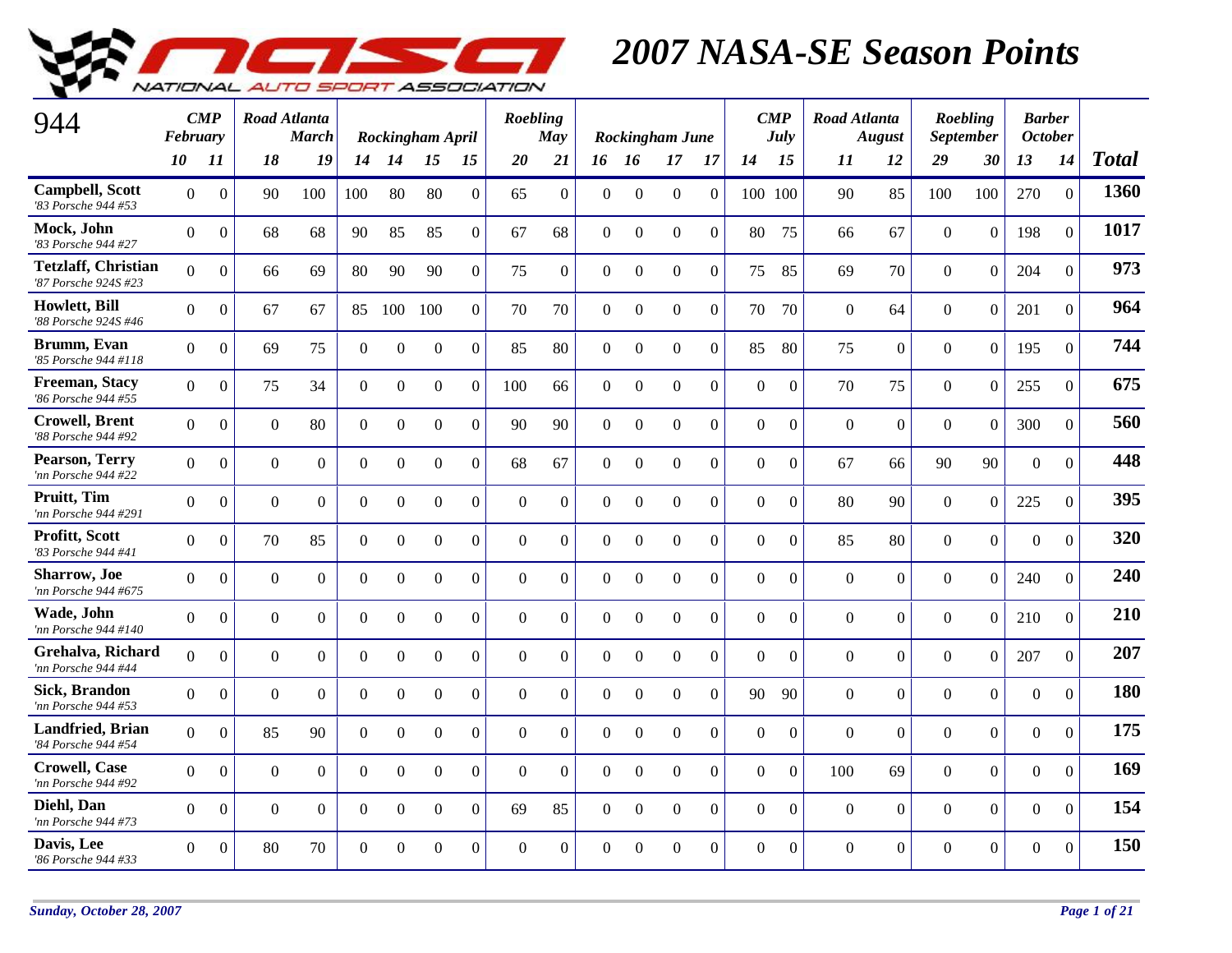

| <b>McCauley</b> , Jeremy<br>'nn Porsche 944 #47        | $\Omega$       | $\mathbf{0}$       | $\mathbf{0}$   | $\overline{0}$                      | $\theta$       | $\Omega$         | $\Omega$         | $\Omega$       | 80       | 69             | $\theta$     | $\Omega$         | $\Omega$               | $\overline{0}$ | $\Omega$           | $\mathbf{0}$   | $\Omega$            | $\boldsymbol{0}$ | $\Omega$                     | $\Omega$       | $\overline{0}$                  | $\Omega$ | 149          |
|--------------------------------------------------------|----------------|--------------------|----------------|-------------------------------------|----------------|------------------|------------------|----------------|----------|----------------|--------------|------------------|------------------------|----------------|--------------------|----------------|---------------------|------------------|------------------------------|----------------|---------------------------------|----------|--------------|
| <b>Johnes</b> , Matt<br>'nn Porsche 944 #118           | $\Omega$       | $\Omega$           | $\Omega$       | $\Omega$                            | $\Omega$       | $\Omega$         | $\Omega$         | $\Omega$       | $\Omega$ | $\Omega$       | $\Omega$     | $\Omega$         | $\Omega$               | $\Omega$       | $\Omega$           | $\overline{0}$ | 68                  | 68               | $\Omega$                     | $\Omega$       | $\overline{0}$                  | $\Omega$ | 136          |
| Coughlin, Joe<br>'nnPorsche 944 #09R                   | $\overline{0}$ | $\theta$           | $\mathbf{0}$   | $\Omega$                            | $\overline{0}$ | $\Omega$         | $\Omega$         | $\Omega$       | 66       | 65             | $\theta$     | $\boldsymbol{0}$ | $\Omega$               | $\Omega$       | $\overline{0}$     | $\mathbf{0}$   | $\Omega$            | $\Omega$         | $\overline{0}$               | $\Omega$       | $\overline{0}$                  | $\Omega$ | 131          |
| Minarcine, John<br>'nn Porsche 944 #141                | $\Omega$       | $\overline{0}$     | $\Omega$       | $\overline{0}$                      | $\overline{0}$ | $\Omega$         | $\mathbf{0}$     | $\overline{0}$ | $\Omega$ | $\Omega$       | $\Omega$     | $\theta$         | $\Omega$               | $\Omega$       | $\overline{0}$     | $\mathbf{0}$   | 65                  | 65               | $\Omega$                     | $\mathbf{0}$   | $\mathbf{0}$                    | $\theta$ | 130          |
| <b>Crowell Jr, Joe</b><br>'88 Porsche 944 #92          | $\Omega$       | $\Omega$           | 100            | $\Omega$                            | $\theta$       | $\Omega$         | $\Omega$         | $\Omega$       | $\Omega$ | $\Omega$       | $\Omega$     | $\Omega$         | $\Omega$               | $\Omega$       | $\Omega$           | $\theta$       | $\Omega$            | $\Omega$         | $\Omega$                     | $\Omega$       | $\overline{0}$                  | $\Omega$ | 100          |
| 944SC                                                  | February       | $\boldsymbol{CMP}$ |                | <b>Road Atlanta</b><br><b>March</b> |                | Rockingham April |                  |                | Roebling | May            |              |                  | <b>Rockingham June</b> |                | $\boldsymbol{CMP}$ | July           | <b>Road Atlanta</b> | August           | Roebling<br><b>September</b> |                | <b>Barber</b><br><b>October</b> |          |              |
|                                                        | 10             | 11                 | 18             | 19                                  | 14             | 14               | 15               | 15             | 20       | 21             | 16           | -16              | 17                     | 17             | 14                 | 15             | 11                  | 12               | 29                           | 30             | 13                              | 14       | <b>Total</b> |
| <b>Barton</b> , David<br>'89 Porsche 944 S2            | $\overline{0}$ | $\Omega$           | 100            | 100                                 | $\Omega$       | $\Omega$         | $\Omega$         | $\Omega$       | 90       | 100            | $\Omega$     | $\Omega$         | $\Omega$               | $\Omega$       | 90 100             |                | 85                  | 80               | $\theta$                     | $\Omega$       | 255                             | $\Omega$ | 1000         |
| Mitchell, R. L.<br>'nn Porsche 944 #461                | $\overline{0}$ | $\boldsymbol{0}$   | $\mathbf{0}$   | $\Omega$                            | $\overline{0}$ | $\mathbf{0}$     | $\mathbf{0}$     | $\Omega$       | 100      | 90             | $\mathbf{0}$ | $\boldsymbol{0}$ | $\mathbf{0}$           | $\Omega$       | $\overline{0}$     | $\mathbf{0}$   | 90                  | 90               | $\overline{0}$               | $\Omega$       | 270                             | $\theta$ | 640          |
| Crowell Jr., Joe<br>'nn Porsche 944 Turbo #129         | $\Omega$       | $\Omega$           | $\Omega$       | $\Omega$                            | $\Omega$       | $\Omega$         | $\Omega$         | $\Omega$       | $\Omega$ | $\Omega$       | $\Omega$     | $\Omega$         | $\Omega$               | $\Omega$       | $\Omega$           | $\Omega$       | $\Omega$            | 100              | $\Omega$                     | $\overline{0}$ | 300                             | $\Omega$ | 400          |
| <b>Brownyard, Richar</b><br>'nn Porsche 944 Turbo #861 | $\Omega$       | $\Omega$           | $\Omega$       | $\Omega$                            | $\theta$       | $\Omega$         | $\Omega$         | $\Omega$       | $\Omega$ | $\Omega$       | $\Omega$     | $\Omega$         | $\Omega$               | $\Omega$       | 100                | $\Omega$       | 100                 | 85               | $\Omega$                     | $\Omega$       | $\overline{0}$                  | $\Omega$ | 285          |
| Campbell, Gerald<br>'83 Porsche 944 #88                | 100            | $\boldsymbol{0}$   | 90             | 90                                  | $\overline{0}$ | $\theta$         | $\boldsymbol{0}$ | $\Omega$       | $\Omega$ | $\overline{0}$ | $\theta$     | $\Omega$         | $\overline{0}$         | $\Omega$       | $\overline{0}$     | $\mathbf{0}$   | $\theta$            | $\boldsymbol{0}$ | $\overline{0}$               | $\mathbf{0}$   | $\mathbf{0}$                    | $\Omega$ | 280          |
| <b>Jones, William</b><br>'nn Porsche 951 #441          | $\Omega$       | $\Omega$           | $\Omega$       | $\theta$                            | $\Omega$       | $\Omega$         | $\Omega$         | $\Omega$       | $\Omega$ | $\Omega$       | $\theta$     | $\Omega$         | $\Omega$               | $\Omega$       | $\overline{0}$     | $\overline{0}$ | $\Omega$            | $\overline{0}$   | $\theta$                     | $\mathbf{0}$   | 240                             | $\Omega$ | 240          |
| Coughlin, J<br>'nn Porsche 944 #5                      | $\Omega$       | $\Omega$           | $\Omega$       | $\Omega$                            | $\theta$       | $\Omega$         | $\Omega$         | $\Omega$       | $\Omega$ | 85             | $\Omega$     | $\Omega$         | $\Omega$               | $\Omega$       | $\Omega$           | $\Omega$       | $\Omega$            | $\Omega$         | $\Omega$                     | $\Omega$       | $\overline{0}$                  | $\Omega$ | 85           |
| Troy, Karl<br>'nn Porsche 944 #5                       | $\Omega$       | $\overline{0}$     | $\overline{0}$ | $\overline{0}$                      | $\overline{0}$ | $\Omega$         | $\mathbf{0}$     | $\overline{0}$ | 85       | $\overline{0}$ | $\theta$     | $\theta$         | $\Omega$               | $\Omega$       | $\overline{0}$     | $\mathbf{0}$   | $\Omega$            | $\overline{0}$   | $\overline{0}$               | $\mathbf{0}$   | $\overline{0}$                  | $\theta$ | 85           |
| <b>Crowell</b> , Brent<br>'nn Porsche 944 Turbo #129   | $\Omega$       | $\Omega$           | $\Omega$       | $\Omega$                            | $\Omega$       | $\Omega$         | $\Omega$         | $\Omega$       | $\Omega$ | $\Omega$       | $\Omega$     | $\Omega$         | $\Omega$               | $\Omega$       | $\Omega$           | $\Omega$       | 80                  | $\Omega$         | $\Omega$                     | $\Omega$       | $\overline{0}$                  | $\Omega$ | 80           |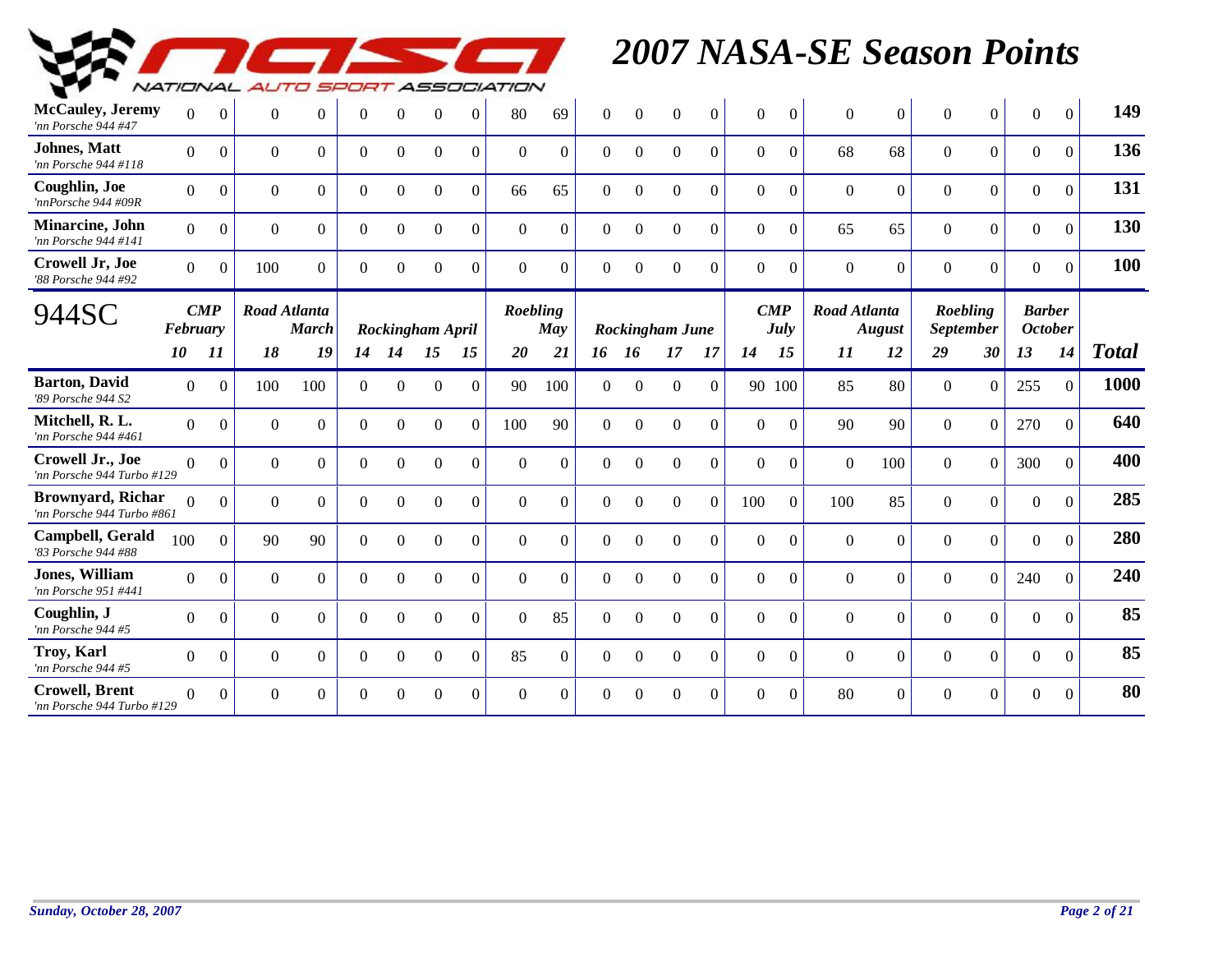

| AI                                                   | February       | $\boldsymbol{CMP}$ | Road Atlanta | <b>March</b> |                |          | Rockingham April |                | Roebling     | May            |                |                  | Rockingham June |                  |                | $\boldsymbol{CMP}$<br>July | Road Atlanta | <b>August</b>    |                  | Roebling<br><b>September</b> | <b>Barber</b><br><b>October</b> |                |              |
|------------------------------------------------------|----------------|--------------------|--------------|--------------|----------------|----------|------------------|----------------|--------------|----------------|----------------|------------------|-----------------|------------------|----------------|----------------------------|--------------|------------------|------------------|------------------------------|---------------------------------|----------------|--------------|
|                                                      | 10             | 11                 | 18           | 19           | 14             | 14       | 15               | 15             | 20           | 21             | 16             | 16               | 17              | -17              | 14             | 15                         | 11           | 12               | 29               | 30                           | 13                              | 14             | <b>Total</b> |
| Desalvo, Chris<br>'04 Ford Mustang Cobra #37         | 114 104        |                    | 100          | 110          | $\overline{0}$ | $\Omega$ | $\theta$         | $\Omega$       | 114          | 114            | 114            | $\Omega$         | 100             | $\Omega$         |                | 114 100                    | 114          | 100              | $\overline{0}$   | $\mathbf{0}$                 | 210                             | $\overline{0}$ | 1508         |
| Goldwasser, Ken<br>'88 Chevrolet Camaro #6           | $\Omega$       | $\theta$           | 80           | 90           | $\overline{0}$ | 0        | $\Omega$         | $\Omega$       | 95           | 90             | 90             | $\Omega$         | 95              | $\Omega$         | 79             | 85                         | 90           | 85               | 100              | 90                           | 235                             | $\Omega$       | 1304         |
| <b>Ball, Landon</b><br>'91 Chevrolet Camaro #91      |                | 55 110             | 95           | 10           | 114            |          | $0$ 114          | $\Omega$       | $\Omega$     | $\overline{0}$ | 110            |                  | 0 114           | $\Omega$         |                | 80 114                     | $\theta$     | $\overline{0}$   | $\boldsymbol{0}$ | 95                           | 250                             | $\Omega$       | 1261         |
| <b>Reed, Mark</b><br>'97 Ford Mustang #00            | $\theta$       | $\Omega$           | 85           | 45           | $\overline{0}$ | $\Omega$ | $\overline{0}$   | $\Omega$       | 85           | 90             | $\overline{0}$ | $\boldsymbol{0}$ | $\overline{0}$  | $\Omega$         | 85             | 90                         | 85           | 90               | 94               | 100                          | 265                             | $\Omega$       | 1114         |
| McGuire, Ed<br>'89 Ford Mustang #89                  | 100            | 95                 | 79           | 85           | $\overline{0}$ | $\Omega$ | $\overline{0}$   | $\Omega$       | 90           | 95             | 100            |                  | 0 100           | $\overline{0}$   | 90             | 80                         | $\theta$     | $\overline{0}$   | $\Omega$         | $\overline{0}$               | $\mathbf{0}$                    | $\Omega$       | 914          |
| Wooten, Carl<br>'98 Ford Mustang #421                | $\Omega$       | $\boldsymbol{0}$   | 44           | 95           | $\overline{0}$ | $\Omega$ | $\Omega$         | $\Omega$       | 100          | 79             | $\theta$       | $\Omega$         | $\Omega$        | $\Omega$         | 100            | 95                         | $\Omega$     | $\overline{0}$   | $\overline{0}$   | 114                          | 280                             | $\Omega$       | 907          |
| <b>Recktenwald, Gary</b><br>'91 Chevrolet Camaro #77 | $\Omega$       | $\Omega$           | $\Omega$     | $\Omega$     | 100            | $\Omega$ | 45               | $\Omega$       | $\Omega$     | $\Omega$       | 90             | $\Omega$         | 95              | $\Omega$         | 77             | 79                         | $\Omega$     | $\Omega$         | 79               | 85                           | 217                             | $\Omega$       | 867          |
| <b>Brownie</b> , <b>Bill</b><br>'05 Ford Mustang #39 | $\Omega$       | $\boldsymbol{0}$   | 114          | 104          | $\overline{0}$ | $\Omega$ | $\Omega$         | $\Omega$       | $\Omega$     | $\Omega$       | $\Omega$       | $\Omega$         | $\overline{0}$  | $\Omega$         | $\overline{0}$ | $\mathbf{0}$               | 100          | 114              | $\Omega$         | $\mathbf{0}$                 | 310                             | $\Omega$       | 742          |
| Hurley, Brad<br>'97 Ford Mustang #186                | $\overline{0}$ | $\boldsymbol{0}$   | 78           | 80           | $\overline{0}$ | $\Omega$ | $\overline{0}$   | $\overline{0}$ | $\mathbf{0}$ | 85             | $\mathbf{0}$   | $\mathbf{0}$     | $\overline{0}$  | $\overline{0}$   | 78             | 78                         | 76           | 79               | $\overline{0}$   | $\overline{0}$               | $\mathbf{0}$                    | $\Omega$       | 554          |
| Pantas, Jim<br>'85 Ford Mustang #84                  | $\Omega$       | 90                 | $\theta$     | $\theta$     | 100            |          | 0 100            | $\Omega$       | 80           | 80             | $\Omega$       | $\mathbf{0}$     | $\overline{0}$  | $\boldsymbol{0}$ | $\Omega$       | $\Omega$                   | $\Omega$     | $\boldsymbol{0}$ | $\Omega$         | $\mathbf{0}$                 | $\mathbf{0}$                    | $\mathbf{0}$   | 450          |
| <b>Dandurand, Mark</b><br>'96 Ford Mustang #5        | $\Omega$       | $\Omega$           | 90           | 10           | $\Omega$       | $\Omega$ | $\Omega$         | $\Omega$       | $\Omega$     | $\Omega$       | $\Omega$       | $\Omega$         | $\Omega$        | 95               | $\Omega$       | $\theta$                   | 95           | 95               | $\Omega$         | $\overline{0}$               | $\Omega$                        | $\Omega$       | 385          |
| <b>Phelps, Norman</b><br>'nn Ford Mustang #177       | $\Omega$       | $\Omega$           | $\Omega$     | $\Omega$     | $\Omega$       | $\Omega$ | $\Omega$         | $\Omega$       | $\Omega$     | $\Omega$       | $\Omega$       | $\Omega$         | $\Omega$        | $\Omega$         | $\Omega$       | $\Omega$                   | 78           | 76               | 80               | 80                           | $\Omega$                        | $\Omega$       | 314          |
| <b>Bodle, Rob</b><br>'nn Ford Mustang #05            | $\Omega$       | $\Omega$           | $\theta$     | $\theta$     | $\Omega$       | $\Omega$ | $\Omega$         | $\Omega$       | $\Omega$     | $\theta$       | $\Omega$       | $\Omega$         | $\Omega$        | $\Omega$         | $\Omega$       | $\theta$                   | 77           | 80               | 85               | $\Omega$                     | $\Omega$                        | $\Omega$       | 242          |
| Godfrey, John<br>'nnFord Mustang #118                | $\theta$       | $\Omega$           | $\mathbf{0}$ | $\theta$     | $\Omega$       | $\Omega$ | $\Omega$         | $\Omega$       | $\Omega$     | $\overline{0}$ | $\theta$       | $\mathbf{0}$     | $\overline{0}$  | $\Omega$         | $\theta$       | $\theta$                   | 80           | 78               | $\overline{0}$   | $\overline{0}$               | $\mathbf{0}$                    | $\Omega$       | 158          |
| Mouvery, John<br>'nn Ford Mustang Cobra #95          | $\Omega$       | $\Omega$           | $\Omega$     | $\Omega$     | $\Omega$       | $\Omega$ | $\theta$         | $\Omega$       | $\Omega$     | $\Omega$       | $\Omega$       | $\Omega$         | $\Omega$        | $\Omega$         | $\Omega$       | $\Omega$                   | 79           | 77               | $\Omega$         | $\Omega$                     | $\Omega$                        | $\Omega$       | 156          |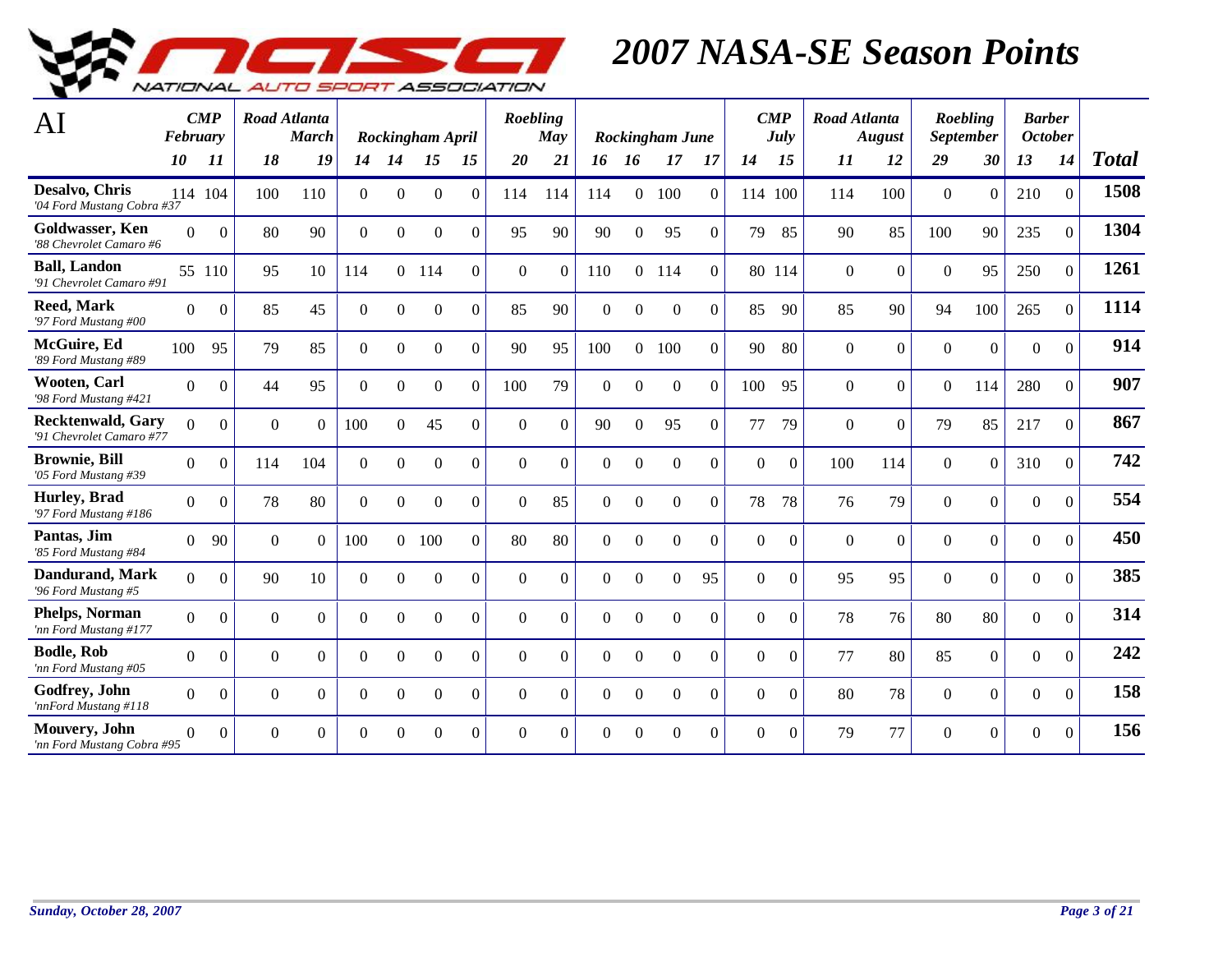

| <b>AIX</b>                                           | February | $\boldsymbol{CMP}$ |              | Road Atlanta<br><b>March</b>        |                |          | Rockingham April |          | Roebling | May      |                |                | <b>Rockingham June</b> |                | $\boldsymbol{CMP}$ | July     | <b>Road Atlanta</b> | <b>August</b>  |                | Roebling<br>September        | <b>Barber</b><br><b>October</b> |              |              |
|------------------------------------------------------|----------|--------------------|--------------|-------------------------------------|----------------|----------|------------------|----------|----------|----------|----------------|----------------|------------------------|----------------|--------------------|----------|---------------------|----------------|----------------|------------------------------|---------------------------------|--------------|--------------|
|                                                      | 10       | 11                 | 18           | 19                                  | 14             | 14       | 15               | 15       | 20       | 21       | 16             | 16             | 17                     | 17             | 14                 | 15       | 11                  | 12             | 29             | 30                           | 13                              | 14           | <b>Total</b> |
| McGuire, Ed<br>'nn Ford Mustang #89                  | $\Omega$ | $\Omega$           | $\mathbf{0}$ | $\Omega$                            | $\Omega$       | $\Omega$ | $\Omega$         | $\Omega$ | $\Omega$ | $\Omega$ | $\Omega$       | $\Omega$       | $\Omega$               | $\Omega$       | $\Omega$           | $\Omega$ | 110                 | 114            | 104            | 114                          | 310                             | $\Omega$     | 752          |
| <b>Oswalt</b> , Bob<br>'86 Ford Mustang #158         | $\theta$ | $\Omega$           | 100          | $\Omega$                            | $\Omega$       | $\Omega$ | $\Omega$         | $\Omega$ | $\theta$ | $\theta$ | $\Omega$       | $\Omega$       | $\Omega$               | $\Omega$       | 110                | 14       | $\theta$            | $\Omega$       | $\theta$       | 100                          | 280                             | $\Omega$     | 604          |
| Cook, Tony<br>'nn Pontiac Trans Am #711              | $\theta$ | $\boldsymbol{0}$   | $\mathbf{0}$ | $\overline{0}$                      | $\overline{0}$ | $\Omega$ | $\theta$         | $\Omega$ | $\theta$ | 114      | $\overline{0}$ | $\overline{0}$ | $\mathbf{0}$           | $\overline{0}$ | $\overline{0}$     | $\Omega$ | $\overline{0}$      | 100            | $\mathbf{0}$   | $\Omega$                     | 265                             | $\mathbf{0}$ | 479          |
| Lesneski, Les<br>'01 Ford Mustang #98                |          | 114 114            | $\Omega$     | $\Omega$                            | $\Omega$       | $\Omega$ | $\theta$         | $\Omega$ | $\Omega$ | $\theta$ | $\Omega$       | $\Omega$       | $\Omega$               | $\Omega$       | $\Omega$           | $\Omega$ | $\Omega$            | $\overline{0}$ | $\overline{0}$ | $\overline{0}$               | $\boldsymbol{0}$                | $\Omega$     | 228          |
| <b>Whitson, Scott</b><br>'95 Ford Mustang #75        | $\Omega$ | $\Omega$           | 110          | 114                                 | $\Omega$       | $\theta$ | $\theta$         | $\Omega$ | $\theta$ | $\theta$ | $\theta$       | $\theta$       | $\theta$               | $\Omega$       | $\Omega$           | $\Omega$ | $\Omega$            | $\Omega$       | $\Omega$       | $\overline{0}$               | $\boldsymbol{0}$                | $\theta$     | 224          |
| <b>Ivie, Rufus</b><br>'nn Ford Mustang #148          | $\Omega$ | $\Omega$           | $\Omega$     | $\Omega$                            | $\Omega$       | $\Omega$ | $\Omega$         | $\Omega$ | $\Omega$ | $\theta$ | $\theta$       | $\Omega$       | $\Omega$               | $\Omega$       | $\Omega$           | $\Omega$ | $\Omega$            | $\Omega$       | 110            | $\overline{0}$               | $\theta$                        | $\theta$     | 110          |
| Canada, Cash<br>'nn Chevrolet Camaro #xx             | $\Omega$ | $\Omega$           | $\Omega$     | $\Omega$                            | $\Omega$       | $\Omega$ | $\Omega$         | $\theta$ | $\Omega$ | $\Omega$ | $\Omega$       | $\Omega$       | $\Omega$               | $\Omega$       | 104                | $\Omega$ | $\Omega$            | $\overline{0}$ | $\Omega$       | $\overline{0}$               | $\theta$                        | $\Omega$     | 104          |
| <b>Ewing, Andrew</b><br>'nn Pontiac Trans Am #13     | $\theta$ | $\Omega$           | $\mathbf{0}$ | $\Omega$                            | $\Omega$       | $\Omega$ | $\theta$         | $\theta$ | $\Omega$ | 100      | $\overline{0}$ | $\Omega$       | $\overline{0}$         | $\theta$       | $\theta$           | $\Omega$ | $\Omega$            | $\overline{0}$ | $\overline{0}$ | $\overline{0}$               | $\boldsymbol{0}$                | $\mathbf{0}$ | 100          |
| <b>Kirby, Andy</b><br>'91 Ford Mustang #11           | $\Omega$ | $\Omega$           | 14           | 0                                   | $\Omega$       | $\Omega$ | $\Omega$         | $\Omega$ | $\Omega$ | $\Omega$ | $\Omega$       | $\Omega$       | $\Omega$               | $\Omega$       | $\Omega$           | $\Omega$ | $\Omega$            | $\overline{0}$ | $\Omega$       | $\Omega$                     | $\theta$                        | $\Omega$     | 14           |
| <b>ASC</b>                                           | February | $\boldsymbol{CMP}$ |              | <b>Road Atlanta</b><br><b>March</b> |                |          | Rockingham April |          | Roebling | May      |                |                | Rockingham June        |                | $\boldsymbol{CMP}$ | July     | <b>Road Atlanta</b> | <b>August</b>  |                | Roebling<br><i>September</i> | <b>Barber</b><br><b>October</b> |              |              |
|                                                      | 10       | 11                 | 18           | 19                                  | 14             | 14       | 15               | 15       | 20       | 21       | 16             | <b>16</b>      | 17                     | 17             | 14                 | 15       | 11                  | 12             | 29             | 30                           | 13                              | 14           | <b>Total</b> |
| <b>Bordner, Red</b><br>'nn Chevrolet Monte Carlo #03 | $\Omega$ | $\Omega$           | 50           | 100                                 | 0              | $\Omega$ | $\sqrt{ }$       | $\Omega$ | $\Omega$ | $\Omega$ | $\Omega$       | $\Omega$       | $\Omega$               | $\Omega$       | $\Omega$           | $\Omega$ | $\Omega$            | $\overline{0}$ | $\Omega$       | $\Omega$                     | $\overline{0}$                  | $\Omega$     | 150          |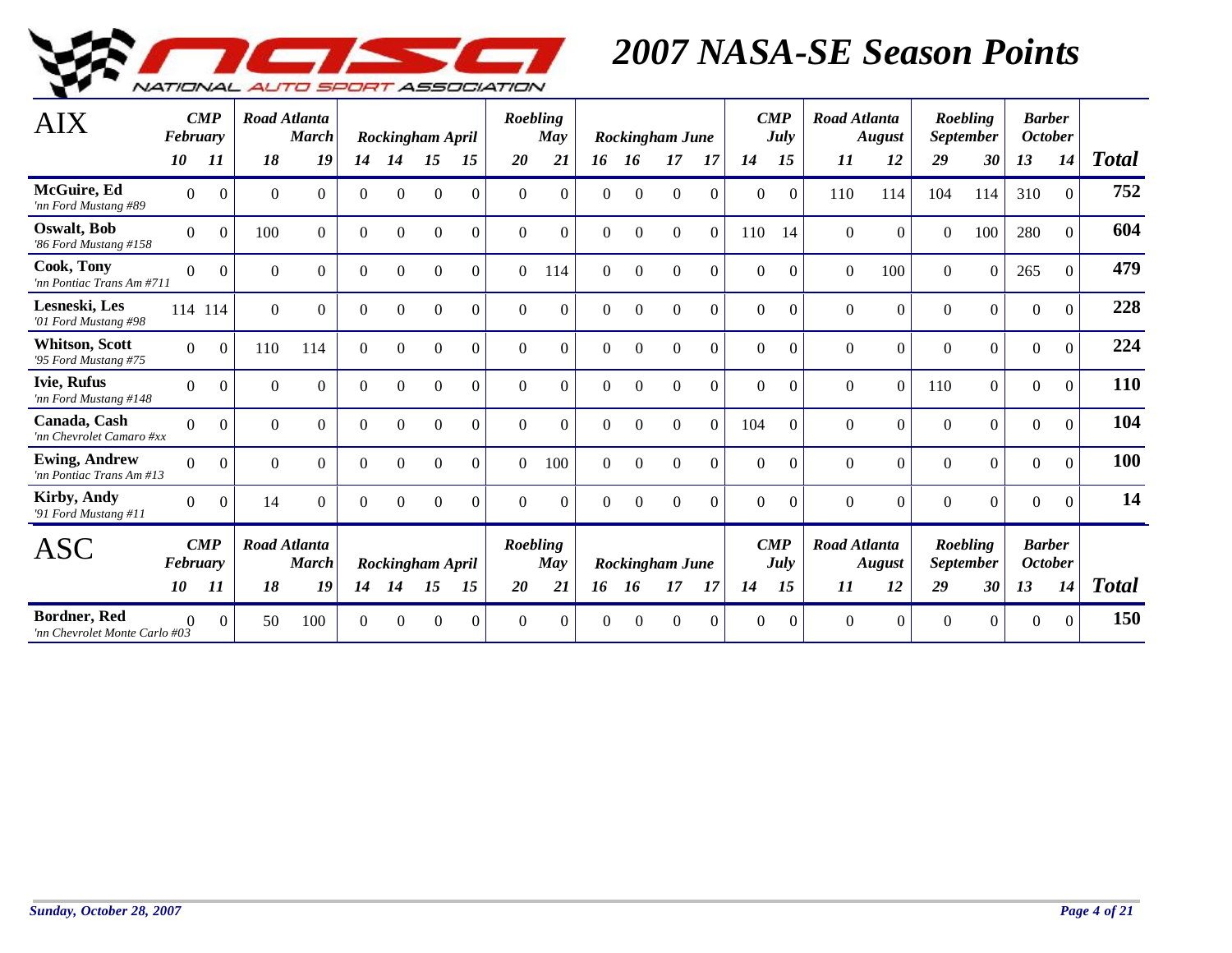

| CMC                                              | February       | $\boldsymbol{CMP}$ |                | <b>Road Atlanta</b><br><b>March</b> |                |          | Rockingham April |                | Roebling | May      |          |                | <b>Rockingham June</b> |          |                | $\boldsymbol{CMP}$<br>July | <b>Road Atlanta</b> | <b>August</b>  |                | <b>Roebling</b><br><b>September</b> | <b>Barber</b><br><b>October</b> |              |              |
|--------------------------------------------------|----------------|--------------------|----------------|-------------------------------------|----------------|----------|------------------|----------------|----------|----------|----------|----------------|------------------------|----------|----------------|----------------------------|---------------------|----------------|----------------|-------------------------------------|---------------------------------|--------------|--------------|
|                                                  | 10             | 11                 | 18             | 19                                  | 14             | 14       | 15               | 15             | 20       | 21       | 16       | - 16           | 17                     | 17       | 14             | 15                         | 11                  | 12             | 29             | 30                                  | 13                              | 14           | <b>Total</b> |
| Houseman, Greg<br>'93 Ford Mustang #48           |                | 107 118            | 100            | 102                                 | 110            |          | $0$ 110          | $\Omega$       | 107      | 108      | 111      |                | $0$ 111                | $\Omega$ | 107            | 107                        | 114                 | 114            | 114            | 114                                 | $\overline{0}$                  | $\Omega$     | 1754         |
| Urbanski, Pete<br>'93 Ford Mustang #53           |                | 111 110            | 112            | 56                                  | 111            |          | 0 107            | $\Omega$       | 111      | 110      | 110      |                | $0$ 110                | $\Omega$ | 111 111        |                            | 107                 | 105            | 107            | 107                                 | $\overline{0}$                  | $\mathbf{0}$ | 1696         |
| <b>Burch</b> , Jeff<br>'91 Chevrolet Camaro #3   | $\Omega$       | $\Omega$           | 111            | 111                                 | $\overline{0}$ | $\Omega$ | $\Omega$         | $\overline{0}$ | $\Omega$ | $\Omega$ | $\theta$ | $\Omega$       | $\Omega$               | $\Omega$ | $\Omega$       | $\overline{0}$             | $\Omega$            | $\overline{0}$ | $\Omega$       | $\mathbf{0}$                        | 300                             | $\mathbf{0}$ | 522          |
| Ginsberg, Adam<br>'85 Ford Mustang #15           | $\Omega$       | $\Omega$           | 105            | 105                                 | $\mathbf{0}$   | $\theta$ | $\overline{0}$   | $\overline{0}$ | $\Omega$ | $\Omega$ | $\Omega$ | $\Omega$       | $\overline{0}$         | $\Omega$ | $\overline{0}$ | $\overline{0}$             | $\mathbf{0}$        | $\Omega$       | $\overline{0}$ | $\Omega$                            | 291                             | $\theta$     | 501          |
| MacNeil, Jerry<br>'88 Ford Mustang #44           | $\Omega$       | $\Omega$           | 107            | 107                                 | $\overline{0}$ | $\theta$ | $\Omega$         | $\Omega$       | $\Omega$ | $\Omega$ | $\Omega$ | $\Omega$       | $\Omega$               | $\Omega$ | $\Omega$       | $\theta$                   | $\Omega$            | $\Omega$       | $\Omega$       | $\Omega$                            | 285                             | $\Omega$     | 499          |
| <b>Bennett</b> , Mark<br>'nn Chevy Camaro #117   | $\overline{0}$ | $\Omega$           | $\overline{0}$ | $\Omega$                            | $\Omega$       | $\Omega$ | $\Omega$         | $\overline{0}$ | $\Omega$ | $\Omega$ | $\Omega$ | $\overline{0}$ | $\overline{0}$         | $\Omega$ | $\overline{0}$ | $\mathbf{0}$               | 105                 | 107            | 105            | 105                                 | $\overline{0}$                  | $\Omega$     | 422          |
| <b>Boudreax, Robert</b><br>'90 Ford Mustang #155 | $\theta$       | $\Omega$           | 101            | 103                                 | $\overline{0}$ | $\Omega$ | $\Omega$         | $\Omega$       | $\Omega$ | $\Omega$ | $\Omega$ | $\Omega$       | $\Omega$               | $\Omega$ | $\Omega$       | $\theta$                   | $\Omega$            | $\Omega$       | $\Omega$       | $\overline{0}$                      | $\Omega$                        | $\Omega$     | 204          |
| <b>Trask, Don</b><br>'95 Chevrolet Camaro #19    | $\Omega$       | $\Omega$           | 103            | $\Omega$                            | $\overline{0}$ | $\Omega$ | $\Omega$         | $\Omega$       | $\Omega$ | $\Omega$ | $\Omega$ | $\Omega$       | $\Omega$               | $\Omega$ | $\Omega$       | $\overline{0}$             | $\Omega$            | $\Omega$       | $\Omega$       | $\Omega$                            | $\overline{0}$                  | $\Omega$     | 103          |
| <b>Costello, Richard</b><br>'nn Chevy Camaro #21 | $\Omega$       | $\Omega$           | $\Omega$       | $\Omega$                            | $\theta$       | $\Omega$ | $\Omega$         | $\Omega$       | $\Omega$ | $\theta$ | $\theta$ | $\Omega$       | $\Omega$               | $\Omega$ | $\Omega$       | $\overline{0}$             | 103                 | $\Omega$       | $\Omega$       | $\Omega$                            | $\Omega$                        | $\Omega$     | 103          |
| FFR                                              | February       | $\boldsymbol{CMP}$ |                | <b>Road Atlanta</b><br><b>March</b> |                |          | Rockingham April |                | Roebling | May      |          |                | <b>Rockingham June</b> |          |                | $\boldsymbol{CMP}$<br>July | <b>Road Atlanta</b> | <b>August</b>  |                | Roebling<br><b>September</b>        | <b>Barber</b><br><b>October</b> |              |              |
|                                                  | 10             | 11                 | 18             | 19                                  | 14             | 14       | 15               | 15             | 20       | 21       | 16 16    |                | 17                     | -17      | 14             | 15                         | 11                  | 12             | 29             | 30                                  | 13                              | 14           | <b>Total</b> |
| <b>Team Boothman/E</b><br>'65 FFR #60            | $\Omega$       | $\Omega$           | 100            | 100                                 | $\overline{0}$ | $\Omega$ | $\Omega$         | $\Omega$       | $\theta$ | $\theta$ | $\theta$ | $\Omega$       | $\mathbf{0}$           | $\Omega$ | $\Omega$       | $\Omega$                   | $\theta$            | $\Omega$       | $\Omega$       | $\Omega$                            | 300                             | $\Omega$     | 500          |
| Lattstrom, Lars<br>'nn FFR#7                     | $\Omega$       | $\Omega$           | $\Omega$       | $\theta$                            | $\theta$       | $\Omega$ | $\boldsymbol{0}$ | $\Omega$       | $\theta$ | $\theta$ | $\theta$ | $\Omega$       | $\mathbf{0}$           | $\Omega$ | 100 100        |                            | $\theta$            | $\theta$       | 100            | 100                                 | $\overline{0}$                  | $\Omega$     | 400          |
| <b>Whiteside</b> , Doc<br>'65 FFR #15            | $\Omega$       | $\Omega$           | $\theta$       | $\theta$                            | 100            | 100      | $\boldsymbol{0}$ | $\Omega$       | $\theta$ | $\theta$ | $\Omega$ | $\Omega$       | 100                    | 100      | $\Omega$       | $\boldsymbol{0}$           | $\theta$            | $\Omega$       | $\Omega$       | $\Omega$                            | $\overline{0}$                  | $\Omega$     | 400          |
| Grey, Michael<br>'65 FFR #69                     | $\Omega$       | $\Omega$           | $\Omega$       | $\Omega$                            | $\Omega$       | $\Omega$ | $\Omega$         | $\Omega$       | $\theta$ | 100      | $\Omega$ | $\Omega$       | $\Omega$               | $\Omega$ | $\Omega$       | 90                         | $\theta$            | $\Omega$       | $\Omega$       | $\overline{0}$                      | $\overline{0}$                  | $\Omega$     | 190          |
| <b>Sanders</b> , Brian<br>'65 FFR #49            | $\Omega$       | $\theta$           | 90             | 90                                  | $\Omega$       | $\Omega$ | $\Omega$         | $\Omega$       | $\Omega$ | $\Omega$ | $\theta$ | $\Omega$       | $\Omega$               | $\Omega$ | $\Omega$       | $\overline{0}$             | $\Omega$            | $\Omega$       | $\Omega$       | $\Omega$                            | $\Omega$                        | $\theta$     | 180          |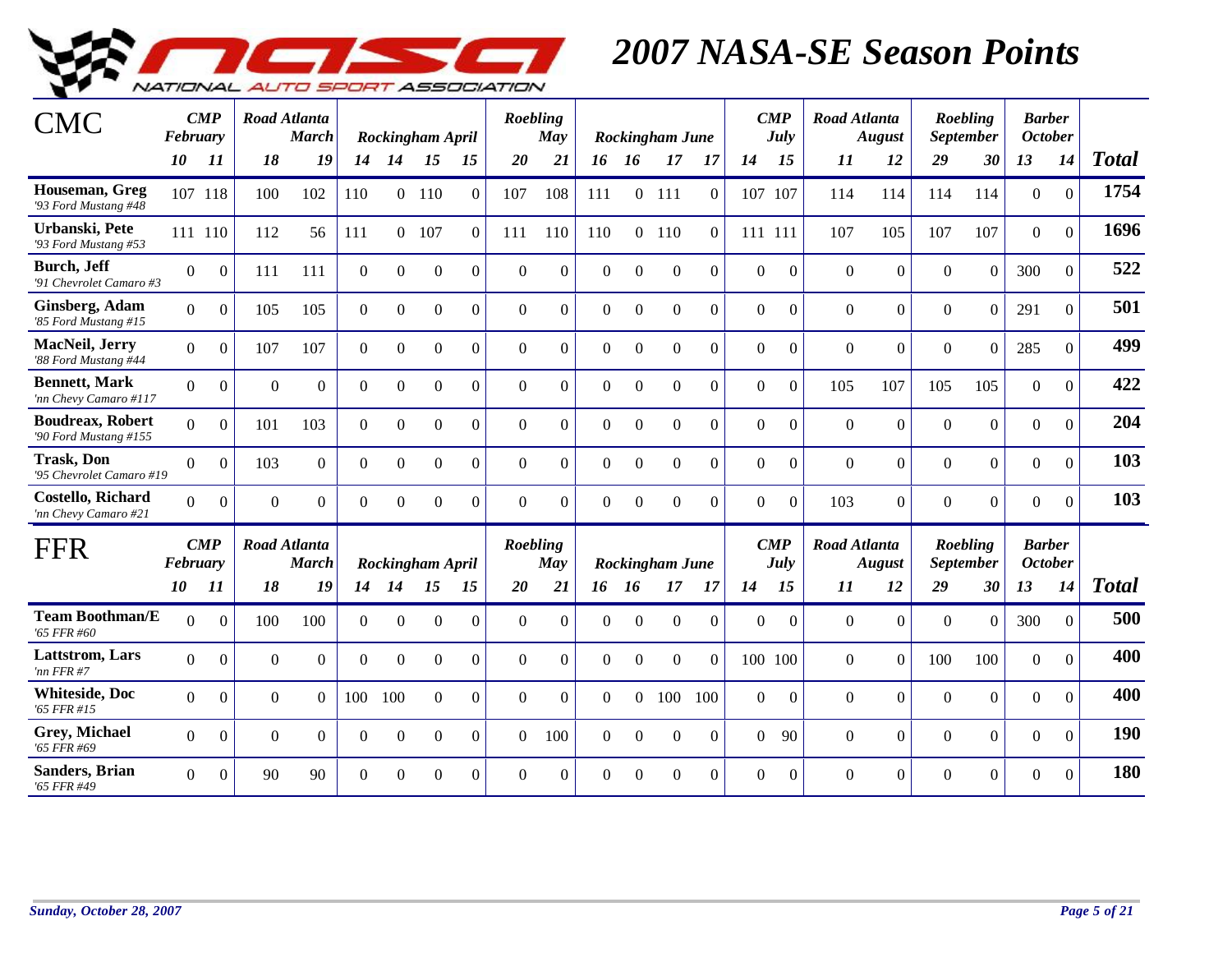

| $\mathrm{GTS}1$                               | February | $\boldsymbol{CMP}$ |              | Road Atlanta<br><b>March</b> |          |          | Rockingham April |          | Roebling  | May      |          |          | Rockingham June |          |          | $\boldsymbol{CMP}$<br>July | Road Atlanta | <b>August</b> |     | <b>Roebling</b><br><i>September</i> |          | <b>Barber</b><br><b>October</b> |              |
|-----------------------------------------------|----------|--------------------|--------------|------------------------------|----------|----------|------------------|----------|-----------|----------|----------|----------|-----------------|----------|----------|----------------------------|--------------|---------------|-----|-------------------------------------|----------|---------------------------------|--------------|
|                                               | 10       | 11                 | 18           | 19                           | 14       | 14       | 15               | 15       | <b>20</b> | 21       | 16       | 16       | 17              | 17       | 14       | 15                         | 11           | 12            | 29  | 30                                  | 13       | 14                              | <b>Total</b> |
| Ellis, Chuck<br>'87 Mercedes 190E #26         | $\theta$ | $\overline{0}$     | 100          | 100                          | $\Omega$ | 0        | $\overline{0}$   | $\Omega$ | 90        | 90       | $\theta$ |          | $\Omega$        | $\Omega$ | 100      | 100                        | 100          | 100           | 100 | 100                                 | 255      | $\theta$                        | 1235         |
| <b>Sullinger, Don</b><br>'nn Porsche 944 #144 | $\theta$ | $\overline{0}$     | $\mathbf{0}$ | $\Omega$                     | $\Omega$ | $\Omega$ | $\Omega$         | $\Omega$ | $\Omega$  | $\theta$ | $\Omega$ | $\Omega$ | $\Omega$        | $\Omega$ | $\Omega$ | $\Omega$                   | 90           | 90            | 80  | 85                                  | 270      | $\Omega$                        | 615          |
| Pearson, Jonathan<br>'nn Porsche 944 #22      | $\Omega$ | $\Omega$           | $\theta$     |                              | $\Omega$ | $\Omega$ | $\Omega$         | $\Omega$ | 100       | 100      | $\Omega$ | $\Omega$ | $\Omega$        | $\Omega$ | $\Omega$ | $\Omega$                   | 85           | $\Omega$      | 90  | 80                                  | $\theta$ | $\Omega$                        | 455          |
| Pantas, Jim<br>'87 BMW 325is #63              | $\Omega$ | $\overline{0}$     | $\Omega$     |                              | 0        | $\theta$ | $\Omega$         | $\theta$ | $\Omega$  | $\Omega$ | $\theta$ | $\Omega$ | $\Omega$        |          | $\Omega$ | $\Omega$                   | $\Omega$     | $\Omega$      | 85  | 90                                  | $\theta$ | $\overline{0}$                  | 175          |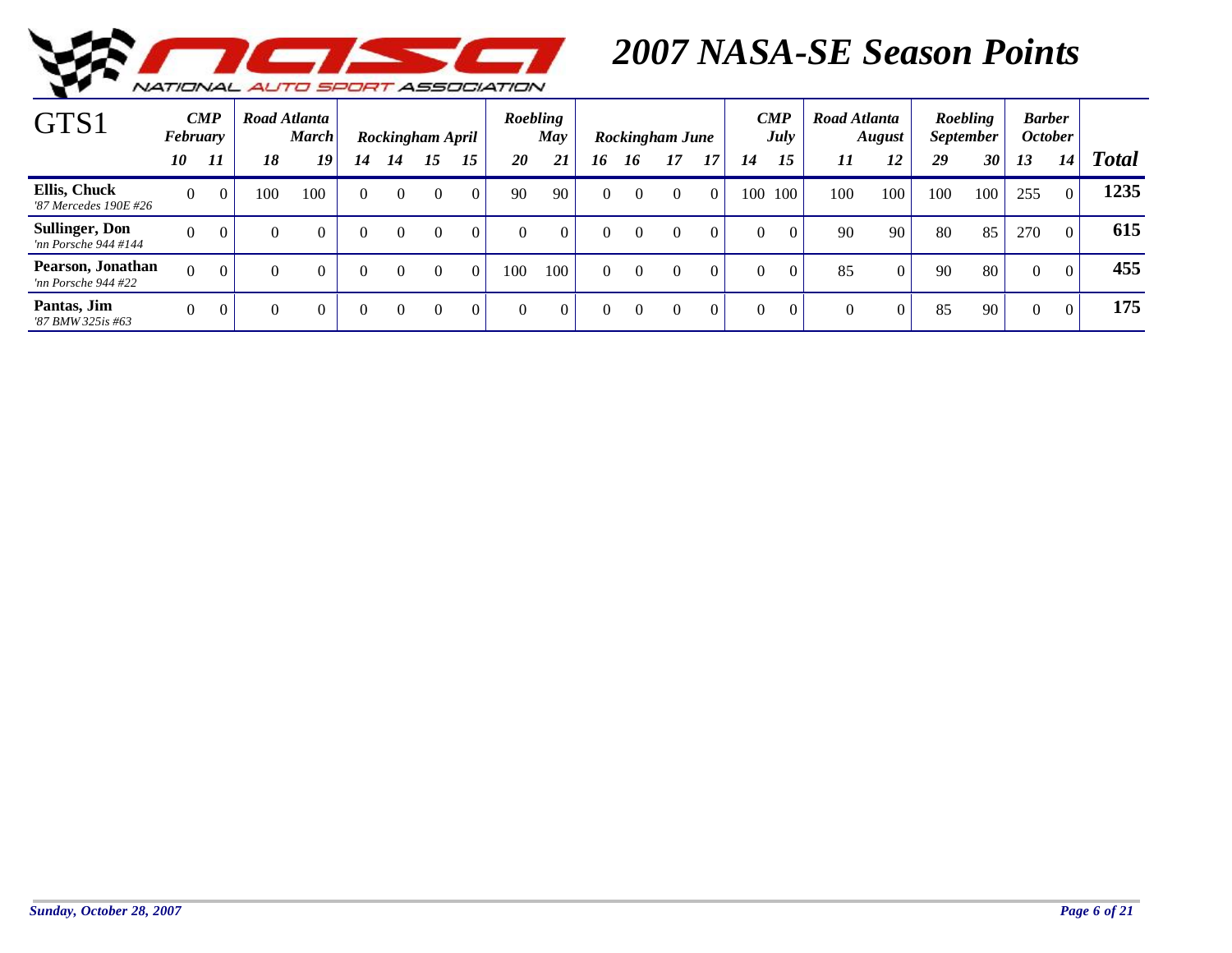

| GTS2                                               | February       | $\boldsymbol{CMP}$ |              | Road Atlanta<br><b>March</b> |                |                | Rockingham April |                | Roebling       | May      |              |                | Rockingham June  |                |                | $\boldsymbol{CMP}$<br>July | <b>Road Atlanta</b> | <b>August</b>    |                  | Roebling<br><b>September</b> | <b>Barber</b><br><b>October</b> |                |              |
|----------------------------------------------------|----------------|--------------------|--------------|------------------------------|----------------|----------------|------------------|----------------|----------------|----------|--------------|----------------|------------------|----------------|----------------|----------------------------|---------------------|------------------|------------------|------------------------------|---------------------------------|----------------|--------------|
|                                                    | <i>10</i>      | 11                 | 18           | 19                           | 14             | 14             | 15               | 15             | 20             | 21       | 16           | <b>16</b>      | 17               | <b>17</b>      | 14             | 15                         | 11                  | 12               | 29               | 30                           | 13                              | 14             | <b>Total</b> |
| Stroup, Jonathan<br>'87 BMW 325i #58               |                | 0.100              | 69           | $\Omega$                     | $\overline{0}$ | $\Omega$       | $\boldsymbol{0}$ | $\Omega$       | $\Omega$       | $\theta$ | 85           | 90             | 90               | 90             | $\overline{0}$ | $\theta$                   | 75                  | 75               | $\mathbf{0}$     | $\mathbf{0}$                 | 270                             | $\overline{0}$ | 944          |
| Nissen, Eric<br>'86 BMW 325is #013                 | $\Omega$       | $\Omega$           | 75           | 43                           | $\overline{0}$ | $\Omega$       | $\Omega$         | $\Omega$       | 85             | 80       | $\Omega$     | $\Omega$       | $\Omega$         | $\Omega$       | 100 100        |                            | 85                  | 85               | 100              | 100                          | $\theta$                        | $\mathbf{0}$   | 853          |
| <b>Baader, Chuck</b><br>'84 BMW 325e #36           | $\Omega$       | $\boldsymbol{0}$   | 80           | 90                           | $\overline{0}$ | $\Omega$       | $\mathbf{0}$     | $\overline{0}$ | 100            | 85       | $\mathbf{0}$ | $\mathbf{0}$   | $\mathbf{0}$     | $\Omega$       | $\overline{0}$ | $\boldsymbol{0}$           | 90                  | 90               | $\boldsymbol{0}$ | $\mathbf{0}$                 | 300                             | $\mathbf{0}$   | 835          |
| Peterson, Scott<br>'84 BMW 325 #118                | $\overline{0}$ | 90                 | $\mathbf{0}$ | $\theta$                     | 100            | 100            | 100              | 100            | $\overline{0}$ | $\theta$ | $\mathbf{0}$ | $\overline{0}$ | $\boldsymbol{0}$ | $\theta$       | $\overline{0}$ | $\theta$                   | $\theta$            | $\boldsymbol{0}$ | $\overline{0}$   | $\mathbf{0}$                 | $\boldsymbol{0}$                | $\Omega$       | 490          |
| <b>Leatherbury</b> , Dixon<br>'nn Porsche 911 #186 | $\Omega$       | $\Omega$           | $\Omega$     | $\Omega$                     | $\overline{0}$ | $\theta$       | $\overline{0}$   | $\Omega$       | $\Omega$       | $\Omega$ |              | 100 100        | 100              | 100            | $\Omega$       | $\boldsymbol{0}$           | $\Omega$            | $\boldsymbol{0}$ | $\Omega$         | $\boldsymbol{0}$             | $\boldsymbol{0}$                | $\mathbf{0}$   | 400          |
| <b>Schlesinger</b> , Mike<br>'89 BMW 325is #002    | $\Omega$       | $\Omega$           | 70           | $\theta$                     | $\mathbf{0}$   | $\overline{0}$ | $\Omega$         | $\Omega$       | 75             | 75       | $\Omega$     | $\Omega$       | $\Omega$         | $\theta$       | $\theta$       | $\mathbf{0}$               | $\overline{0}$      | 70               | $\overline{0}$   | $\overline{0}$               | $\mathbf{0}$                    | $\mathbf{0}$   | 290          |
| Davis, Lee<br>'nn BMW 330i #33                     | $\Omega$       | $\Omega$           | $\Omega$     | $\Omega$                     | $\theta$       | $\Omega$       | $\Omega$         | $\Omega$       | $\Omega$       | $\Omega$ | $\Omega$     | $\Omega$       | $\Omega$         | $\Omega$       | $\Omega$       | $\theta$                   | 100                 | 100              | $\Omega$         | $\Omega$                     | $\theta$                        | $\Omega$       | 200          |
| <b>Hinkley</b> , Mike<br>'87 BMW 325is #231        | $\Omega$       | $\mathbf{0}$       | 90           | 100                          | $\overline{0}$ | $\Omega$       | $\boldsymbol{0}$ | $\Omega$       | $\Omega$       | $\theta$ | $\Omega$     | $\Omega$       | $\Omega$         | $\theta$       | $\overline{0}$ | $\mathbf{0}$               | $\Omega$            | $\overline{0}$   | $\overline{0}$   | $\overline{0}$               | $\boldsymbol{0}$                | $\overline{0}$ | 190          |
| <b>Bell</b> , Jack<br>'nn Porsche Boxster          | $\overline{0}$ | $\Omega$           | $\mathbf{0}$ | $\Omega$                     | $\overline{0}$ | $\overline{0}$ | $\overline{0}$   | $\overline{0}$ | 90             | 90       | $\mathbf{0}$ | $\mathbf{0}$   | $\mathbf{0}$     | $\overline{0}$ | $\overline{0}$ | $\boldsymbol{0}$           | $\overline{0}$      | $\overline{0}$   | $\overline{0}$   | $\overline{0}$               | $\boldsymbol{0}$                | $\Omega$       | 180          |
| <b>Bundshuh III, Rich</b><br>'nn Porsche 911       | $\Omega$       | $\Omega$           | $\theta$     | $\theta$                     | $\overline{0}$ | $\Omega$       | $\boldsymbol{0}$ | $\Omega$       | 80             | 100      | $\Omega$     | $\mathbf{0}$   | $\Omega$         | $\theta$       | $\theta$       | $\theta$                   | $\Omega$            | $\boldsymbol{0}$ | $\Omega$         | $\mathbf{0}$                 | $\boldsymbol{0}$                | $\mathbf{0}$   | 180          |
| <b>Blair, Michael</b><br>'nn BMW 320i #142         | $\Omega$       | $\Omega$           | $\Omega$     | $\Omega$                     | $\theta$       | $\Omega$       | $\Omega$         | $\Omega$       | $\Omega$       | $\theta$ | $\Omega$     | $\Omega$       | $\Omega$         | $\theta$       | $\Omega$       | $\theta$                   | $\Omega$            | $\overline{0}$   | 90               | 90                           | $\theta$                        | $\Omega$       | 180          |
| <b>Charrat</b> , Tomas<br>'nn BMW 325 #3           | $\Omega$       | $\Omega$           | $\Omega$     | $\Omega$                     | $\Omega$       | $\Omega$       | $\Omega$         | $\Omega$       | $\Omega$       | $\Omega$ | 90           | 85             | $\Omega$         | $\Omega$       | $\Omega$       | $\Omega$                   | $\Omega$            | $\Omega$         | $\Omega$         | $\Omega$                     | $\Omega$                        | $\Omega$       | 175          |
| <b>Taylor</b> , John<br>'79 Porsche 911 #136       | $\Omega$       | $\overline{0}$     | 85           | 85                           | $\Omega$       | $\Omega$       | $\Omega$         | $\Omega$       | $\theta$       | $\theta$ | $\Omega$     | $\Omega$       | $\Omega$         | $\theta$       | $\Omega$       | $\theta$                   | $\Omega$            | $\overline{0}$   | $\Omega$         | $\overline{0}$               | $\theta$                        | $\Omega$       | 170          |
| Morris, Jason<br>'nn Porsche 911 #812              | $\theta$       | $\Omega$           | $\mathbf{0}$ | $\Omega$                     | $\theta$       | $\Omega$       | $\Omega$         | $\Omega$       | $\theta$       | $\Omega$ | $\theta$     | $\mathbf{0}$   | $\Omega$         | $\theta$       | $\theta$       | $\theta$                   | 80                  | 80               | $\overline{0}$   | $\overline{0}$               | $\mathbf{0}$                    | $\Omega$       | 160          |
| <b>Curtis, Jeffrey</b><br>'91 Porsche 911 #64      | $\Omega$       | $\Omega$           | 100          | $\Omega$                     | $\Omega$       | $\Omega$       | $\Omega$         | $\Omega$       | $\Omega$       | $\Omega$ | $\Omega$     | $\Omega$       | $\Omega$         | $\Omega$       | $\Omega$       | $\Omega$                   | $\Omega$            | $\Omega$         | $\Omega$         | $\Omega$                     | $\theta$                        | $\theta$       | 100          |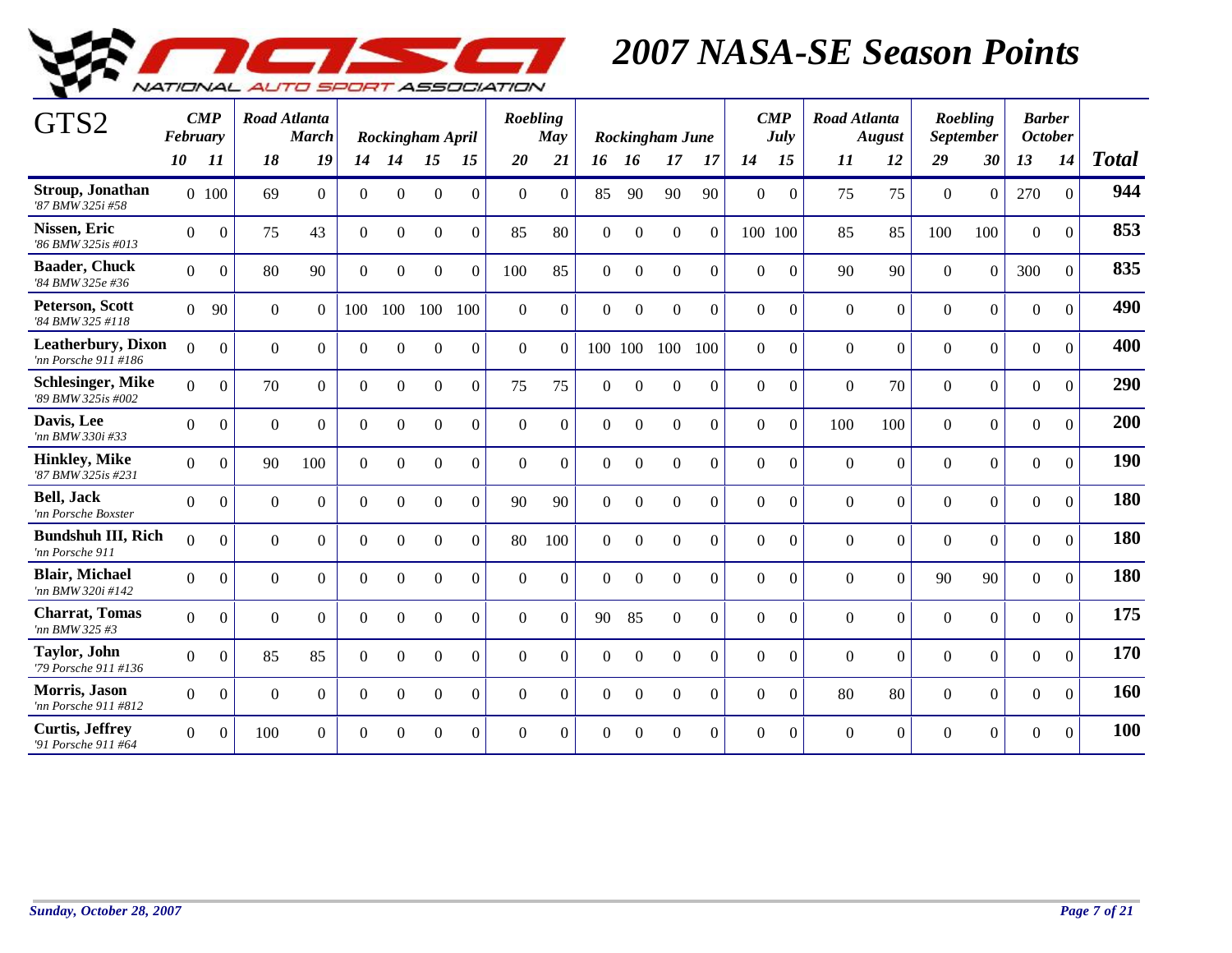

| GTS3                                         | February       | $\boldsymbol{CMP}$ |                  | Road Atlanta<br><b>March</b> |              |          | Rockingham April |          | Roebling | May            |                |                | Rockingham June |          |          | $\boldsymbol{CMP}$<br>July | Road Atlanta | <b>August</b>  |          | Roebling<br><b>September</b> | <b>Barber</b><br><b>October</b> |                |              |
|----------------------------------------------|----------------|--------------------|------------------|------------------------------|--------------|----------|------------------|----------|----------|----------------|----------------|----------------|-----------------|----------|----------|----------------------------|--------------|----------------|----------|------------------------------|---------------------------------|----------------|--------------|
|                                              | 10             | 11                 | 18               | 19                           | 14           | 14       | 15               | 15       | 20       | 21             | 16             | 16             | 17              | 17       | 14       | 15                         | 11           | 12             | 29       | 30                           | 13                              | 14             | <b>Total</b> |
| Moore, Michael<br>'79 Porsche 911 #45        | $\overline{0}$ | $\overline{0}$     | 80               | 80                           | $\Omega$     | $\Omega$ | $\Omega$         | $\Omega$ | 100      | 90             | $\overline{0}$ | $\overline{0}$ | $\overline{0}$  | $\theta$ | $\Omega$ | $\Omega$                   | 85           | 85             | 85       | 85                           | 300                             | $\Omega$       | 990          |
| <b>Ewing, Andrew</b><br>'nn $BMWM3$ #13      | $\Omega$       | $\boldsymbol{0}$   | $\boldsymbol{0}$ | $\Omega$                     | $\Omega$     | $\theta$ | $\mathbf{0}$     | $\Omega$ | $\Omega$ | $\overline{0}$ | $\Omega$       | $\Omega$       | $\Omega$        | $\Omega$ | $\Omega$ | $\Omega$                   | 80           | 75             | 90       | 90                           | 270                             | $\overline{0}$ | 605          |
| Digel, Brendan<br>'79 BMW 535 #112           | $\overline{0}$ | $\mathbf{0}$       | 75               | $\overline{0}$               | $\mathbf{0}$ | $\Omega$ | $\theta$         | $\theta$ | 90       | $\overline{0}$ | $\Omega$       | $\Omega$       | $\Omega$        | $\Omega$ | 100 100  |                            | $\Omega$     | 80             | 100      | $\boldsymbol{0}$             | $\mathbf{0}$                    | $\Omega$       | 545          |
| <b>Mascow</b> , Jason<br>'79 BMW 535 #112    | $\overline{0}$ | $\mathbf{0}$       | $\theta$         | 85                           | $\Omega$     | $\Omega$ | $\Omega$         | $\Omega$ | $\Omega$ | 100            | $\Omega$       | $\Omega$       | $\Omega$        | $\Omega$ | $\Omega$ | $\Omega$                   | 70           | $\overline{0}$ | $\Omega$ | 100                          | $\mathbf{0}$                    | $\Omega$       | 355          |
| Nonneman, Bob<br>'90 Porsche 964 C2 #267     | $\Omega$       | $\Omega$           | 70               | 100                          | $\Omega$     | $\Omega$ | $\Omega$         | $\Omega$ | $\Omega$ | $\Omega$       | $\Omega$       | $\Omega$       | $\Omega$        | $\Omega$ | $\Omega$ | $\Omega$                   | 75           | 70             | $\Omega$ | $\Omega$                     | $\theta$                        | $\Omega$       | 315          |
| <b>White, David</b><br>'nn BMW M3 #275       | $\Omega$       | $\overline{0}$     | $\Omega$         | $\Omega$                     | $\Omega$     | $\Omega$ | $\Omega$         | $\Omega$ | $\Omega$ | $\Omega$       | $\Omega$       | $\Omega$       | $\Omega$        | $\Omega$ | $\Omega$ | $\Omega$                   | 100          | 100            | $\Omega$ | $\theta$                     | $\theta$                        | $\Omega$       | 200          |
| Pascarella, Doug<br>'93 BMW 325i             | $\Omega$       | $\theta$           | 90               | 100                          | $\Omega$     | $\Omega$ | $\Omega$         | $\Omega$ | $\Omega$ | $\theta$       | $\theta$       | $\Omega$       | $\theta$        | $\Omega$ | $\Omega$ | $\Omega$                   | $\Omega$     | $\Omega$       | $\Omega$ | $\Omega$                     | $\boldsymbol{0}$                | $\Omega$       | 190          |
| <b>Mueller, Randy</b><br>'nn BMW M3 #305     | $\Omega$       | $\overline{0}$     | $\mathbf{0}$     | $\Omega$                     | $\Omega$     | $\Omega$ | $\Omega$         | $\Omega$ | $\Omega$ | $\theta$       | $\Omega$       | $\Omega$       | $\theta$        | $\Omega$ | $\Omega$ | $\Omega$                   | 90           | 90             | $\Omega$ | $\mathbf{0}$                 | $\overline{0}$                  | $\Omega$       | 180          |
| <b>Raoust, Olivier</b><br>'96 BMW M3 #711    | $\overline{0}$ | $\mathbf{0}$       | 100              | $\Omega$                     | $\Omega$     | $\Omega$ | $\Omega$         | $\Omega$ | $\theta$ | $\theta$       | $\Omega$       | $\theta$       | $\Omega$        | $\Omega$ | $\Omega$ | $\Omega$                   | $\Omega$     | $\overline{0}$ | $\Omega$ | $\mathbf{0}$                 | $\boldsymbol{0}$                | $\Omega$       | 100          |
| <b>Geer. Charles</b><br>'94 Porsche 968 #968 | $\overline{0}$ | $\mathbf{0}$       | 90               | $\Omega$                     | $\Omega$     | $\Omega$ | $\Omega$         | $\Omega$ | $\Omega$ | $\overline{0}$ | $\Omega$       | $\Omega$       | $\bigcap$       | $\Omega$ | $\Omega$ | $\Omega$                   | $\Omega$     | $\Omega$       | $\Omega$ | $\Omega$                     | $\mathbf{0}$                    | $\Omega$       | 90           |
| Taylor, W<br>'nn Porsche 993 #63             | $\Omega$       | $\Omega$           | 85               | $\Omega$                     | $\Omega$     | $\Omega$ | $\Omega$         | $\Omega$ | $\Omega$ | $\Omega$       | $\Omega$       | $\Omega$       | $\Omega$        | $\Omega$ | $\Omega$ | $\Omega$                   | $\Omega$     | $\Omega$       | $\Omega$ | $\Omega$                     | $\mathbf{0}$                    | $\Omega$       | 85           |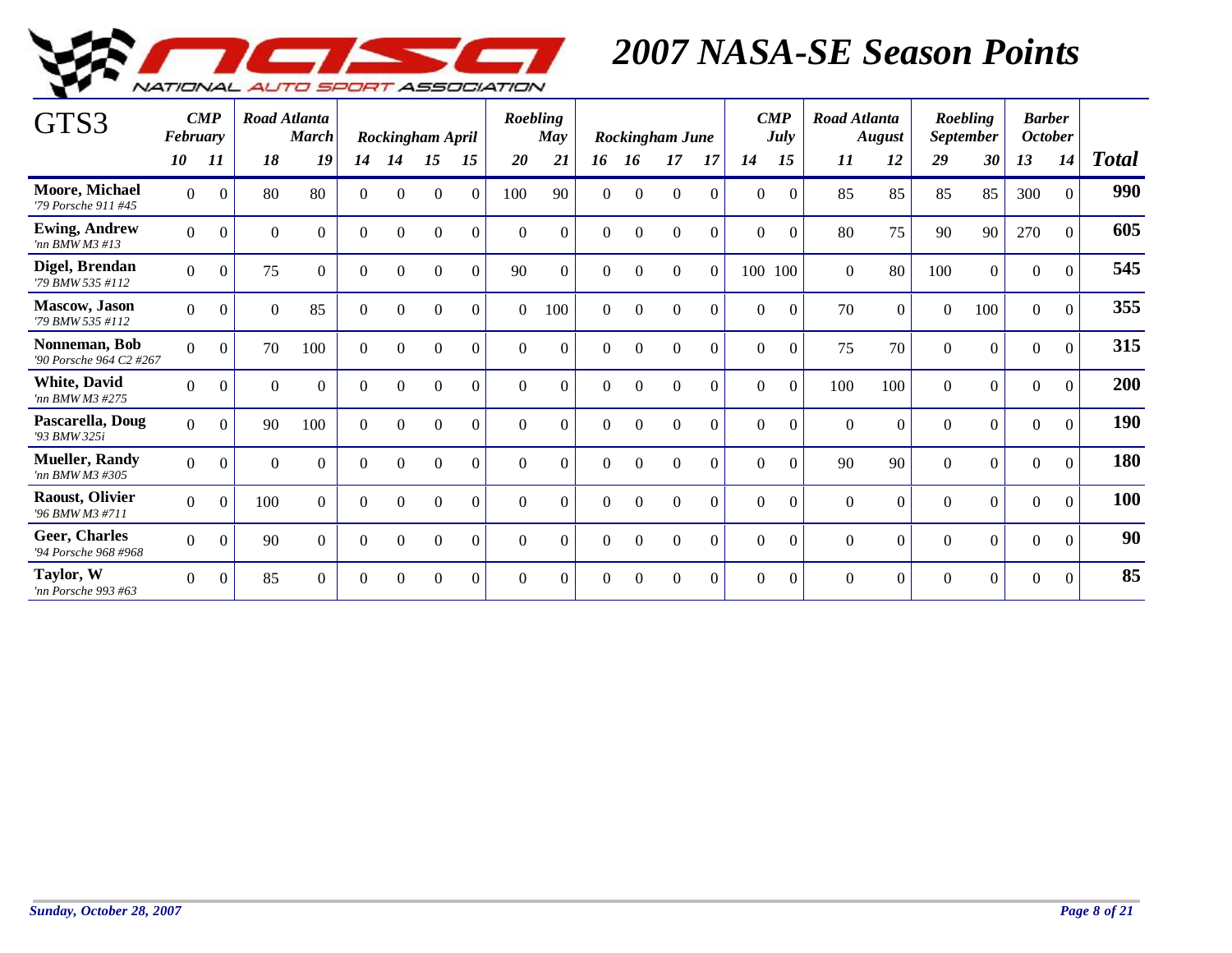

| GTS4                                                 | February        | $\boldsymbol{CMP}$ |                | Road Atlanta<br><b>March</b>        |                | Rockingham April |                  |                | Roebling       | <b>May</b>     |                |                  | <b>Rockingham June</b> |                  |                | $\boldsymbol{CMP}$<br>July | Road Atlanta        | <b>August</b>  |                | Roebling<br><b>September</b> | <b>Barber</b><br><b>October</b> |                |              |
|------------------------------------------------------|-----------------|--------------------|----------------|-------------------------------------|----------------|------------------|------------------|----------------|----------------|----------------|----------------|------------------|------------------------|------------------|----------------|----------------------------|---------------------|----------------|----------------|------------------------------|---------------------------------|----------------|--------------|
|                                                      | 10              | 11                 | 18             | 19                                  |                | 14 14            | 15               | 15             | 20             | 21             |                | 16 16            | 17                     | -17              | 14             | 15                         | 11                  | 12             | 29             | 30                           | 13                              | 14             | <b>Total</b> |
| <b>Clifford, Patrick</b><br>'87 Porsche 944T #23     | 100             | 90                 | 100            | 100                                 | 90             | 90               | $\Omega$         | $\Omega$       | 100            | 85             |                | 100 100          | 100                    | 100              | 90             | 90                         | $\theta$            | $\overline{0}$ | 90             | 90                           | $\mathbf{0}$                    | $\mathbf{0}$   | 1515         |
| Drinnen, Pat<br>'93 Porsche 911                      | $\overline{0}$  | $\overline{0}$     | $\mathbf{0}$   | $\overline{0}$                      | 100            | 100              | 100              | $\Omega$       | $\mathbf{0}$   | $\theta$       | $\mathbf{0}$   | $\mathbf{0}$     | $\Omega$               | $\Omega$         |                | 100 100                    | 100                 | 100            | 100            | 100                          | $\mathbf{0}$                    | $\mathbf{0}$   | 900          |
| <b>Roberts, James</b><br>'nn Porsche 911 #2          | $\overline{0}$  | $\boldsymbol{0}$   | $\mathbf{0}$   | $\overline{0}$                      | $\overline{0}$ | $\Omega$         | $\mathbf{0}$     | $\overline{0}$ | 90             | 90             | $\mathbf{0}$   | $\mathbf{0}$     | $\mathbf{0}$           | $\boldsymbol{0}$ | $\overline{0}$ | $\boldsymbol{0}$           | 90                  | 90             | 85             | 85                           | 270                             | $\overline{0}$ | 800          |
| <b>Monfils, Ronald</b><br>'78 Porsche 911 #44        |                 | 90 100             | 45             | 90                                  | $\overline{0}$ | $\overline{0}$   | $\overline{0}$   | $\overline{0}$ | $\overline{0}$ | $\overline{0}$ | $\overline{0}$ | $\boldsymbol{0}$ | $\mathbf{0}$           | $\boldsymbol{0}$ | 85             | 85                         | 85                  | 85             | $\overline{0}$ | $\overline{0}$               | $\mathbf{0}$                    | $\overline{0}$ | 665          |
| Haas, John<br>'nn Porsche 911 #32                    | $\overline{0}$  | $\boldsymbol{0}$   | $\mathbf{0}$   | $\mathbf{0}$                        | $\overline{0}$ | $\mathbf{0}$     | $\overline{0}$   | $\overline{0}$ | $\mathbf{0}$   | $\theta$       | $\overline{0}$ | $\boldsymbol{0}$ | $\mathbf{0}$           | $\overline{0}$   | $\overline{0}$ | $\mathbf{0}$               | $\overline{0}$      | $\overline{0}$ | $\Omega$       | $\overline{0}$               | 300                             | $\Omega$       | 300          |
| <b>Smith, David</b><br>'nn Porsche 951 #57           | $\Omega$        | $\boldsymbol{0}$   | $\mathbf{0}$   | $\overline{0}$                      | $\overline{0}$ | $\theta$         | $\mathbf{0}$     | $\overline{0}$ | 85             | 100            | $\overline{0}$ | $\mathbf{0}$     | $\mathbf{0}$           | $\overline{0}$   | $\overline{0}$ | $\mathbf{0}$               | $\mathbf{0}$        | $\overline{0}$ | $\mathbf{0}$   | $\overline{0}$               | $\boldsymbol{0}$                | $\Omega$       | 185          |
| GTS5                                                 | <b>February</b> | $\boldsymbol{CMP}$ |                | <b>Road Atlanta</b><br><b>March</b> |                | Rockingham April |                  |                | Roebling       | May            |                |                  | <b>Rockingham June</b> |                  |                | $\boldsymbol{CMP}$<br>July | <b>Road Atlanta</b> | <b>August</b>  |                | Roebling<br><b>September</b> | <b>Barber</b><br><b>October</b> |                |              |
|                                                      | 10              | 11                 | 18             | 19                                  | 14             | 14               | 15               | 15             | 20             | 21             |                | 16 16            | 17                     | 17               | 14             | 15                         | 11                  | 12             | 29             | 30                           | 13                              | 14             | <b>Total</b> |
| <b>Crawford, Fred</b><br>'74 Porsche 914 #48         |                 | 100 100            | 90             | $\Omega$                            | 100            | 100              | $\Omega$         | $\Omega$       | $\Omega$       | $\Omega$       |                | 100 100          | 100                    | $\Omega$         | 90             | 90                         | $\Omega$            | $\overline{0}$ | 100            | 100                          | 300                             | $\Omega$       | 1470         |
| <b>Bowen, Forrest</b><br>'nn Porsche 911 #90         | $\Omega$        | $\mathbf{0}$       | $\mathbf{0}$   | $\overline{0}$                      | $\overline{0}$ | $\Omega$         | $\overline{0}$   | $\Omega$       | 100            | 100            | $\mathbf{0}$   | $\Omega$         | $\Omega$               | $\Omega$         |                | 100 100                    | $\overline{0}$      | $\overline{0}$ | $\overline{0}$ | $\overline{0}$               | $\mathbf{0}$                    | $\overline{0}$ | 400          |
| McGehee, Mac<br>'nn Porsche 911 #99                  | $\Omega$        | $\boldsymbol{0}$   | $\mathbf{0}$   | $\overline{0}$                      | $\overline{0}$ | $\boldsymbol{0}$ | $\mathbf{0}$     | $\overline{0}$ | 90             | 90             | $\overline{0}$ | $\mathbf{0}$     | $\boldsymbol{0}$       | $\boldsymbol{0}$ | $\overline{0}$ | $\boldsymbol{0}$           | 100                 | 100            | $\overline{0}$ | $\overline{0}$               | $\boldsymbol{0}$                | $\Omega$       | 380          |
| <b>Stafford, Rick</b><br>'nn Porsche GT3 Cup #999    | $\Omega$        | $\theta$           | $\mathbf{0}$   | $\Omega$                            | $\theta$       | $\overline{0}$   | $\boldsymbol{0}$ | $\overline{0}$ | $\Omega$       | $\theta$       | $\Omega$       | $\mathbf{0}$     | $\mathbf{0}$           | $\Omega$         | $\Omega$       | $\mathbf{0}$               | 90                  | 90             | $\overline{0}$ | $\overline{0}$               | $\mathbf{0}$                    | $\mathbf{0}$   | 180          |
| Williams, Max<br>'nn Porsche 911 #51                 | $\Omega$        | $\overline{0}$     | $\mathbf{0}$   | $\overline{0}$                      | $\overline{0}$ | $\boldsymbol{0}$ | $\overline{0}$   | $\overline{0}$ | $\mathbf{0}$   | $\overline{0}$ | $\overline{0}$ | $\boldsymbol{0}$ | $\boldsymbol{0}$       | $\overline{0}$   | $\overline{0}$ | $\mathbf{0}$               | $\theta$            | $\overline{0}$ | 90             | 90                           | $\boldsymbol{0}$                | $\mathbf{0}$   | 180          |
| <b>Grantham, Charles</b><br>'nn Porsche GT3 Cup #752 | $\Omega$        | $\overline{0}$     | $\overline{0}$ | $\overline{0}$                      | $\overline{0}$ | $\mathbf{0}$     | $\overline{0}$   | $\overline{0}$ | $\overline{0}$ | $\overline{0}$ | $\mathbf{0}$   | $\overline{0}$   | $\overline{0}$         | $\overline{0}$   | $\overline{0}$ | $\mathbf{0}$               | 85                  | 85             | $\overline{0}$ | $\overline{0}$               | $\boldsymbol{0}$                | $\Omega$       | 170          |
| Davis, Lee<br>'06 Porsche 997 GT3 #133               | $\Omega$        | $\overline{0}$     | 100            | $\Omega$                            | $\Omega$       | $\Omega$         | $\mathbf{0}$     | $\overline{0}$ | $\Omega$       | $\Omega$       | $\Omega$       | $\Omega$         | $\Omega$               | $\Omega$         | $\Omega$       | $\mathbf{0}$               | $\Omega$            | $\overline{0}$ | $\overline{0}$ | $\overline{0}$               | $\boldsymbol{0}$                | $\mathbf{0}$   | 100          |
| GTSU                                                 | <b>February</b> | $\boldsymbol{CMP}$ |                | <b>Road Atlanta</b><br><b>March</b> |                | Rockingham April |                  |                | Roebling       | May            |                |                  | Rockingham June        |                  |                | $\boldsymbol{CMP}$<br>July | Road Atlanta        | <b>August</b>  |                | Roebling<br><b>September</b> | <b>Barber</b><br><b>October</b> |                |              |
|                                                      | 10              | 11                 | 18             | 19                                  | 14             | 14               | 15               | 15             | 20             | 21             |                | 16 16            | 17                     | 17               | 14             | 15                         | 11                  | 12             | 29             | 30                           | 13                              | 14             | <b>Total</b> |
| Goldfarb, William<br>'96 BMW M3 #77                  | 100             | $\overline{0}$     | $\mathbf{0}$   | $\mathbf{0}$                        | $\Omega$       | $\Omega$         | $\theta$         | $\Omega$       | $\Omega$       | $\theta$       | $\theta$       | $\Omega$         | $\Omega$               | $\Omega$         | $\Omega$       | $\Omega$                   | $\Omega$            | $\overline{0}$ | $\overline{0}$ | $\overline{0}$               | $\boldsymbol{0}$                | $\mathbf{0}$   | 100          |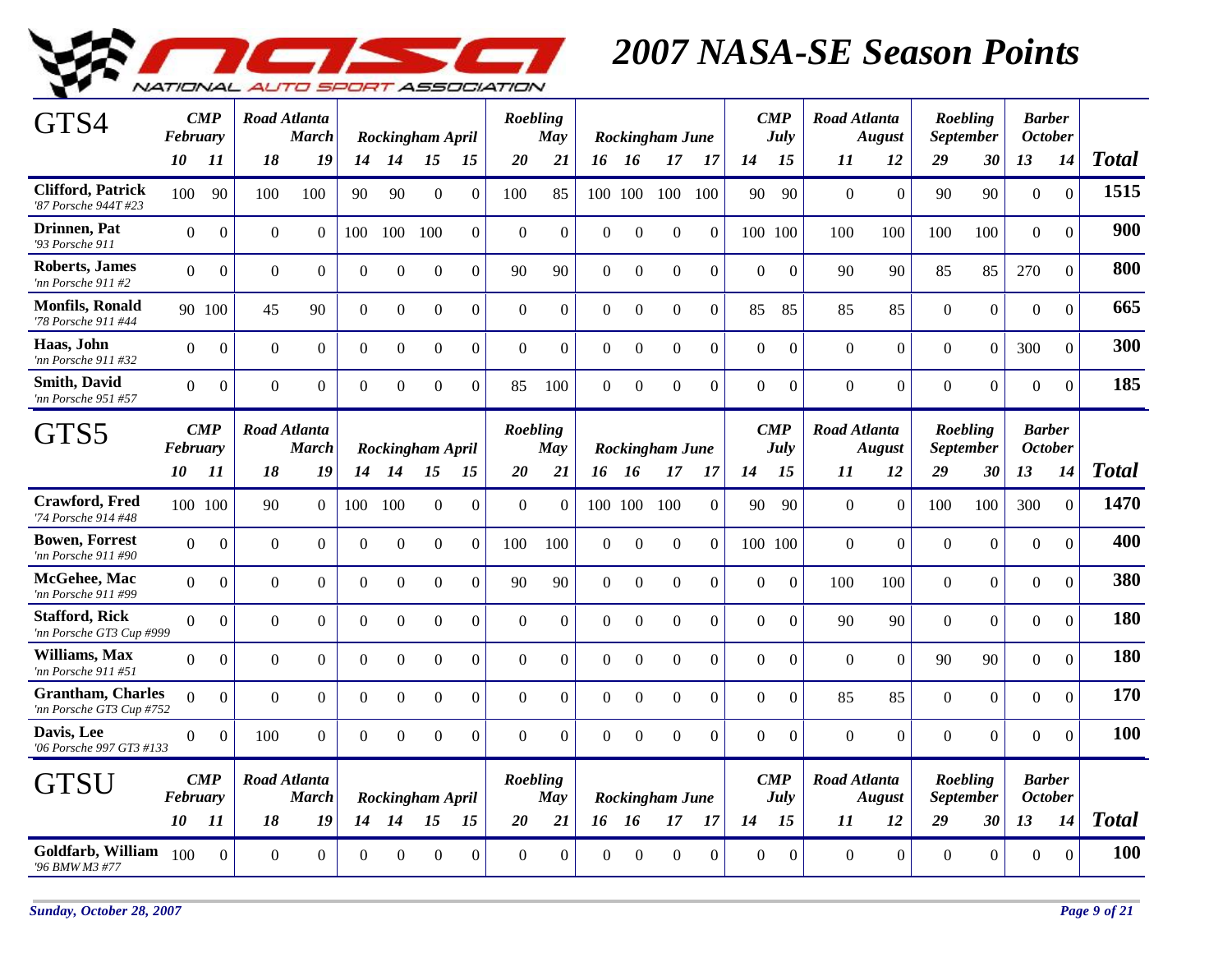

| HC <sub>1</sub>                                  | February       | $\boldsymbol{CMP}$ |                  | Road Atlanta<br><b>March</b>        |                |                  | Rockingham April |                  | Roebling     | <b>May</b>   |                  |                  | <b>Rockingham June</b> |                |                | $\boldsymbol{CMP}$<br><b>July</b> | Road Atlanta        | <b>August</b>    |                  | Roebling<br><b>September</b> |                  | <b>Barber</b><br><b>October</b> |              |
|--------------------------------------------------|----------------|--------------------|------------------|-------------------------------------|----------------|------------------|------------------|------------------|--------------|--------------|------------------|------------------|------------------------|----------------|----------------|-----------------------------------|---------------------|------------------|------------------|------------------------------|------------------|---------------------------------|--------------|
|                                                  | 10             | 11                 | 18               | 19                                  | 14             | 14               | <i>15</i>        | 15               | 20           | 21           |                  | 16 16            | 17                     | -17            | 14             | 15                                | 11                  | 12               | 29               | 30                           | 13               | 14                              | <b>Total</b> |
| <b>Culbert</b> , Justin<br>'98 Acura Integra #60 | $\overline{0}$ | $\overline{0}$     | 100              | 100                                 | $\Omega$       | $\Omega$         | $\Omega$         | $\Omega$         | $\Omega$     | $\Omega$     | $\theta$         | $\Omega$         | $\theta$               | $\Omega$       | $\Omega$       | $\mathbf{0}$                      | $\Omega$            | $\Omega$         | $\Omega$         | $\overline{0}$               | $\boldsymbol{0}$ | $\overline{0}$                  | 200          |
| HC <sub>2</sub>                                  | February       | $\bf CMP$          |                  | <b>Road Atlanta</b><br><b>March</b> |                |                  | Rockingham April |                  | Roebling     | May          |                  |                  | <b>Rockingham June</b> |                |                | $\boldsymbol{CMP}$<br>July        | Road Atlanta        | <b>August</b>    |                  | Roebling<br><b>September</b> | <b>October</b>   | <b>Barber</b>                   |              |
|                                                  | 10             | -11                | 18               | 19                                  |                | 14 14            | 15               | 15               | 20           | 21           |                  | 16 16            | 17                     | -17            | 14             | 15                                | 11                  | 12               | 29               | 30                           | 13               | 14                              | <b>Total</b> |
| Hoffman, Josh<br>'nn Acura Integra #66           | $\Omega$       | $\boldsymbol{0}$   | $\boldsymbol{0}$ | $\overline{0}$                      | $\overline{0}$ | $\overline{0}$   | $\boldsymbol{0}$ | $\overline{0}$   | 100          | 100          | 100              |                  | $0$ 100                | $\overline{0}$ |                | 100 100                           | 100                 | 100              | $\boldsymbol{0}$ | $\overline{0}$               | 270              | $\mathbf{0}$                    | 1070         |
| <b>Rierson, David</b><br>'nn Honda Prelude #531  | $\overline{0}$ | $\overline{0}$     | $\mathbf{0}$     | $\boldsymbol{0}$                    | $\overline{0}$ | $\boldsymbol{0}$ | $\mathbf{0}$     | $\Omega$         | $\Omega$     | $\mathbf{0}$ | $\Omega$         | $\mathbf{0}$     | $\boldsymbol{0}$       | $\Omega$       | $\Omega$       | $\mathbf{0}$                      | $\mathbf{0}$        | $\overline{0}$   | $\Omega$         | $\overline{0}$               | 300              | $\overline{0}$                  | 300          |
| Haggai, Allan<br>'98 Acura Type $R$ #81          | $\overline{0}$ | $\boldsymbol{0}$   | 100              | 100                                 | $\overline{0}$ | $\Omega$         | $\mathbf{0}$     | $\mathbf{0}$     | $\mathbf{0}$ | $\mathbf{0}$ | $\boldsymbol{0}$ | $\boldsymbol{0}$ | $\boldsymbol{0}$       | $\Omega$       | $\overline{0}$ | $\Omega$                          | $\mathbf{0}$        | $\overline{0}$   | $\overline{0}$   | $\overline{0}$               | $\boldsymbol{0}$ | $\Omega$                        | 200          |
| HC <sub>3</sub>                                  | February       | $\boldsymbol{CMP}$ |                  | Road Atlanta<br><b>March</b>        |                |                  | Rockingham April |                  | Roebling     | <b>May</b>   |                  |                  | <b>Rockingham June</b> |                |                | $\boldsymbol{CMP}$<br><b>July</b> | Road Atlanta        | <b>August</b>    |                  | Roebling<br><b>September</b> |                  | <b>Barber</b><br><b>October</b> |              |
|                                                  | 10             | -11                | 18               | 19                                  | 14             | 14               | 15               | 15               | 20           | 21           |                  | 16 16            | 17                     | -17            | 14             | 15                                | 11                  | 12               | 29               | 30                           | 13               | 14                              | <b>Total</b> |
| Reamer, John<br>'95 Acura Integra #195           | $\overline{0}$ | $\Omega$           | 100              | 100                                 | $\Omega$       | $\Omega$         | $\Omega$         | $\Omega$         | 100          | 100          | $\theta$         | $\Omega$         | $\theta$               | $\Omega$       | $\theta$       | $\mathbf{0}$                      | 100                 | $\Omega$         | 100              | 100                          | $\Omega$         | $\mathbf{0}$                    | 700          |
| HC <sub>4</sub>                                  | February       | $\boldsymbol{CMP}$ |                  | <b>Road Atlanta</b><br><b>March</b> |                |                  | Rockingham April |                  | Roebling     | May          |                  |                  | Rockingham June        |                |                | $\boldsymbol{CMP}$<br>July        | <b>Road Atlanta</b> | <b>August</b>    |                  | Roebling<br><b>September</b> | <b>Barber</b>    | <b>October</b>                  |              |
|                                                  | 10             | 11                 | 18               | 19                                  | 14             | 14               | 15               | 15               | 20           | 21           |                  | 16 16            | 17                     | 17             | 14             | 15                                | 11                  | 12               | 29               | 30                           | 13               | 14                              | <b>Total</b> |
| <b>Rebuilt</b> , Team<br>'90 Honda Accord #3     |                | 100 100            | 50               | 100                                 | $\overline{0}$ | $\overline{0}$   | $\boldsymbol{0}$ | $\overline{0}$   | 100          | 100          | $\overline{0}$   | $\overline{0}$   | $\boldsymbol{0}$       | $\overline{0}$ | $\Omega$       | $\boldsymbol{0}$                  | 100                 | 100              | $\overline{0}$   | $\overline{0}$               | 300              | $\overline{0}$                  | 1050         |
| Phee, William<br>'98 Acura Integra #75           | $\Omega$       | $\boldsymbol{0}$   | 100              | 90                                  | $\overline{0}$ | $\boldsymbol{0}$ | $\Omega$         | $\Omega$         | $\Omega$     | $\Omega$     |                  | 90 100           | 90                     | $\Omega$       | $\theta$       | $\mathbf{0}$                      | $\Omega$            | $\overline{0}$   | $\overline{0}$   | $\overline{0}$               | 270              | $\overline{0}$                  | 740          |
| Lamb, Todd<br>'nn Acura Integra #174             | $\overline{0}$ | $\boldsymbol{0}$   | $\boldsymbol{0}$ | $\boldsymbol{0}$                    | $\overline{0}$ | $\overline{0}$   | $\mathbf{0}$     | $\boldsymbol{0}$ | $\mathbf{0}$ | $\Omega$     | 100              | 90               | 100                    | $\Omega$       | $\overline{0}$ | $\mathbf{0}$                      | $\mathbf{0}$        | $\boldsymbol{0}$ | $\overline{0}$   | $\boldsymbol{0}$             | $\boldsymbol{0}$ | $\Omega$                        | 290          |
| HC <sub>5</sub>                                  | February       | $\boldsymbol{CMP}$ |                  | Road Atlanta<br><b>March</b>        |                |                  | Rockingham April |                  | Roebling     | <b>May</b>   |                  |                  | <b>Rockingham June</b> |                |                | $\boldsymbol{CMP}$<br><b>July</b> | Road Atlanta        | <b>August</b>    |                  | Roebling<br><b>September</b> |                  | <b>Barber</b><br><b>October</b> |              |
|                                                  | 10             | 11                 | 18               | 19                                  | 14             | 14               | 15               | 15               | 20           | 21           |                  | 16 16            | 17                     | 17             | 14             | 15                                | 11                  | 12               | 29               | 30                           | 13               | 14                              | <b>Total</b> |
| <b>Lovely, Shane</b><br>'98 Honda Civic DX #18   |                | 100 100            | 100              | 100                                 | $\Omega$       | $\overline{0}$   | $\theta$         | $\Omega$         | 100          | 100          | $\theta$         | $\Omega$         | $\theta$               | $\theta$       | $\Omega$       | $\boldsymbol{0}$                  | 90                  | $\Omega$         | 100              | 100                          | $\mathbf{0}$     | $\Omega$                        | 890          |
| Degioanni, Trever<br>'nn Honda Accord #60        | $\Omega$       | $\boldsymbol{0}$   | $\boldsymbol{0}$ | $\boldsymbol{0}$                    | $\Omega$       | $\Omega$         | $\Omega$         | $\Omega$         | $\Omega$     | $\Omega$     | $\Omega$         | $\Omega$         | $\Omega$               | $\Omega$       | $\Omega$       | $\Omega$                          | 100                 | 100              | $\overline{0}$   | $\boldsymbol{0}$             | $\mathbf{0}$     | $\Omega$                        | 200          |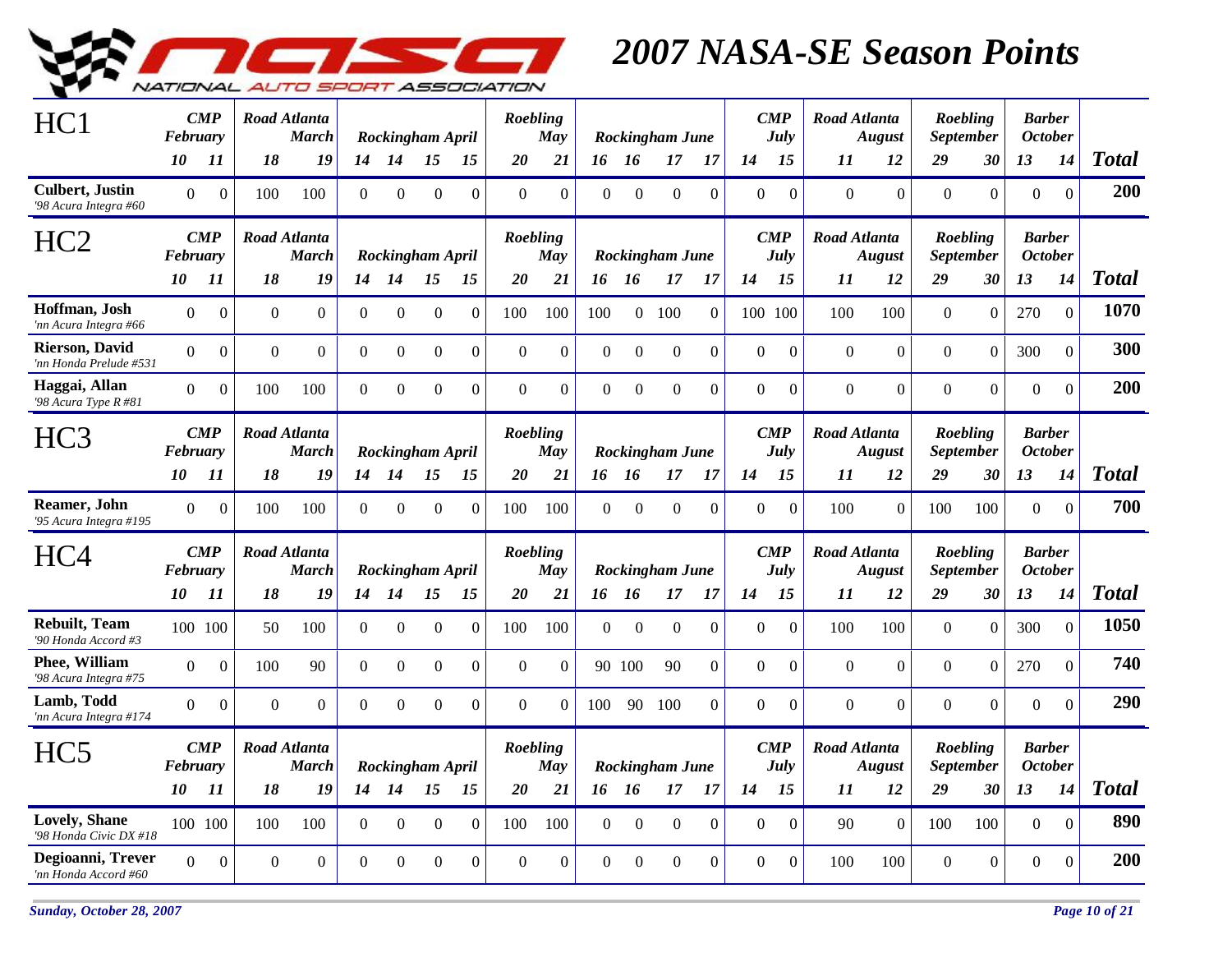

| KCC1                                             | February<br>10 | $\boldsymbol{CMP}$<br>11 | 18           | <b>Road Atlanta</b><br><b>March</b><br>19 | 14             | Rockingham April<br>14 | 15               | 15             | Roebling<br>20 | May<br>21 |                  | 16 16            | <b>Rockingham June</b><br>17 | -17      | 14       | $\boldsymbol{CMP}$<br>July<br>15 | <b>Road Atlanta</b><br>11 | <b>August</b><br>12 | Roebling<br><b>September</b><br>29 | 30               | <b>Barber</b><br><b>October</b><br>13 | 14               | <b>Total</b> |
|--------------------------------------------------|----------------|--------------------------|--------------|-------------------------------------------|----------------|------------------------|------------------|----------------|----------------|-----------|------------------|------------------|------------------------------|----------|----------|----------------------------------|---------------------------|---------------------|------------------------------------|------------------|---------------------------------------|------------------|--------------|
| Rinta-Koski, Heikk 100 100<br>'05 CMC 7 #7       |                |                          | $\mathbf{0}$ | $\overline{0}$                            | $\Omega$       | $\theta$               | $\boldsymbol{0}$ | $\Omega$       | $\overline{0}$ | $\theta$  | $\Omega$         | $\boldsymbol{0}$ | $\boldsymbol{0}$             | $\Omega$ | $\theta$ | $\theta$                         | $\overline{0}$            | $\overline{0}$      | $\overline{0}$                     | $\overline{0}$   | $\mathbf{0}$                          | $\overline{0}$   | 200          |
| Legends                                          | February       | $\boldsymbol{CMP}$       |              | <b>Road Atlanta</b><br><b>March</b>       |                | Rockingham April       |                  |                | Roebling       | May       |                  |                  | Rockingham June              |          |          | $\boldsymbol{CMP}$<br>July       | Road Atlanta              | August              | Roebling<br><b>September</b>       |                  | <b>Barber</b><br><b>October</b>       |                  |              |
|                                                  | 10             | 11                       | 18           | 19                                        | 14             | 14                     | 15               | 15             | 20             | 21        |                  | 16 16            | 17                           | -17      | 14       | 15                               | 11                        | 12                  | 29                                 | 30               | 13                                    | 14               | <b>Total</b> |
| <b>Campbell, Will</b><br>'34 Ford Coupe #34      | $\Omega$       | $\Omega$                 | 100          | 50                                        | $\overline{0}$ | $\Omega$               | $\boldsymbol{0}$ | $\Omega$       | $\Omega$       | $\theta$  | $\Omega$         | $\boldsymbol{0}$ | $\mathbf{0}$                 | $\theta$ | $\Omega$ | $\theta$                         | 100                       | 100                 | $\overline{0}$                     | $\overline{0}$   | $\boldsymbol{0}$                      | $\overline{0}$   | 350          |
| Janszen Jr., John<br>'34 Ford Coupe #6           | $\Omega$       | $\boldsymbol{0}$         | $\Omega$     | $\overline{0}$                            | $\overline{0}$ | $\mathbf{0}$           | $\boldsymbol{0}$ | $\Omega$       | $\Omega$       | $\Omega$  |                  | 100 100          | 100                          | $\Omega$ | $\Omega$ | $\boldsymbol{0}$                 | $\Omega$                  | $\boldsymbol{0}$    | $\mathbf{0}$                       | $\boldsymbol{0}$ | $\boldsymbol{0}$                      | $\theta$         | 300          |
| <b>PTA</b>                                       | February       | $\boldsymbol{CMP}$       |              | <b>Road Atlanta</b><br><b>March</b>       |                | Rockingham April       |                  |                | Roebling       | May       |                  |                  | Rockingham June              |          |          | $\boldsymbol{CMP}$<br>July       | <b>Road Atlanta</b>       | <b>August</b>       | Roebling<br><b>September</b>       |                  | <b>Barber</b><br><b>October</b>       |                  |              |
|                                                  | <i>10</i>      | 11                       | 18           | 19                                        | 14             | 14                     | 15               | 15             | 20             | 21        |                  | 16 16            | 17                           | -17      | 14       | 15                               | 11                        | 12                  | 29                                 | 30               | 13                                    | 14               | <b>Total</b> |
| Hennig, Tom<br>'00 Baby Grand #85                | 100            | $\boldsymbol{0}$         | $\mathbf{0}$ | 90                                        | 100            | 100                    | $\boldsymbol{0}$ | $\overline{0}$ | $\mathbf{0}$   | $\theta$  | 100              | $\overline{0}$   | 100                          | $\Omega$ | 100      | $\theta$                         | $\overline{0}$            | 100                 | 100                                | $\mathbf{0}$     | $\boldsymbol{0}$                      | $\boldsymbol{0}$ | 890          |
| <b>Team Booteman/Ev</b><br>'nn Factory Five #60  | $\Omega$       | $\Omega$                 | $\mathbf{0}$ | $\mathbf{0}$                              | $\overline{0}$ | $\mathbf{0}$           | $\boldsymbol{0}$ | $\Omega$       | $\mathbf{0}$   | $\theta$  | $\boldsymbol{0}$ | $\boldsymbol{0}$ | $\mathbf{0}$                 | $\Omega$ | $\theta$ | $\theta$                         | $\overline{0}$            | $\mathbf{0}$        | $\boldsymbol{0}$                   | $\Omega$         | 300                                   | $\theta$         | 300          |
| Barba, Frank<br>'05 Pro Challenge #51            | $\Omega$       | $\mathbf{0}$             | 100          | 100                                       | $\Omega$       | $\theta$               | $\Omega$         | $\Omega$       | $\Omega$       | $\theta$  | $\Omega$         | $\Omega$         | $\overline{0}$               | $\theta$ | $\theta$ | $\Omega$                         | $\Omega$                  | $\mathbf{0}$        | $\Omega$                           | $\overline{0}$   | $\overline{0}$                        | $\Omega$         | 200          |
| <b>Carbonell, Alfredo</b><br>'nn Mazda RX-8 #631 | $\Omega$       | $\theta$                 | $\Omega$     | $\Omega$                                  | $\theta$       | $\theta$               | $\Omega$         | $\Omega$       | $\Omega$       | $\theta$  | $\Omega$         | $\Omega$         | $\Omega$                     | $\Omega$ | $\Omega$ | $\theta$                         | $\Omega$                  | $\overline{0}$      | 90                                 | $\overline{0}$   | $\boldsymbol{0}$                      | $\Omega$         | 90           |
| <b>PTB</b>                                       | February       | $\boldsymbol{CMP}$       |              | <b>Road Atlanta</b><br><b>March</b>       |                | Rockingham April       |                  |                | Roebling       | May       |                  |                  | Rockingham June              |          |          | $\boldsymbol{CMP}$<br>July       | <b>Road Atlanta</b>       | August              | Roebling<br><b>September</b>       |                  | <b>Barber</b><br><b>October</b>       |                  |              |
|                                                  | 10             | 11                       | 18           | 19                                        | 14             | 14                     | 15               | 15             | 20             | 21        | 16               | <b>16</b>        | 17                           | 17       | 14       | 15                               | 11                        | 12                  | 29                                 | 30               | 13                                    | 14               | <b>Total</b> |
| <b>Coss, David</b><br>'85 Mazda Rx7 #111         |                | 100 100                  | 100          | 100                                       | $\overline{0}$ | $\Omega$               | $\theta$         | $\Omega$       | $\overline{0}$ | $\theta$  | $\overline{0}$   | $\overline{0}$   | $\theta$                     | $\theta$ | $\Omega$ | $\theta$                         | $\theta$                  | $\Omega$            | $\overline{0}$                     | $\overline{0}$   | $\boldsymbol{0}$                      | $\mathbf{0}$     | 400          |
| Dernehl, Sean<br>'nn Mazda RX-7 #3               | $\Omega$       | $\theta$                 | $\Omega$     | $\Omega$                                  | $\Omega$       | $\Omega$               | $\Omega$         | $\Omega$       | $\Omega$       | $\Omega$  | $\Omega$         | $\Omega$         | $\Omega$                     | $\Omega$ | $\Omega$ | $\Omega$                         | 100                       | 100                 | $\Omega$                           | $\Omega$         | $\theta$                              | $\theta$         | 200          |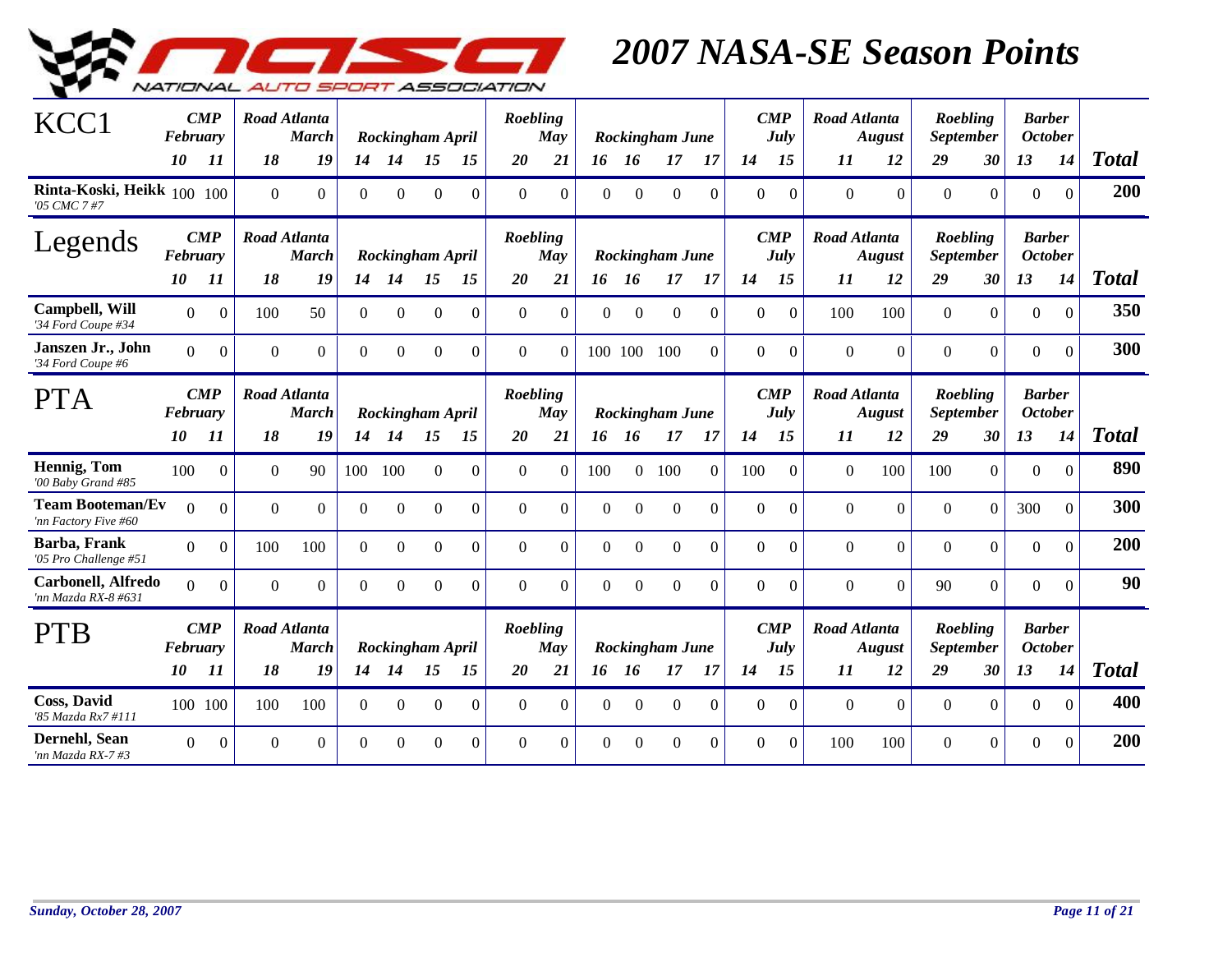

| <b>PTC</b>                                      | February       | $\boldsymbol{CMP}$ |              | Road Atlanta<br><b>March</b>        |                | Rockingham April |                  |                | Roebling        | <b>May</b>     |                  |                  | Rockingham June        |          |                | $\boldsymbol{CMP}$<br>July        | Road Atlanta        | <b>August</b>    |                  | Roebling<br><b>September</b>        | <b>Barber</b><br><b>October</b> |                |              |
|-------------------------------------------------|----------------|--------------------|--------------|-------------------------------------|----------------|------------------|------------------|----------------|-----------------|----------------|------------------|------------------|------------------------|----------|----------------|-----------------------------------|---------------------|------------------|------------------|-------------------------------------|---------------------------------|----------------|--------------|
|                                                 | 10             | 11                 | 18           | 19                                  |                | 14 14            | 15               | 15             | 20              | 21             |                  | 16 16            | 17                     | 17       | 14             | 15                                | 11                  | 12               | 29               | 30                                  | 13                              | 14             | <b>Total</b> |
| <b>Plante</b> , Jason<br>'9n Honda Del Sol #83  | 100 100        |                    | 100          | 100                                 | $\overline{0}$ | $\overline{0}$   | $\Omega$         | $\Omega$       | $\Omega$        | $\Omega$       | $\theta$         | $\Omega$         | $\mathbf{0}$           | $\Omega$ | 100            | $\mathbf{0}$                      | 90                  | 100              | $\overline{0}$   | $\overline{0}$                      | 300                             | $\overline{0}$ | 990          |
| <b>Ballard</b> , Jim<br>'90 Miata #95           | $\overline{0}$ | $\boldsymbol{0}$   | 50           | $\Omega$                            | 100            | 100              | $\Omega$         | 50             | $\Omega$        | $\Omega$       | 100              | $\Omega$         | $\Omega$               | $\theta$ |                | 90 100                            | 100                 | $\overline{0}$   | 100              | 100                                 | $\overline{0}$                  | $\overline{0}$ | 890          |
| <b>Betteridge</b> , Tim<br>'nn Nissan 300ZX #19 | $\overline{0}$ | $\boldsymbol{0}$   | $\Omega$     | $\overline{0}$                      | $\overline{0}$ | $\boldsymbol{0}$ | $\Omega$         | $\Omega$       | $\Omega$        | $\Omega$       | $\mathbf{0}$     | $\boldsymbol{0}$ | $\boldsymbol{0}$       | $\Omega$ | $\Omega$       | $\boldsymbol{0}$                  | 90                  | 90               | $\boldsymbol{0}$ | $\boldsymbol{0}$                    | $\boldsymbol{0}$                | $\overline{0}$ | 180          |
| Speakman, Team<br>'nn Nissan 240SX              | $\Omega$       | $\overline{0}$     | $\Omega$     | $\boldsymbol{0}$                    | $\overline{0}$ | $\Omega$         | $\Omega$         | $\Omega$       | 100             | $\Omega$       | $\mathbf{0}$     | $\Omega$         | $\Omega$               | $\Omega$ | $\Omega$       | $\Omega$                          | $\theta$            | $\overline{0}$   | $\boldsymbol{0}$ | $\boldsymbol{0}$                    | $\overline{0}$                  | $\Omega$       | 100          |
| PTD                                             | February       | $\mathbf{CMP}$     |              | <b>Road Atlanta</b><br><b>March</b> |                | Rockingham April |                  |                | Roebling        | May            |                  |                  | Rockingham June        |          |                | $\boldsymbol{CMP}$<br><b>July</b> | <b>Road Atlanta</b> | <b>August</b>    |                  | <b>Roebling</b><br><b>September</b> | <b>Barber</b><br><b>October</b> |                |              |
|                                                 | 10             | 11                 | 18           | 19                                  | 14             | 14               | 15               | 15             | 20              | 21             |                  | 16 16            | 17                     | 17       | 14             | 15                                | 11                  | 12               | 29               | 30                                  | 13                              | 14             | <b>Total</b> |
| Baggie, Jason<br>'91 Mazda Miata #1             |                | 100 100            | 90           | $\mathbf{0}$                        | $\overline{0}$ | $\overline{0}$   | $\boldsymbol{0}$ | $\overline{0}$ | 90              | 90             | $\overline{0}$   | $\boldsymbol{0}$ | $\boldsymbol{0}$       | $\theta$ | $\Omega$       | $\mathbf{0}$                      | 100                 | 100              | $\mathbf{0}$     | $\overline{0}$                      | $\mathbf{0}$                    | $\mathbf{0}$   | 670          |
| <b>Marshall, Russ</b><br>'79 Mazda Rx7 #31      | $\Omega$       | $\overline{0}$     | 100          | 50                                  | $\Omega$       | $\Omega$         | $\overline{0}$   | $\Omega$       | 100             | 100            | $\Omega$         | $\Omega$         | $\mathbf{0}$           | $\Omega$ | $\Omega$       | $\overline{0}$                    | $\Omega$            | $\mathbf{0}$     | $\overline{0}$   | $\overline{0}$                      | $\theta$                        | $\Omega$       | 350          |
| Williams, Max<br>'nn Porsche 911 #56            | $\overline{0}$ | $\boldsymbol{0}$   | $\mathbf{0}$ | $\boldsymbol{0}$                    | $\overline{0}$ | $\overline{0}$   | $\overline{0}$   | $\overline{0}$ | $\Omega$        | $\overline{0}$ | $\theta$         | $\theta$         | $\mathbf{0}$           | $\Omega$ | $\overline{0}$ | $\boldsymbol{0}$                  | $\mathbf{0}$        | $\overline{0}$   | 100              | 100                                 | $\mathbf{0}$                    | $\mathbf{0}$   | 200          |
| <b>PTE</b>                                      | February       | $\boldsymbol{CMP}$ |              | Road Atlanta<br><b>March</b>        |                | Rockingham April |                  |                | <b>Roebling</b> | <b>May</b>     |                  |                  | Rockingham June        |          |                | $\boldsymbol{CMP}$<br>July        | <b>Road Atlanta</b> | <b>August</b>    |                  | <b>Roebling</b><br><b>September</b> | <b>Barber</b><br><b>October</b> |                |              |
|                                                 | 10             | 11                 | 18           | 19                                  | 14             | 14               | 15               | 15             | 20              | 21             |                  | 16 16            | 17                     | 17       | 14             | 15                                | 11                  | 12               | 29               | 30                                  | 13                              | 14             | <b>Total</b> |
| <b>Stewart, Mark</b><br>'nn Mazda RX-7 #37      | $\overline{0}$ | $\overline{0}$     | $\mathbf{0}$ | $\overline{0}$                      | $\overline{0}$ | $\Omega$         | $\overline{0}$   | $\Omega$       | $\overline{0}$  | $\Omega$       | $\theta$         | $\theta$         | $\overline{0}$         | $\theta$ | $\Omega$       | $\mathbf{0}$                      | $\theta$            | $\boldsymbol{0}$ | $\overline{0}$   | $\overline{0}$                      | 300                             | $\overline{0}$ | 300          |
| Smith, Houghton<br>'nn Datsun 510 #80           | $\overline{0}$ | $\overline{0}$     | $\mathbf{0}$ | $\mathbf{0}$                        | $\overline{0}$ | $\overline{0}$   | $\boldsymbol{0}$ | $\Omega$       | $\overline{0}$  | $\Omega$       | $\mathbf{0}$     | $\boldsymbol{0}$ | $\boldsymbol{0}$       | $\Omega$ | $\overline{0}$ | $\mathbf{0}$                      | $\overline{0}$      | $\overline{0}$   | $\boldsymbol{0}$ | $\overline{0}$                      | 270                             | $\mathbf{0}$   | 270          |
| <b>Hoesman, Gene</b><br>'88 Pontiac Fiero #181  | $\overline{0}$ | $\overline{0}$     | 100          | 100                                 | $\overline{0}$ | $\Omega$         | $\boldsymbol{0}$ | $\Omega$       | $\Omega$        | $\Omega$       | $\boldsymbol{0}$ | $\Omega$         | $\boldsymbol{0}$       | $\Omega$ | $\overline{0}$ | $\mathbf{0}$                      | $\overline{0}$      | $\overline{0}$   | $\boldsymbol{0}$ | $\boldsymbol{0}$                    | $\mathbf{0}$                    | $\mathbf{0}$   | 200          |
| PTF                                             | February       | $\boldsymbol{CMP}$ |              | <b>Road Atlanta</b><br><b>March</b> |                | Rockingham April |                  |                | Roebling        | <b>May</b>     |                  |                  | <b>Rockingham June</b> |          |                | $\boldsymbol{CMP}$<br>July        | <b>Road Atlanta</b> | <b>August</b>    |                  | Roebling<br><b>September</b>        | <b>Barber</b><br><b>October</b> |                |              |
|                                                 | 10             | 11                 | 18           | 19                                  | 14             | 14               | 15               | 15             | 20              | 21             |                  | 16 16            | 17                     | 17       | 14             | 15                                | 11                  | 12               | 29               | 30                                  | 13                              | 14             | <b>Total</b> |
| <b>Bunn</b> , Billy<br>'05 Mazda Rx8 #34        | $\Omega$       | $\overline{0}$     | $\Omega$     | $\theta$                            | 100            | $\Omega$         | $\Omega$         | $\theta$       | $\Omega$        | $\Omega$       | $\Omega$         | $\theta$         | $\Omega$               | $\theta$ | $\Omega$       | $\mathbf{0}$                      | $\theta$            | $\overline{0}$   | $\overline{0}$   | $\overline{0}$                      | $\theta$                        | $\mathbf{0}$   | 100          |
| Kelch. Max<br>'8x Mazda 323 #21                 | $\Omega$       | 50                 | $\Omega$     | $\Omega$                            | $\Omega$       | $\Omega$         | $\theta$         | $\Omega$       | $\Omega$        | $\Omega$       | $\Omega$         | $\Omega$         | $\Omega$               | $\Omega$ | $\Omega$       | $\theta$                          | $\Omega$            | $\overline{0}$   | $\overline{0}$   | $\overline{0}$                      | $\overline{0}$                  | $\mathbf{0}$   | 50           |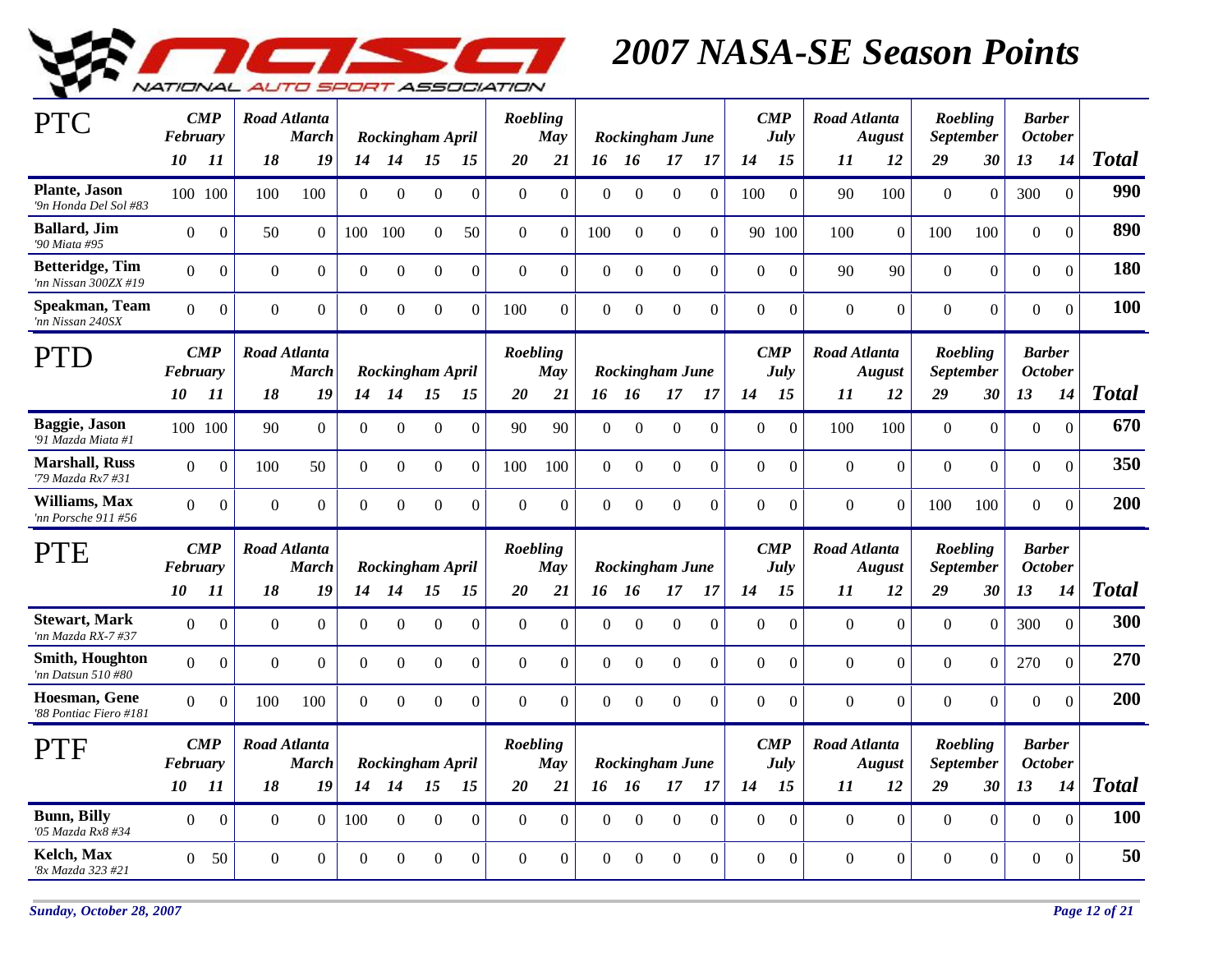

| SpecE30                                        | <b>February</b> | $\boldsymbol{CMP}$ | Road Atlanta   | <b>March</b>   |                | Rockingham April |                  |                | Roebling       | May          |                |                | Rockingham June  |                  |                | $\boldsymbol{CMP}$<br>July | Road Atlanta | <b>August</b>  |          | Roebling<br><b>September</b> | <b>Barber</b><br><b>October</b> |                  |              |
|------------------------------------------------|-----------------|--------------------|----------------|----------------|----------------|------------------|------------------|----------------|----------------|--------------|----------------|----------------|------------------|------------------|----------------|----------------------------|--------------|----------------|----------|------------------------------|---------------------------------|------------------|--------------|
|                                                | 10              | 11                 | 18             | 19             | 14             | <b>14</b>        | 15               | 15             | <b>20</b>      | <b>21</b>    | 16 16          |                | 17               | 17               | 14             | 15                         | 11           | 12             | 29       | 30                           | 13                              | 14               | <b>Total</b> |
| <b>Patton, Robert</b><br>'87 BMW 325is #241    | 100 100         |                    | 85             | 85             | 100            | 100              | 75               | 90             | 85             | 90           | 100            | 90             | 90               | 66               | 85             | 75                         | 80           | 66             | 64       | 90                           | 240                             | $\mathbf{0}$     | 1956         |
| <b>Skeen, Michael</b><br>'87 BMW 325i #143     | $\Omega$        | $\overline{0}$     | 80             | 33             | 90             | 90               | 70               | 68             | 58             | 85           |                | 64 100         | 85               | 64               |                | 90 100                     | 100          | 100            | 100      | 100                          | 300                             | $\theta$         | 1777         |
| Patton, Laura<br>'8? BMW 325 #911              | 69              | 68                 | 70             | 69             | 80             | 80               | 69               | 75             | 80             | 68           | 80             | 70             | 67               | 90               | 68             | 65                         | 66           | 68             | 80       | 68                           | 195                             | $\overline{0}$   | 1645         |
| <b>Wilson, Travis</b><br>'87 BMW 325i #80      | 75              | 90                 | $\overline{0}$ | $\overline{0}$ | 85             | 85               | 80               | 69             | $\overline{0}$ | $\mathbf{0}$ | 90             | 75             | 75               | 85               | 75             | 85                         | 70           | 85             | 70       | 57                           | $\overline{0}$                  | $\overline{0}$   | 1251         |
| <b>Moses</b> , Damion<br>'89 BMW 325i #62      | 85              | 85                 | 64             | 80             | $\overline{0}$ | $\boldsymbol{0}$ | $\overline{0}$   | $\Omega$       | 90             | 80           | $\mathbf{0}$   | $\overline{0}$ | $\overline{0}$   | $\overline{0}$   | 80             | 90                         | 90           | 90             | 90       | 75                           | 225                             | $\mathbf{0}$     | 1224         |
| <b>Taylor, Al</b><br>'88 BMW 325i #2           | 80              | 80                 | $\overline{0}$ | $\Omega$       | 69             | 68               | 90               | 100            | 67             | 69           | 75             | 85             | 80               | 75               | 70             | 67                         | $\Omega$     | $\overline{0}$ | 63       | 55                           | $\mathbf{0}$                    | $\Omega$         | 1193         |
| Robinson. Jim<br>'nn BMW 325i #08              | $\Omega$        | $\boldsymbol{0}$   | $\Omega$       | $\Omega$       | $\overline{0}$ | $\Omega$         | $\overline{0}$   | $\Omega$       | $\Omega$       | 57           | 69             | 69             | 68               | 80               | 63             | 68                         | 63           | 63             | 60       | 62                           | 189                             | $\overline{0}$   | 911          |
| Coates, J P<br>'nn BMW 325                     | $\Omega$        | $\Omega$           | $\Omega$       | $\Omega$       | 75             | 75               | 85               | 80             | $\Omega$       | $\Omega$     | 85             | 80             | 69               | 65               | $\Omega$       | $\mathbf{0}$               | 69           | 69             | 68       | 75                           | $\Omega$                        | $\Omega$         | 895          |
| <b>Cullen, David</b><br>'nn BMW 325i #70       | $\overline{0}$  | $\Omega$           | $\Omega$       | $\overline{0}$ | $\overline{0}$ | $\Omega$         | $\mathbf{0}$     | $\Omega$       | 70             | 75           | $\mathbf{0}$   | $\overline{0}$ | $\boldsymbol{0}$ | $\overline{0}$   | 67             | 70                         | 85           | 70             | 65       | 65                           | 204                             | $\overline{0}$   | 771          |
| <b>Foushee, Stephen</b><br>'89 BMW 325i #4     | 35              | 33                 | $\overline{0}$ | $\Omega$       | $\overline{0}$ | $\Omega$         | $\overline{0}$   | $\Omega$       | 66             | 62           | $\overline{0}$ | $\overline{0}$ | $\mathbf{0}$     | $\overline{0}$   | 64             | 63                         | 65           | 64             | 61       | 60                           | 186                             | $\overline{0}$   | 759          |
| <b>Childress, Kelly</b><br>'91 BMW 325is #168  | 70              | 75                 | $\Omega$       | $\mathbf{0}$   | $\overline{0}$ | $\Omega$         | $\boldsymbol{0}$ | $\overline{0}$ | 69             | 58           | $\Omega$       | $\mathbf{0}$   | $\boldsymbol{0}$ | $\boldsymbol{0}$ | $\overline{0}$ | $\mathbf{0}$               | 58           | 75             | 75       | 56                           | 192                             | $\boldsymbol{0}$ | 728          |
| Geiger, Craig<br>'87 BMW 325is #82             | $\Omega$        | $\boldsymbol{0}$   | 69             | 70             | $\overline{0}$ | $\overline{0}$   | $\mathbf{0}$     | $\Omega$       | 75             | 59           | $\overline{0}$ | $\overline{0}$ | $\boldsymbol{0}$ | $\Omega$         | 66             | 69                         | 68           | 67             | 67       | 66                           | $\mathbf{0}$                    | $\mathbf{0}$     | 676          |
| <b>McMennamy</b> , Scott<br>'nn BMW325i #467   | $\Omega$        | $\boldsymbol{0}$   | $\Omega$       | $\Omega$       | $\overline{0}$ | $\overline{0}$   | $\boldsymbol{0}$ | $\overline{0}$ | $\mathbf{0}$   | $\mathbf{0}$ | 66             | 65             | 64               | 67               | 61             | 61                         | 61           | 57             | 58       | 63                           | $\mathbf{0}$                    | $\mathbf{0}$     | 623          |
| <b>Hall, Thomas</b><br>'87 BMW 325is #14       | $\Omega$        | 69                 | $\Omega$       | $\Omega$       | $\overline{0}$ | $\Omega$         | $\boldsymbol{0}$ | $\Omega$       | 59             | 63           | $\mathbf{0}$   | $\mathbf{0}$   | $\boldsymbol{0}$ | $\Omega$         | 69             | 66                         | 64           | 59             | 56       | 59                           | $\overline{0}$                  | $\theta$         | 564          |
| Puras, Jeff<br>'89 BMW 325i #164               | $\Omega$        | 66                 | 67             | 67             | $\overline{0}$ | $\Omega$         | $\mathbf{0}$     | $\Omega$       | 61             | 61           | $\overline{0}$ | $\mathbf{0}$   | $\mathbf{0}$     | $\Omega$         | $\Omega$       | $\theta$                   | 60           | 60             | 57       | 58                           | $\overline{0}$                  | $\Omega$         | 557          |
| <b>Canterbury</b> , Steven<br>'89 BMW 325i #77 | $\Omega$        | $\overline{0}$     | $\overline{0}$ | $\Omega$       | 70             | 69               | $\mathbf{0}$     | $\Omega$       | $\overline{0}$ | $\mathbf{0}$ | 68             | 64             | 70               | 70               | $\overline{0}$ | $\Omega$                   | $\Omega$     | $\theta$       | 59       | 67                           | $\overline{0}$                  | $\Omega$         | 537          |
| Tavlor, Charles<br>'nn BMW 325i #401           | $\Omega$        | $\boldsymbol{0}$   | $\Omega$       | $\Omega$       | $\overline{0}$ | $\Omega$         | $\Omega$         | $\Omega$       | 68             | 70           | $\mathbf{0}$   | $\Omega$       | $\Omega$         | $\mathbf{0}$     | 65             | 62                         | 75           | 58             | 66       | 69                           | $\overline{0}$                  | $\Omega$         | 533          |
| Herrington, David<br>'nn BMW 325               | $\Omega$        | $\overline{0}$     | $\Omega$       | $\Omega$       | $\Omega$       | 70               | 100              | 85             | 100            | 100          | $\Omega$       | $\Omega$       | $\mathbf{0}$     | $\mathbf{0}$     | $\Omega$       | $\mathbf{0}$               | $\Omega$     | $\overline{0}$ | $\Omega$ | $\overline{0}$               | $\overline{0}$                  | $\overline{0}$   | 455          |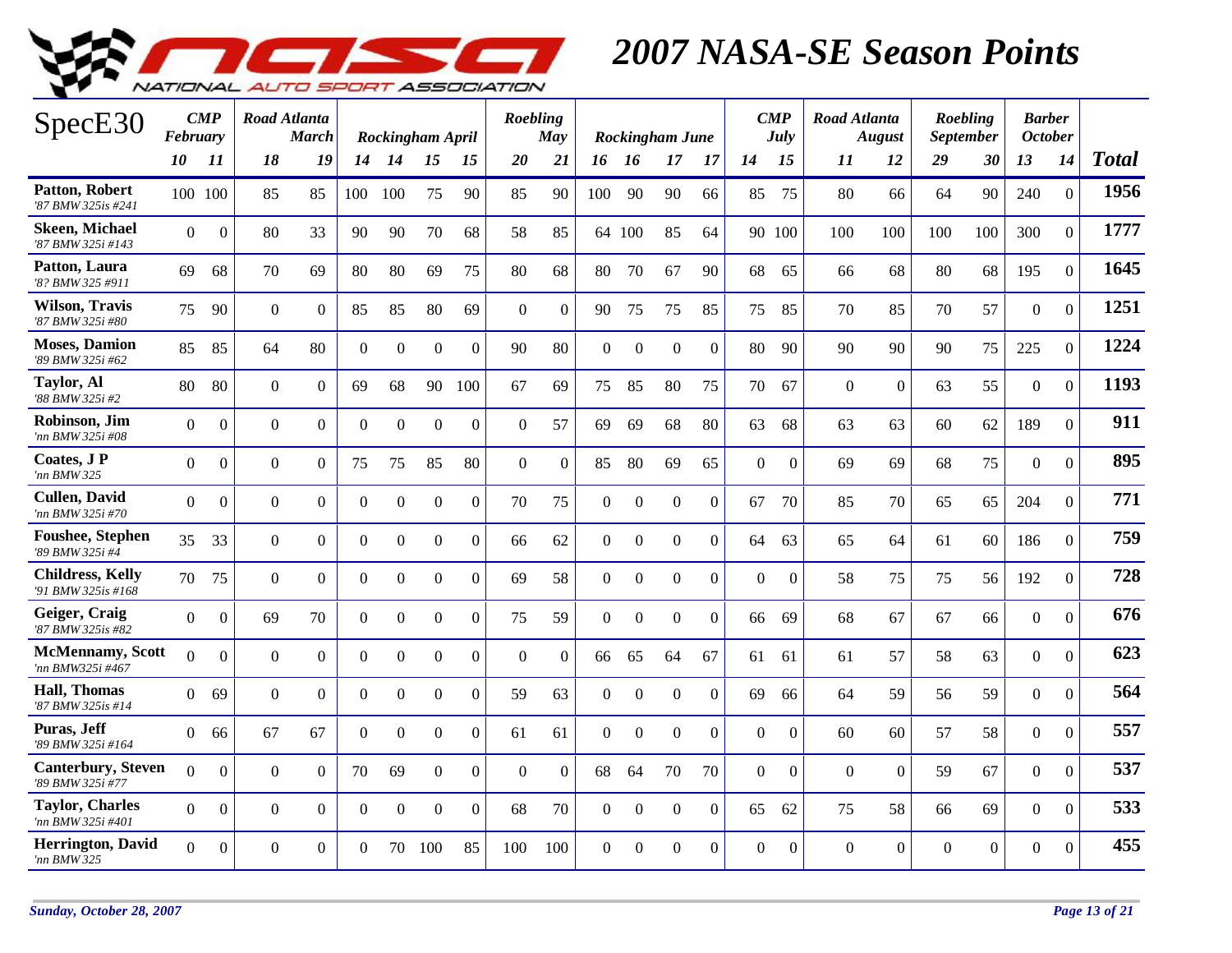

| <b>Walsh, David</b><br>'nn BMW 325i #147     | $\Omega$       | $\overline{0}$   | $\Omega$       | $\Omega$       | $\overline{0}$ | $\theta$         | $\overline{0}$   | $\Omega$       | 62             | 60             | $\Omega$       | $\Omega$         | $\Omega$         | $\Omega$       | $\Omega$       | $\Omega$         | 59             | 65             | $\Omega$       | $\overline{0}$   | 201            | $\Omega$       | 447 |
|----------------------------------------------|----------------|------------------|----------------|----------------|----------------|------------------|------------------|----------------|----------------|----------------|----------------|------------------|------------------|----------------|----------------|------------------|----------------|----------------|----------------|------------------|----------------|----------------|-----|
| Goldthwaite, Carlt<br>'89 BMW 325i #33       | $\Omega$       | $\overline{0}$   | 90             | 100            | $\theta$       | $\overline{0}$   | $\boldsymbol{0}$ | $\overline{0}$ | $\Omega$       | $\Omega$       | $\overline{0}$ | $\overline{0}$   | $\mathbf{0}$     | $\Omega$       | $\overline{0}$ | $\overline{0}$   | $\overline{0}$ | $\overline{0}$ | $\overline{0}$ | $\overline{0}$   | 255            | $\mathbf{0}$   | 445 |
| <b>Brewster, Tom</b><br>'89 BMW 325i #24     | $\overline{0}$ | $\boldsymbol{0}$ | 66             | 66             | $\overline{0}$ | $\boldsymbol{0}$ | $\mathbf{0}$     | $\overline{0}$ | 63             | 65             | $\mathbf{0}$   | $\boldsymbol{0}$ | $\overline{0}$   | $\theta$       | $\overline{0}$ | $\overline{0}$   | $\mathbf{0}$   | 62             | 55             | 61               | $\mathbf{0}$   | $\theta$       | 438 |
| <b>Summers, Rob</b><br>'nn BMW 325i #63      | $\overline{0}$ | $\overline{0}$   | $\overline{0}$ | $\overline{0}$ | $\overline{0}$ | $\boldsymbol{0}$ | $\mathbf{0}$     | $\overline{0}$ | $\overline{0}$ | $\overline{0}$ | $\overline{0}$ | $\mathbf{0}$     | $\boldsymbol{0}$ | $\overline{0}$ | 62             | $\overline{0}$   | 67             | 80             | $\overline{0}$ | $\overline{0}$   | 207            | $\Omega$       | 416 |
| Daniel, David<br>'nn BMW 325i #38            | $\overline{0}$ | $\boldsymbol{0}$ | $\mathbf{0}$   | $\overline{0}$ | $\overline{0}$ | $\overline{0}$   | $\boldsymbol{0}$ | $\overline{0}$ | $\overline{0}$ | $\overline{0}$ | $\mathbf{0}$   | $\boldsymbol{0}$ | $\boldsymbol{0}$ | $\overline{0}$ | $\overline{0}$ | $\overline{0}$   | $\mathbf{0}$   | $\Omega$       | 85             | 80               | 210            | $\theta$       | 375 |
| <b>Davidson, Michael</b><br>'nn BMW 325i #29 | $\overline{0}$ | $\mathbf{0}$     | $\overline{0}$ | $\theta$       | $\overline{0}$ | $\overline{0}$   | $\boldsymbol{0}$ | $\overline{0}$ | $\overline{0}$ | $\overline{0}$ | 70             | 68               | 100              | 100            | $\overline{0}$ | $\overline{0}$   | $\overline{0}$ | $\overline{0}$ | $\overline{0}$ | $\overline{0}$   | $\overline{0}$ | $\mathbf{0}$   | 338 |
| Marshall, Paul<br>'89 BMW 325i #248          |                | 0 67             | 65             | 65             | $\overline{0}$ | $\overline{0}$   | $\boldsymbol{0}$ | $\overline{0}$ | 60             | 66             | $\overline{0}$ | $\overline{0}$   | $\mathbf{0}$     | $\overline{0}$ | $\overline{0}$ | $\overline{0}$   | $\overline{0}$ | $\overline{0}$ | $\overline{0}$ | $\overline{0}$   | $\overline{0}$ | $\Omega$       | 323 |
| Zawrotny, William<br>'nn BMW 325i #11        | $\Omega$       | $\boldsymbol{0}$ | $\mathbf{0}$   | $\overline{0}$ | $\overline{0}$ | $\overline{0}$   | $\boldsymbol{0}$ | $\overline{0}$ | $\mathbf{0}$   | $\overline{0}$ | $\mathbf{0}$   | $\boldsymbol{0}$ | $\overline{0}$   | $\overline{0}$ | $\overline{0}$ | $\overline{0}$   | 62             | 61             | $\overline{0}$ | $\boldsymbol{0}$ | 198            | $\theta$       | 321 |
| <b>Smith, Brandon</b><br>'nn BMW 325i #60    | $\Omega$       | $\boldsymbol{0}$ | $\overline{0}$ | $\overline{0}$ | $\overline{0}$ | $\overline{0}$   | $\boldsymbol{0}$ | $\overline{0}$ | $\overline{0}$ | $\overline{0}$ | $\mathbf{0}$   | $\boldsymbol{0}$ | $\boldsymbol{0}$ | $\Omega$       | 100            | 64               | $\mathbf{0}$   | $\overline{0}$ | 69             | 85               | $\overline{0}$ | $\overline{0}$ | 318 |
| Hunt, Carter<br>'nn BMW 325i #58             | $\Omega$       | $\Omega$         | $\Omega$       | $\overline{0}$ | $\overline{0}$ | $\overline{0}$   | $\mathbf{0}$     | $\overline{0}$ | $\Omega$       | $\overline{0}$ | $\overline{0}$ | $\Omega$         | $\mathbf{0}$     | $\Omega$       | $\overline{0}$ | $\overline{0}$   | $\overline{0}$ | $\overline{0}$ | $\Omega$       | $\overline{0}$   | 270            | $\Omega$       | 270 |
| Davidson, Ed<br>'nn BMW325i #30              | $\Omega$       | $\Omega$         | $\Omega$       | $\theta$       | $\overline{0}$ | $\Omega$         | $\boldsymbol{0}$ | $\overline{0}$ | $\Omega$       | $\Omega$       | 67             | 67               | 66               | 69             | $\Omega$       | $\boldsymbol{0}$ | $\Omega$       | $\Omega$       | $\Omega$       | $\overline{0}$   | $\Omega$       | $\mathbf{0}$   | 269 |
| Pallister, David<br>'nn BMW 325i #67         | $\Omega$       | $\overline{0}$   | $\overline{0}$ | $\overline{0}$ | $\overline{0}$ | $\Omega$         | $\mathbf{0}$     | $\overline{0}$ | $\Omega$       | $\Omega$       | 65             | 66               | 65               | 68             | $\overline{0}$ | $\mathbf{0}$     | $\Omega$       | $\overline{0}$ | $\Omega$       | $\overline{0}$   | $\overline{0}$ | $\Omega$       | 264 |
| <b>Neuhoff, Kenneth</b><br>'nn BMW 325i #74  | $\Omega$       | $\Omega$         | $\overline{0}$ | $\theta$       | $\overline{0}$ | $\overline{0}$   | $\mathbf{0}$     | $\overline{0}$ | 65             | 67             | $\mathbf{0}$   | $\Omega$         | $\Omega$         | $\Omega$       | $\overline{0}$ | $\mathbf{0}$     | $\Omega$       | $\Omega$       | 62             | 64               | $\overline{0}$ | $\theta$       | 258 |
| Allen, Jonathan<br>'90 BMW 325i #00          | $\theta$       | $\Omega$         | 100            | 90             | $\theta$       | $\mathbf{0}$     | $\mathbf{0}$     | $\overline{0}$ | $\Omega$       | $\overline{0}$ | $\overline{0}$ | $\overline{0}$   | $\mathbf{0}$     | $\Omega$       | $\overline{0}$ | $\mathbf{0}$     | $\overline{0}$ | $\Omega$       | $\Omega$       | $\overline{0}$   | $\overline{0}$ | $\Omega$       | 190 |
| <b>Stubbs, Steve</b><br>'89 BMW 325is #42    | 90             | 65               | $\overline{0}$ | $\overline{0}$ | $\overline{0}$ | $\mathbf{0}$     | $\overline{0}$   | $\overline{0}$ | $\Omega$       | $\overline{0}$ | $\Omega$       | $\Omega$         | $\Omega$         | $\Omega$       | $\Omega$       | $\Omega$         | $\overline{0}$ | $\Omega$       | $\theta$       | $\Omega$         | $\overline{0}$ | $\Omega$       | 155 |
| <b>White, David</b><br>'95 BMW M3            | $\overline{0}$ | $\Omega$         | 75             | 75             | $\overline{0}$ | $\overline{0}$   | $\mathbf{0}$     | $\overline{0}$ | $\overline{0}$ | $\overline{0}$ | $\mathbf{0}$   | $\mathbf{0}$     | $\mathbf{0}$     | $\Omega$       | $\overline{0}$ | $\mathbf{0}$     | $\overline{0}$ | $\overline{0}$ | $\overline{0}$ | $\overline{0}$   | $\overline{0}$ | $\Omega$       | 150 |
| <b>Nichols, Mark</b><br>'87 BMW 325i #11     | $\Omega$       | $\Omega$         | 68             | 68             | $\overline{0}$ | $\overline{0}$   | $\mathbf{0}$     | $\overline{0}$ | $\Omega$       | $\overline{0}$ | $\Omega$       | $\overline{0}$   | $\overline{0}$   | $\overline{0}$ | $\overline{0}$ | $\overline{0}$   | $\overline{0}$ | $\theta$       | $\Omega$       | $\Omega$         | $\overline{0}$ | $\theta$       | 136 |
| Stroup, Jonathan<br>'nn BMW 325i #58         | $\overline{0}$ | $\mathbf{0}$     | $\overline{0}$ | $\Omega$       | $\overline{0}$ | $\Omega$         | $\mathbf{0}$     | $\overline{0}$ | 64             | 64             | $\theta$       | $\Omega$         | $\overline{0}$   | $\Omega$       | $\overline{0}$ | $\mathbf{0}$     | $\overline{0}$ | $\overline{0}$ | $\Omega$       | $\overline{0}$   | $\overline{0}$ | $\mathbf{0}$   | 128 |
| Gray, Michael<br>'nn BMW 325                 | $\Omega$       | $\mathbf{0}$     | $\Omega$       | $\Omega$       | $\Omega$       | $\Omega$         | $\Omega$         | 70             | $\Omega$       | $\Omega$       | $\Omega$       | $\Omega$         | $\theta$         | $\Omega$       | $\Omega$       | $\theta$         | $\Omega$       | $\Omega$       | $\Omega$       | $\overline{0}$   | $\overline{0}$ | $\Omega$       | 70  |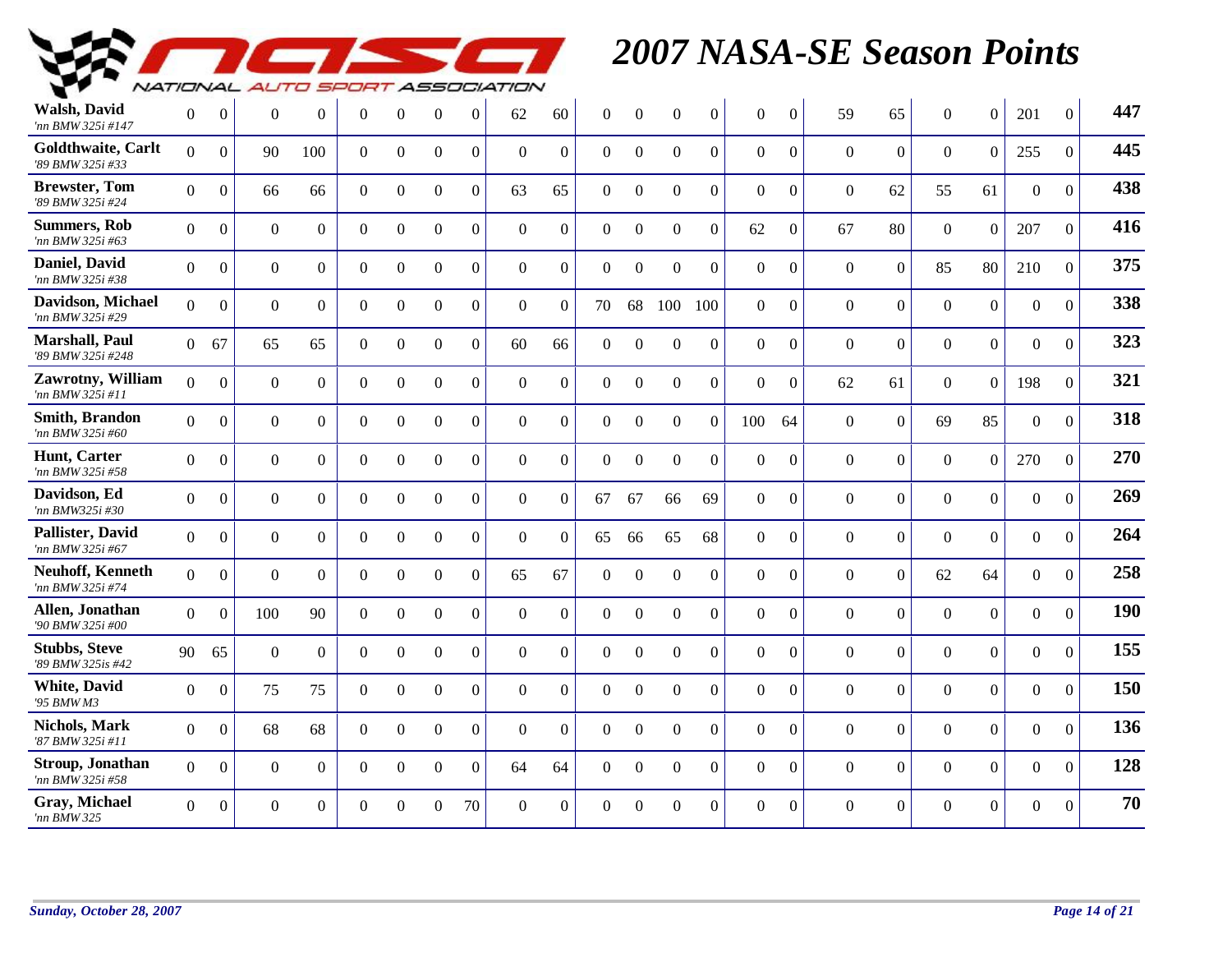

| $\Gamma$<br>SpecE30               | February | $\boldsymbol{CMP}$ | Road Atlanta | <b>March</b> |  | Rockingham April |              | Roebling  | May |    |    | Rockingham June |    |    | CMP<br><b>July</b> | Road Atlanta | August | <i>September</i> | <b>Roebling</b> |    | <b>Barber</b><br>October |              |
|-----------------------------------|----------|--------------------|--------------|--------------|--|------------------|--------------|-----------|-----|----|----|-----------------|----|----|--------------------|--------------|--------|------------------|-----------------|----|--------------------------|--------------|
|                                   | 10       | 11                 | 18           | 10           |  |                  | $\mathbf{r}$ | <b>20</b> |     | 16 | 10 | 15              | 17 | 14 | 15                 |              | 12     | 29               | 30              | 13 | 14                       | <b>Total</b> |
| Cullen, David<br>'88 BMW 325i #70 | 100      | 100                | 100          | 100          |  |                  |              |           |     |    |    |                 |    |    |                    |              |        |                  |                 |    |                          | 400          |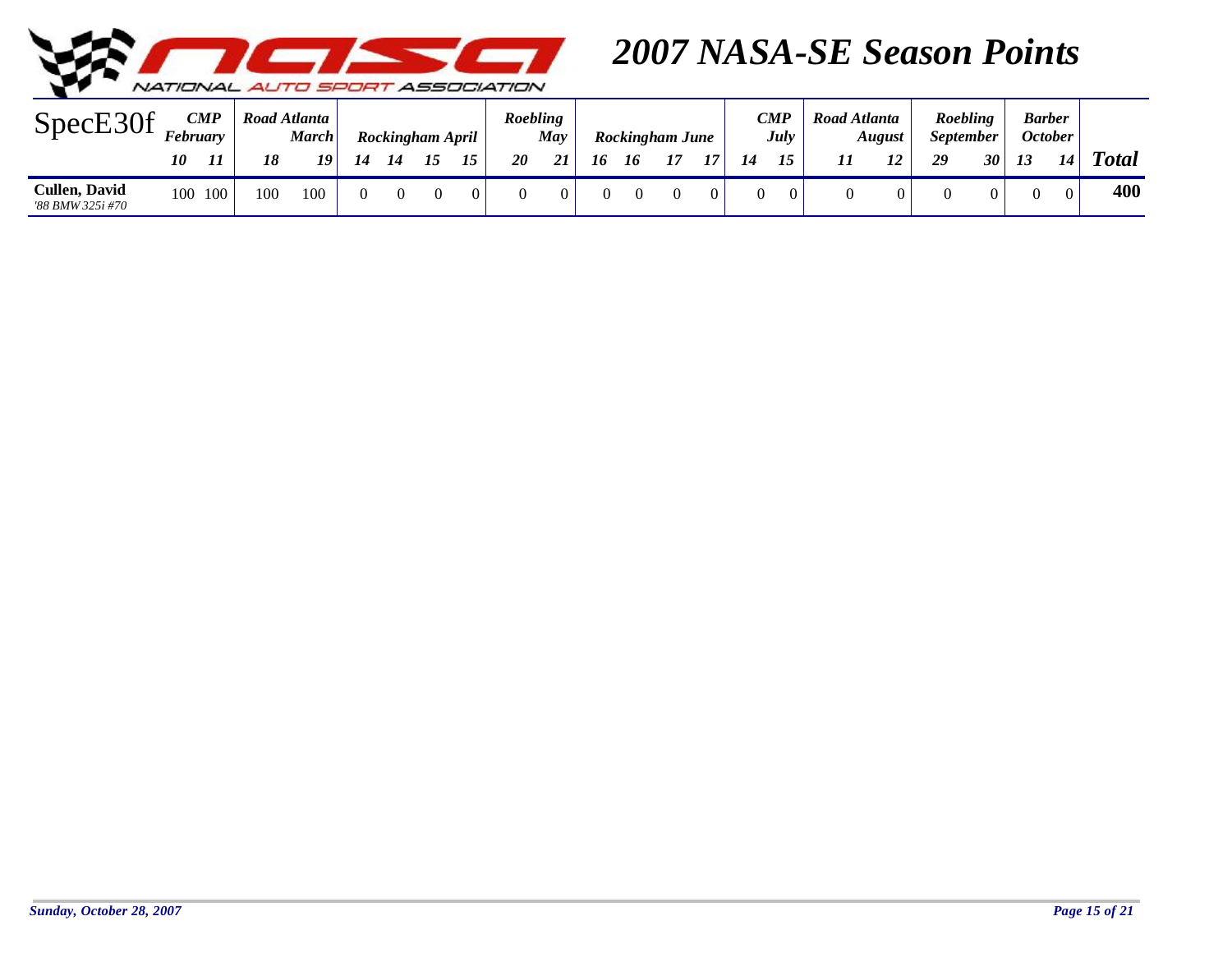

| SpecMiata <sub>February</sub>                 |                |                  | Road Atlanta   | <b>March</b>   |                | Rockingham April |                  |                | Roebling       | May              |                  |                  | Rockingham June  |                  |                | $\boldsymbol{CMP}$<br>July | Road Atlanta     | <b>August</b>    | <b>September</b> | Roebling         | <b>Barber</b><br><b>October</b> |                  |              |
|-----------------------------------------------|----------------|------------------|----------------|----------------|----------------|------------------|------------------|----------------|----------------|------------------|------------------|------------------|------------------|------------------|----------------|----------------------------|------------------|------------------|------------------|------------------|---------------------------------|------------------|--------------|
|                                               | 10             | 11               | 18             | 19             | 14             | 14               | 15               | 15             | 20             | 21               | 16 16            |                  | 17               | 17               | 14             | 15                         | 11               | 12               | 29               | 30               | 13                              | 14               | <b>Total</b> |
| <b>Walters, Jeffrey</b><br>'91 Miata #79      | $\Omega$       | $\Omega$         | $\Omega$       | 6              | 11             | -11              | $\Omega$         | $\Omega$       | 6              | 8                | $\Omega$         | $\Omega$         | $\Omega$         | $\Omega$         | 8              | 8                          | 6                | 6                | 10               | 10               | 18                              | $\overline{0}$   | 108          |
| <b>Holland</b> , Team<br>'95 Miata #28        | $\overline{0}$ | $\Omega$         | 6              | $\overline{4}$ | 8              | 8                | $\boldsymbol{0}$ | $\overline{0}$ | 10             | 11               | $\boldsymbol{0}$ | $\Omega$         | $\overline{0}$   | $\Omega$         | 6              | 5                          | 8                | 8                | 6                | 6                | 9                               | $\overline{0}$   | 95           |
| <b>Barnett</b> , Sam<br>'nn Mazda Miata #166  | $\overline{0}$ | $\Omega$         | $\overline{0}$ | $\Omega$       | $\overline{0}$ | $\overline{0}$   | $\overline{0}$   | $\overline{0}$ | $\overline{3}$ | $\mathbf{0}$     | 10               | 10               | 10               | 10               | 5              | 6                          | $\overline{2}$   | 5                | 3                | 8                | $\boldsymbol{0}$                | $\overline{0}$   | 72           |
| Hill, Bob<br>'nn Mazda Miata #9               | $\Omega$       | $\boldsymbol{0}$ | $\mathbf{0}$   | $\overline{0}$ | $\overline{0}$ | $\boldsymbol{0}$ | $\boldsymbol{0}$ | $\overline{0}$ | 5              | $\boldsymbol{0}$ | 8                | 8                | $\,8\,$          | 8                | $\overline{2}$ | $\overline{4}$             | $\boldsymbol{0}$ | $\boldsymbol{0}$ | 5                | $\overline{2}$   | $\boldsymbol{0}$                | $\boldsymbol{0}$ | 50           |
| Newcomer, Mark<br>'91 Miata #131              | $\overline{0}$ | $\boldsymbol{0}$ | $\mathbf{1}$   | $\mathbf{1}$   | 6              | 6                | $\boldsymbol{0}$ | $\overline{0}$ | 2              | $\overline{4}$   | $\mathbf{0}$     | $\boldsymbol{0}$ | $\boldsymbol{0}$ | $\overline{0}$   | $\overline{4}$ | 3                          | 3                | $\overline{3}$   | $\overline{0}$   | $\overline{0}$   | 6                               | $\boldsymbol{0}$ | 39           |
| <b>Burke, Richard</b><br>'90 Miata #9         | $\overline{0}$ | $\mathbf{0}$     | $\Omega$       | $\overline{0}$ | $\overline{0}$ | $\overline{0}$   | $\overline{0}$   | $\overline{0}$ | $\overline{0}$ | $\overline{0}$   | $\overline{0}$   | $\mathbf{0}$     | $\overline{0}$   | $\overline{0}$   | $\overline{0}$ | $\mathbf{0}$               | 10               | 10               | $8\,$            | $\overline{4}$   | $\overline{0}$                  | $\Omega$         | 32           |
| Fitzgerald<br>'nn Mazda Miata #105            | $\Omega$       | $\boldsymbol{0}$ | $\overline{0}$ | $\Omega$       | $\overline{0}$ | $\overline{0}$   | $\boldsymbol{0}$ | $\overline{0}$ | $\overline{0}$ | $\boldsymbol{0}$ | $\overline{0}$   | $\mathbf{0}$     | $\boldsymbol{0}$ | $\boldsymbol{0}$ | $\overline{0}$ | $\overline{0}$             | $\overline{0}$   | $\overline{0}$   | $\overline{0}$   | $\overline{0}$   | 30                              | $\boldsymbol{0}$ | 30           |
| <b>Jones, Stephen</b><br>'90 Miata #86        | $\Omega$       | $\Omega$         | $\overline{2}$ | 3              | $\overline{0}$ | $\Omega$         | $\overline{0}$   | $\overline{0}$ | $\mathbf{1}$   | 5                | $\Omega$         | $\mathbf{0}$     | $\overline{0}$   | $\Omega$         | $\Omega$       | $\mathbf{0}$               | 5                | $\overline{4}$   | $\overline{0}$   | 5                | $\mathbf{0}$                    | $\overline{0}$   | 25           |
| <b>Neel, Thomas</b><br>'nn Mazda Miata #24    | $\overline{0}$ | $\Omega$         | $\mathbf{0}$   | $\overline{0}$ | $\overline{0}$ | $\overline{0}$   | $\boldsymbol{0}$ | $\overline{0}$ | $\mathbf{0}$   | $\theta$         | $\mathbf{0}$     | $\Omega$         | $\overline{0}$   | $\Omega$         | $\overline{0}$ | $\theta$                   | $\theta$         | $\overline{0}$   | $\overline{0}$   | $\mathbf{0}$     | 24                              | $\overline{0}$   | 24           |
| <b>Beaulieu</b> , Jack<br>'90 Miata #15       | $\overline{0}$ | $\Omega$         | $\overline{0}$ | $\Omega$       | $\mathbf{0}$   | $\overline{0}$   | 11               | 11             | $\overline{0}$ | $\overline{0}$   | $\mathbf{0}$     | $\mathbf{0}$     | $\overline{0}$   | $\overline{0}$   | $\overline{0}$ | $\overline{0}$             | $\overline{0}$   | $\overline{0}$   | $\overline{0}$   | $\mathbf{0}$     | $\boldsymbol{0}$                | $\overline{0}$   | 22           |
| Fowler, Tom<br>'99 Miata #65                  | $\Omega$       | $\Omega$         | 11             | 11             | $\Omega$       | $\Omega$         | $\Omega$         | $\Omega$       | $\Omega$       | $\theta$         | $\Omega$         | $\Omega$         | $\Omega$         | $\Omega$         | $\Omega$       | $\Omega$                   | $\Omega$         | $\boldsymbol{0}$ | $\Omega$         | $\boldsymbol{0}$ | $\Omega$                        | $\overline{0}$   | 22           |
| Owenby, Jason<br>'nn Mazda Miata              | $\overline{0}$ | $\mathbf{0}$     | $\mathbf{0}$   | $\overline{0}$ | $\overline{0}$ | $\overline{0}$   | $\boldsymbol{0}$ | $\Omega$       | $\overline{0}$ | $\theta$         | $\Omega$         | $\boldsymbol{0}$ | $\mathbf{0}$     | $\Omega$         | 10             | 10                         | $\theta$         | $\overline{0}$   | $\boldsymbol{0}$ | $\mathbf{0}$     | $\boldsymbol{0}$                | $\boldsymbol{0}$ | 20           |
| <b>Jenkins</b> , Gary<br>'91 Miata #7         | 11             | $\overline{0}$   | $\overline{0}$ | $\overline{0}$ | $\overline{0}$ | $\overline{0}$   | $\mathbf{0}$     | $\overline{0}$ | 5              | $\overline{3}$   | $\mathbf{0}$     | $\boldsymbol{0}$ | $\overline{0}$   | $\overline{0}$   | $\overline{0}$ | $\mathbf{0}$               | $\overline{0}$   | $\overline{0}$   | $\overline{0}$   | $\overline{0}$   | $\overline{0}$                  | $\overline{0}$   | 19           |
| <b>Brock, Stanley</b><br>'nn Mazda Miata #60  | $\Omega$       | $\boldsymbol{0}$ | $\mathbf{0}$   | $\overline{0}$ | $\overline{0}$ | $\boldsymbol{0}$ | $\boldsymbol{0}$ | $\overline{0}$ | $\mathbf{0}$   | $\overline{0}$   | $\mathbf{0}$     | $\mathbf{0}$     | $\boldsymbol{0}$ | $\overline{0}$   | $\overline{0}$ | $\mathbf{0}$               | $\overline{0}$   | $\overline{0}$   | $\overline{0}$   | $\boldsymbol{0}$ | 15                              | $\boldsymbol{0}$ | 15           |
| <b>Stewart</b> , Bill<br>'nn Mazda Miata #13  | $\Omega$       | $\Omega$         | $\overline{0}$ | $\Omega$       | $\overline{0}$ | $\overline{0}$   | $\boldsymbol{0}$ | $\Omega$       | $\Omega$       | $\theta$         | $\Omega$         | $\Omega$         | $\overline{0}$   | $\Omega$         | $\Omega$       | $\mathbf{0}$               | $\Omega$         | $\overline{0}$   | $\overline{0}$   | $\overline{0}$   | 12                              | $\mathbf{0}$     | 12           |
| <b>DeVinney</b> , Stephen<br>'90 Miata #88    | $\Omega$       | $\Omega$         | 5              | 5              | $\Omega$       | $\Omega$         | $\Omega$         | $\Omega$       | $\Omega$       | $\Omega$         | $\Omega$         | $\Omega$         | $\Omega$         | $\Omega$         | $\Omega$       | $\Omega$                   | $\Omega$         | $\Omega$         | $\Omega$         | $\overline{0}$   | $\Omega$                        | $\Omega$         | 10           |
| <b>Bailey</b> , David<br>'91 Miata #131       | $\overline{0}$ | $\Omega$         | $\overline{0}$ | 8              | $\overline{0}$ | $\mathbf{0}$     | $\overline{0}$   | $\Omega$       | $\overline{0}$ | $\theta$         | $\Omega$         | $\mathbf{0}$     | $\overline{0}$   | $\Omega$         | $\overline{0}$ | $\Omega$                   | $\overline{0}$   | $\overline{0}$   | $\overline{0}$   | $\mathbf{0}$     | $\boldsymbol{0}$                | $\boldsymbol{0}$ | 8            |
| <b>DeSimone, Steve</b><br>'nn Mazda Miata #18 | $\Omega$       | $\mathbf{0}$     | $\overline{0}$ | $\overline{0}$ | $\overline{0}$ | $\Omega$         | $\overline{0}$   | $\overline{0}$ | 8              | $\overline{0}$   | $\overline{0}$   | $\mathbf{0}$     | $\overline{0}$   | $\overline{0}$   | $\Omega$       | $\overline{0}$             | $\Omega$         | $\overline{0}$   | $\overline{0}$   | $\mathbf{0}$     | $\overline{0}$                  | $\boldsymbol{0}$ | 8            |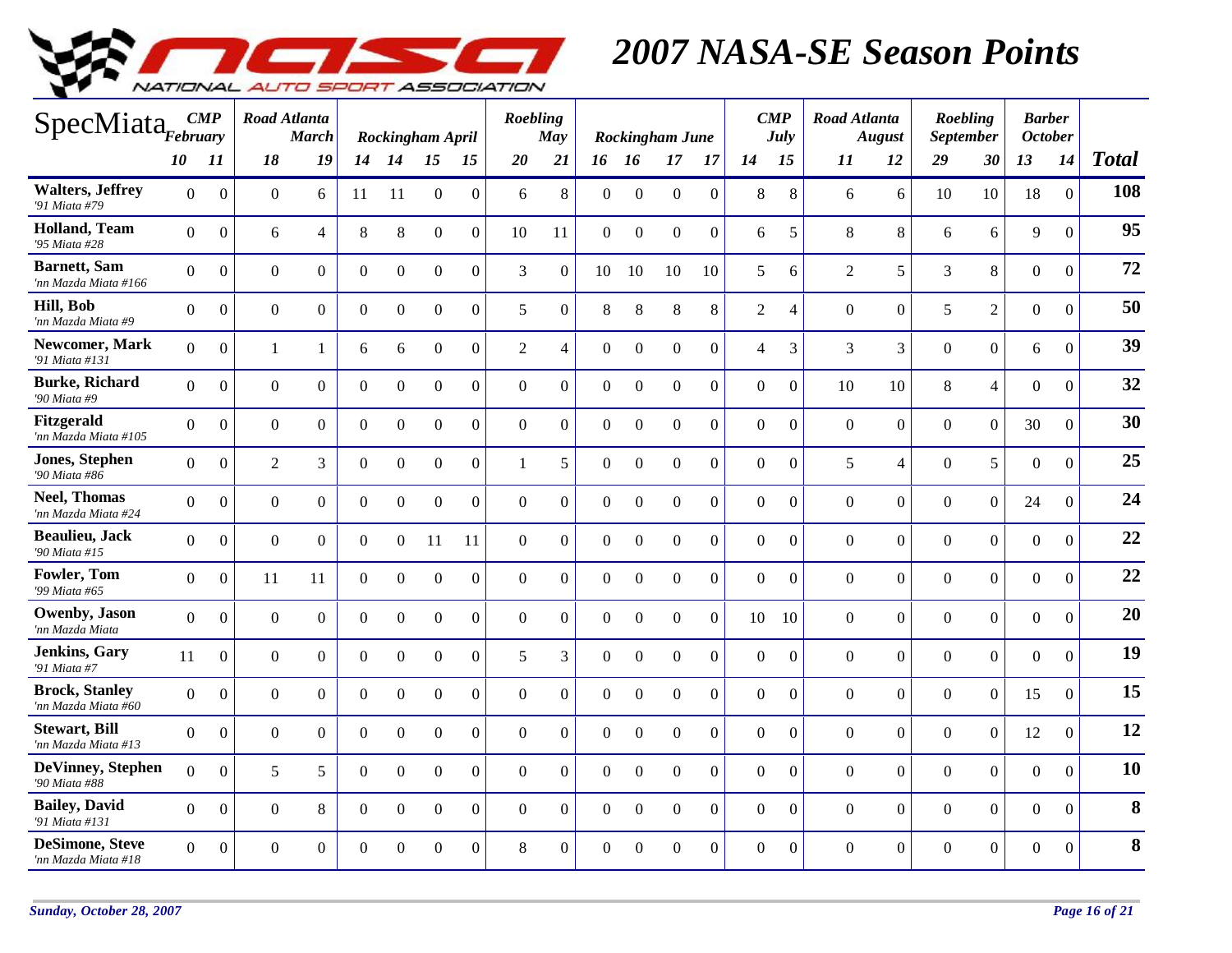

| <b>Tucker, Errol</b><br>'94 Miata #78          | 8              | $\Omega$       | $\theta$       | $\Omega$       | $\overline{0}$ | $\Omega$         | $\Omega$         | $\Omega$       | $\Omega$ | $\theta$         | $\Omega$       | $\Omega$         | $\Omega$         | $\theta$         | $\Omega$       | $\Omega$       | $\theta$       | $\overline{0}$ | $\Omega$       | $\Omega$         | $\Omega$         | $\theta$         | 8                       |
|------------------------------------------------|----------------|----------------|----------------|----------------|----------------|------------------|------------------|----------------|----------|------------------|----------------|------------------|------------------|------------------|----------------|----------------|----------------|----------------|----------------|------------------|------------------|------------------|-------------------------|
| Lamb, Todd<br>'93 Miata #61                    | $\Omega$       | $\theta$       | 8              | $\Omega$       | $\overline{0}$ | $\overline{0}$   | $\overline{0}$   | $\theta$       | $\theta$ | $\theta$         | $\Omega$       | $\boldsymbol{0}$ | $\overline{0}$   | $\overline{0}$   | $\Omega$       | $\Omega$       | $\Omega$       | $\overline{0}$ | $\overline{0}$ | $\boldsymbol{0}$ | $\boldsymbol{0}$ | $\overline{0}$   | 8                       |
| <b>Cornwell, George</b><br>'nn Mazda Miata #92 | $\Omega$       | $\overline{0}$ | $\theta$       | $\Omega$       | $\overline{0}$ | $\Omega$         | $\Omega$         | $\Omega$       | $\theta$ | $\theta$         | $\Omega$       | $\Omega$         | $\mathbf{0}$     | $\theta$         |                | $\overline{2}$ | $\Omega$       | $\overline{0}$ | $\overline{2}$ | 3                | $\mathbf{0}$     | $\Omega$         | 8                       |
| Palazzolo, John<br>'nn Mazda Miata #08         | $\Omega$       | $\Omega$       | $\Omega$       | $\Omega$       | $\Omega$       | $\Omega$         | $\Omega$         | $\Omega$       | $\Omega$ |                  | $\Omega$       | $\Omega$         | $\Omega$         | $\Omega$         | 3              |                |                |                | $\theta$       | $\overline{0}$   | $\boldsymbol{0}$ | $\mathbf{0}$     | $\overline{7}$          |
| Rossini, Mike<br>'94 Miata #12                 | 6              | $\theta$       | $\theta$       | $\theta$       | $\overline{0}$ | $\theta$         | $\boldsymbol{0}$ | $\Omega$       | $\theta$ | $\theta$         | $\theta$       | $\boldsymbol{0}$ | $\boldsymbol{0}$ | $\overline{0}$   | $\overline{0}$ | $\Omega$       | $\theta$       | $\overline{0}$ | $\mathbf{0}$   | $\boldsymbol{0}$ | $\mathbf{0}$     | $\mathbf{0}$     | 6                       |
| Evola, Giuseppe<br>'nn Mazda Miata #18         | $\Omega$       | $\theta$       | $\Omega$       | $\Omega$       | $\Omega$       | $\Omega$         | $\Omega$         | $\Omega$       | $\theta$ | 6                | $\Omega$       | $\theta$         | $\Omega$         | $\theta$         | $\Omega$       | $\Omega$       | $\theta$       | $\overline{0}$ | $\theta$       | $\overline{0}$   | $\mathbf{0}$     | $\mathbf{0}$     | 6                       |
| <b>Ryals, James</b><br>'91 Miata #49           | $\Omega$       | $\theta$       | 3              | $\overline{2}$ | $\Omega$       | $\Omega$         | $\Omega$         | $\Omega$       | $\Omega$ | $\Omega$         | $\Omega$       | $\Omega$         | $\Omega$         | $\Omega$         | $\Omega$       | $\Omega$       | $\Omega$       | $\Omega$       | $\theta$       | $\mathbf{0}$     | $\boldsymbol{0}$ | $\Omega$         | 5                       |
| Buffa, J<br>'91 Miata #00                      | $\Omega$       | $\theta$       | $\overline{4}$ | $\overline{0}$ | $\overline{0}$ | $\boldsymbol{0}$ | $\overline{0}$   | $\overline{0}$ | $\Omega$ | $\boldsymbol{0}$ | $\theta$       | $\boldsymbol{0}$ | $\boldsymbol{0}$ | $\overline{0}$   | $\overline{0}$ | $\mathbf{0}$   | $\overline{0}$ | $\overline{0}$ | $\mathbf{0}$   | $\boldsymbol{0}$ | $\mathbf{0}$     | $\overline{0}$   | 4                       |
| Pickell, Nick<br>'90 Miata #08                 | $\Omega$       | $\overline{0}$ | $\overline{0}$ | $\Omega$       | $\overline{0}$ | $\Omega$         | $\theta$         | $\Omega$       | $\theta$ | $\overline{0}$   | $\Omega$       | $\overline{0}$   | $\overline{0}$   | $\overline{0}$   | $\Omega$       | $\theta$       | $\overline{4}$ | $\overline{0}$ | $\overline{0}$ | $\boldsymbol{0}$ | $\boldsymbol{0}$ | $\theta$         | 4                       |
| <b>Spence, Robert</b><br>'nn Mazda Miata #73   | $\Omega$       | $\theta$       | $\Omega$       | $\Omega$       | $\Omega$       | $\Omega$         | $\Omega$         | $\Omega$       | $\Omega$ | $\Omega$         | $\Omega$       | $\Omega$         | $\Omega$         | $\Omega$         | $\Omega$       | $\Omega$       | $\Omega$       | $\overline{0}$ | $\overline{0}$ | $\Omega$         | $\overline{3}$   | $\Omega$         | $\overline{\mathbf{3}}$ |
| O'Doski, Rhett<br>'nn Mazda Miata #75          | $\overline{0}$ | $\theta$       | $\overline{0}$ | $\Omega$       | $\overline{0}$ | $\overline{0}$   | $\overline{0}$   | $\overline{0}$ | $\Omega$ | $\overline{2}$   | $\overline{0}$ | $\mathbf{0}$     | $\mathbf{0}$     | $\boldsymbol{0}$ | $\overline{0}$ | $\overline{0}$ | $\overline{0}$ | $\overline{0}$ | $\mathbf{0}$   | $\boldsymbol{0}$ | $\mathbf{0}$     | $\boldsymbol{0}$ | $\overline{2}$          |
| <b>Black</b> , Jim<br>'nn Mazda Miata #76      | $\Omega$       | $\overline{0}$ | $\Omega$       | $\Omega$       | $\Omega$       | $\Omega$         | $\Omega$         | $\Omega$       | $\theta$ | $\theta$         | $\Omega$       | $\theta$         | $\Omega$         | $\theta$         | $\Omega$       | $\Omega$       | $\theta$       | $\overline{0}$ | $\theta$       | $\mathbf{0}$     | $\mathbf{0}$     | $\mathbf{0}$     | $\bf{0}$                |
| Meyer, Eric<br>'90 Miata #44                   | $\Omega$       | $\theta$       | $\Omega$       | $\Omega$       | $\Omega$       | $\Omega$         | $\Omega$         | $\Omega$       | $\Omega$ | $\Omega$         | $\Omega$       | $\Omega$         | $\Omega$         | $\Omega$         | $\Omega$       | $\Omega$       | $\Omega$       | $\Omega$       | $\mathbf{0}$   | $\Omega$         | $\overline{0}$   | $\Omega$         | $\bf{0}$                |
| <b>Whittis, Derek</b><br>'nn Mazda Miata #111  | $\overline{0}$ | $\overline{0}$ | $\Omega$       | $\Omega$       | $\overline{0}$ | $\theta$         | $\boldsymbol{0}$ | $\overline{0}$ | $\Omega$ | $\theta$         | $\Omega$       | $\theta$         | $\boldsymbol{0}$ | $\boldsymbol{0}$ | $\Omega$       | $\mathbf{0}$   | $\Omega$       | $\overline{0}$ | $\overline{0}$ | $\boldsymbol{0}$ | $\mathbf{0}$     | $\boldsymbol{0}$ | $\mathbf{0}$            |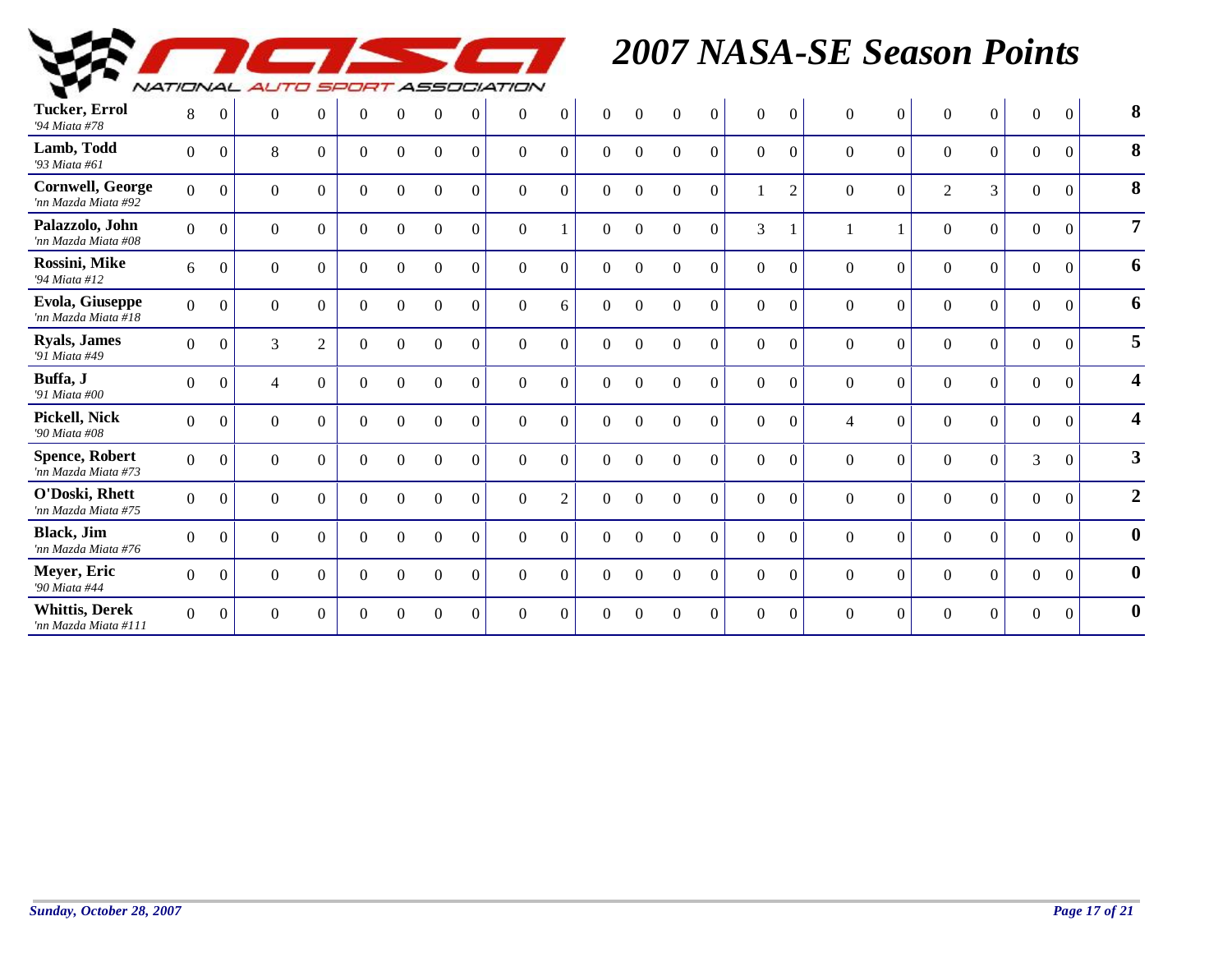

| SportsRacerCMP                                        |                |                    | Road Atlanta        | <b>March</b>     |                |                | Rockingham April |                  | Roebling     | <b>May</b>     |                |                  | <b>Rockingham June</b> |                | $\boldsymbol{CMP}$ | <b>July</b>      | Road Atlanta     | <b>August</b>  |                  | Roebling<br><b>September</b> | <b>Barber</b><br><b>October</b> |                  |                  |
|-------------------------------------------------------|----------------|--------------------|---------------------|------------------|----------------|----------------|------------------|------------------|--------------|----------------|----------------|------------------|------------------------|----------------|--------------------|------------------|------------------|----------------|------------------|------------------------------|---------------------------------|------------------|------------------|
|                                                       | <i>10</i>      | 11                 | 18                  | 19               | 14             | 14             | 15               | 15               | <b>20</b>    | 21             | 16 16          |                  | 17                     | -17            | 14                 | 15               | 11               | 12             | 29               | 30                           | 13                              | 14               | <b>Total</b>     |
| Davis, Michael<br>'nn Sports Racer                    | $\Omega$       | $\overline{0}$     | $\mathbf{0}$        | $\Omega$         | $\Omega$       | $\Omega$       | $\Omega$         | $\Omega$         | 100          | $\Omega$       | $\theta$       | $\Omega$         | $\Omega$               | $\theta$       | $\Omega$           | $\overline{0}$   | 100              | 90             | $\overline{0}$   | $\overline{0}$               | 240                             | $\mathbf{0}$     | 530              |
| <b>Barr</b> , David<br>'nn Radical SR4 #45            | $\overline{0}$ | $\boldsymbol{0}$   | $\boldsymbol{0}$    | $\boldsymbol{0}$ | $\Omega$       | $\overline{0}$ | $\Omega$         | $\Omega$         | $\Omega$     | $\overline{0}$ | $\Omega$       | $\Omega$         | $\Omega$               | $\Omega$       | $\overline{0}$     | $\overline{0}$   | $\mathbf{0}$     | $\mathbf{0}$   | 100              | 100                          | 255                             | $\boldsymbol{0}$ | 455              |
| Lynam, Michael<br>'nn Swift DBR #89                   | $\Omega$       | $\overline{0}$     | $\mathbf{0}$        | $\overline{0}$   | $\overline{0}$ | $\Omega$       | $\overline{0}$   | $\overline{0}$   | $\mathbf{0}$ | $\overline{0}$ | $\overline{0}$ | $\Omega$         | $\overline{0}$         | $\mathbf{0}$   | $\overline{0}$     | $\overline{0}$   | 90               | 100            | $\mathbf{0}$     | $\overline{0}$               | 225                             | $\overline{0}$   | 415              |
| <b>Jackson</b> , Frank<br>'nn West WR1000 #22         | $\Omega$       | $\overline{0}$     | $\boldsymbol{0}$    | $\overline{0}$   | $\Omega$       | $\overline{0}$ | $\Omega$         | $\Omega$         | $\Omega$     | $\overline{0}$ | $\Omega$       | $\theta$         | $\mathbf{0}$           | $\mathbf{0}$   | $\Omega$           | $\overline{0}$   | $\mathbf{0}$     | $\mathbf{0}$   | $\mathbf{0}$     | $\boldsymbol{0}$             | 300                             | $\mathbf{0}$     | 300              |
| Hessel, Edward<br>'nn Shannon Pro #149                | $\Omega$       | $\boldsymbol{0}$   | $\boldsymbol{0}$    | $\overline{0}$   | $\overline{0}$ | $\overline{0}$ | $\mathbf{0}$     | $\overline{0}$   | $\Omega$     | $\overline{0}$ | $\overline{0}$ | $\boldsymbol{0}$ | $\boldsymbol{0}$       | $\overline{0}$ | $\overline{0}$     | $\overline{0}$   | $\boldsymbol{0}$ | $\overline{0}$ | $\boldsymbol{0}$ | $\overline{0}$               | 270                             | $\Omega$         | 270              |
| Hall, Chris<br>'07 Radical Sport #9                   | $\overline{0}$ | $\Omega$           | 100                 | 100              | $\Omega$       | $\overline{0}$ | $\overline{0}$   | $\overline{0}$   | $\mathbf{0}$ | $\Omega$       | $\Omega$       | $\mathbf{0}$     | $\overline{0}$         | $\overline{0}$ | $\overline{0}$     | $\overline{0}$   | $\overline{0}$   | $\overline{0}$ | $\overline{0}$   | $\overline{0}$               | $\boldsymbol{0}$                | $\mathbf{0}$     | 200              |
| <b>Huang, Lawrence</b><br>'07 Radical Sport #139      | $\overline{0}$ | $\overline{0}$     | 90                  | 90               | $\overline{0}$ | $\Omega$       | $\Omega$         | $\overline{0}$   | $\Omega$     | $\overline{0}$ | $\Omega$       | $\Omega$         | $\overline{0}$         | $\overline{0}$ | $\Omega$           | $\overline{0}$   | $\overline{0}$   | $\mathbf{0}$   | $\overline{0}$   | $\mathbf{0}$                 | $\mathbf{0}$                    | $\overline{0}$   | 180              |
| Minyard, Judson<br>'nn West DSR                       | $\Omega$       | $\overline{0}$     | $\mathbf{0}$        | $\Omega$         | $\Omega$       | $\Omega$       | $\Omega$         | $\Omega$         | $\Omega$     | $\Omega$       | $\Omega$       | $\Omega$         | $\Omega$               | $\Omega$       | $\Omega$           | $\overline{0}$   | $\Omega$         | $\Omega$       | $\Omega$         | $\overline{0}$               | $\overline{0}$                  | $\mathbf{0}$     | $\boldsymbol{0}$ |
|                                                       |                |                    |                     |                  |                |                |                  |                  |              |                |                |                  |                        |                |                    |                  |                  |                |                  |                              |                                 |                  |                  |
| ST1                                                   | February       | $\boldsymbol{CMP}$ | <b>Road Atlanta</b> | <b>March</b>     |                |                | Rockingham April |                  | Roebling     | May            |                |                  | Rockingham June        |                | $\boldsymbol{CMP}$ | July             | Road Atlanta     | <b>August</b>  |                  | Roebling<br><b>September</b> | <b>Barber</b><br><b>October</b> |                  |                  |
|                                                       | 10             | 11                 | 18                  | 19               | 14             | 14             | 15               | 15               | 20           | 21             | 16 16          |                  | 17                     | 17             | 14                 | 15               | 11               | 12             | 29               | 30                           | 13                              | 14               | <b>Total</b>     |
| Rinta-Koski, Heikk<br>'05 CMC 7 #7                    | $\Omega$       | $\overline{0}$     | 43                  | 100              | 100            | 50             | 100              | 100              | 85           | 85             | $\Omega$       | $\Omega$         | $\boldsymbol{0}$       | $\theta$       | 100                | $\boldsymbol{0}$ | 85               | 85             | $\boldsymbol{0}$ | $\mathbf{0}$                 | $\boldsymbol{0}$                | $\boldsymbol{0}$ | 933              |
| Leopard, Rob<br>'nn Chevrolet Corvette #10            | $\Omega$       | $\boldsymbol{0}$   | $\boldsymbol{0}$    | $\boldsymbol{0}$ | $\Omega$       | $\Omega$       | $\boldsymbol{0}$ | $\boldsymbol{0}$ | $\Omega$     | $\overline{0}$ | $\Omega$       | $\boldsymbol{0}$ | $\boldsymbol{0}$       | $\overline{0}$ | $\Omega$           | $\mathbf{0}$     | 90               | 100            | $\overline{0}$   | $\mathbf{0}$                 | 300                             | $\boldsymbol{0}$ | 490              |
| Mayer, Bob<br>'01 Chevrolet Corvette #38              | $\overline{0}$ | $\Omega$           | 43                  | $\Omega$         | $\Omega$       | $\overline{0}$ | $\Omega$         | $\theta$         | 90           | 90             | $\Omega$       | $\boldsymbol{0}$ | $\Omega$               | $\Omega$       | $\overline{0}$     | $\boldsymbol{0}$ | 100              | $\Omega$       | $\Omega$         | $\mathbf{0}$                 | $\boldsymbol{0}$                | $\theta$         | 323              |
| <b>Barr</b> , David<br>'95 Ferrari 355 #54            | $\overline{0}$ | $\boldsymbol{0}$   | 85                  | 90               | $\overline{0}$ | $\overline{0}$ | $\boldsymbol{0}$ | $\overline{0}$   | 80           | $\overline{0}$ | $\mathbf{0}$   | $\boldsymbol{0}$ | $\boldsymbol{0}$       | $\Omega$       | $\overline{0}$     | $\boldsymbol{0}$ | $\mathbf{0}$     | $\mathbf{0}$   | $\boldsymbol{0}$ | $\mathbf{0}$                 | $\mathbf{0}$                    | $\boldsymbol{0}$ | 255              |
| Gelston, Craig<br>'nn Chevrolet Corvette #11          | $\Omega$       | $\overline{0}$     | $\mathbf{0}$        | $\overline{0}$   | $\overline{0}$ | $\overline{0}$ | $\overline{0}$   | $\overline{0}$   | 100          | 100            | $\Omega$       | $\mathbf{0}$     | $\overline{0}$         | $\overline{0}$ | $\overline{0}$     | $\overline{0}$   | $\overline{0}$   | $\overline{0}$ | $\overline{0}$   | $\mathbf{0}$                 | $\overline{0}$                  | $\overline{0}$   | 200              |
| <b>Emanuelson, Jeff</b><br>'nn Chevrolet Corvette #06 | $\Omega$       | $\Omega$           | $\mathbf{0}$        | $\Omega$         | $\Omega$       | $\Omega$       | $\overline{0}$   | $\Omega$         | $\Omega$     | $\overline{0}$ | $\Omega$       | $\mathbf{0}$     | $\mathbf{0}$           | $\Omega$       | $\Omega$           | $\overline{0}$   | 80               | 90             | $\Omega$         | $\mathbf{0}$                 | $\overline{0}$                  | $\mathbf{0}$     | 170              |
| Grantham, C<br>'nn Porsche 996 #752                   | $\Omega$       | $\boldsymbol{0}$   | 100                 | $\Omega$         | $\Omega$       | $\Omega$       | $\Omega$         | $\Omega$         | $\Omega$     | $\Omega$       | $\Omega$       | $\Omega$         | $\Omega$               | $\Omega$       | $\overline{0}$     | $\mathbf{0}$     | $\mathbf{0}$     | $\overline{0}$ | $\overline{0}$   | $\boldsymbol{0}$             | $\mathbf{0}$                    | $\mathbf{0}$     | 100              |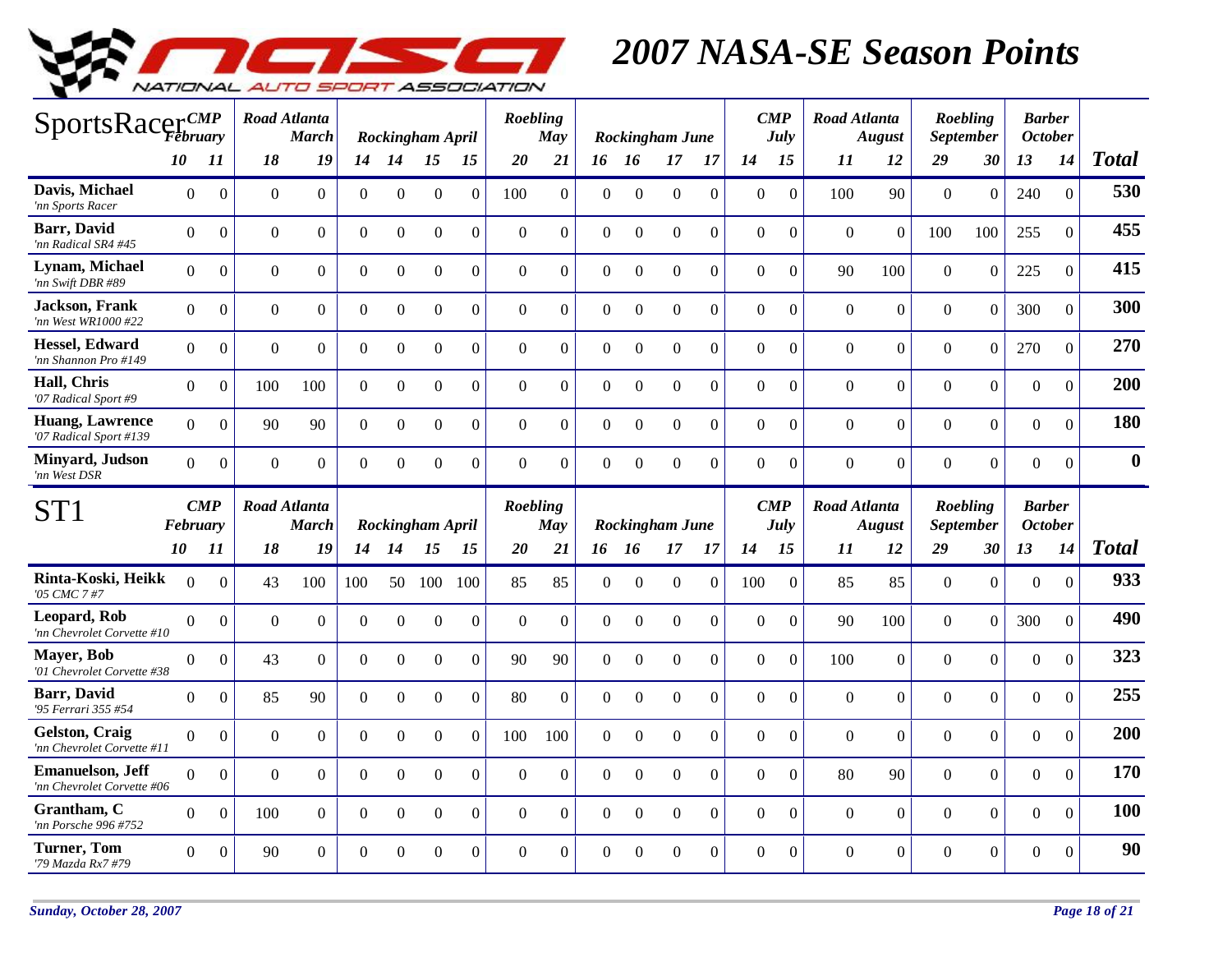

| ST <sub>2</sub>                                      | <b>February</b> | $\boldsymbol{CMP}$ |          | Road Atlanta<br><b>March</b> |          |          | Rockingham April |          | Roebling | May      |          |          | Rockingham June |          |          | $\boldsymbol{CMP}$<br>July | Road Atlanta | <b>August</b>    |          | Roebling<br><i>September</i> | <b>Barber</b><br><b>October</b> |          |              |
|------------------------------------------------------|-----------------|--------------------|----------|------------------------------|----------|----------|------------------|----------|----------|----------|----------|----------|-----------------|----------|----------|----------------------------|--------------|------------------|----------|------------------------------|---------------------------------|----------|--------------|
|                                                      | 10              | 11                 | 18       | 19                           | 14       | 14       | 15               | 15       | 20       | 21       | 16       | 16       | 17              | 17       | 14       | 15                         | 11           | 12               | 29       | 30                           | 13                              | 14       | <b>Total</b> |
| <b>Austin, Jody</b><br>'02 Chevrolet Corvette Z06 #7 | 100             | 100                | 100      | 90                           | $\Omega$ | $\Omega$ | $\Omega$         | $\Omega$ | 90       | 90       | $\Omega$ | $\Omega$ | $\theta$        | $\theta$ | $\Omega$ | $\Omega$                   | 100          | $\overline{0}$   | 100      | 100                          | 270                             | $\Omega$ | 1140         |
| Powers, Mike<br>$'65$ FFR #17                        | 90              | -90                | 75       | 80                           | $\Omega$ | $\Omega$ | $\Omega$         | $\theta$ | 80       | $\theta$ | $\Omega$ | $\Omega$ | $\Omega$        | $\Omega$ | 100      | 100                        | 85           | 90               | 85       | 85                           | $\boldsymbol{0}$                | $\Omega$ | 960          |
| <b>Summers, Robert</b><br>'8n Mazda Rx7 #86          | $\Omega$        | 85                 | 80       | 85                           | 100      | 100      | $\Omega$         | $\theta$ | 85       | 85       | 100      | 100      | 90              | $\Omega$ | $\Omega$ | $\Omega$                   | $\Omega$     | $\boldsymbol{0}$ | $\Omega$ | $\mathbf{0}$                 | $\boldsymbol{0}$                | $\Omega$ | 910          |
| Johnson, Tony<br>'65 FFR #50                         | $\Omega$        | $\Omega$           | 70       | 70                           | $\Omega$ | $\Omega$ | $\Omega$         | $\Omega$ | $\Omega$ | $\Omega$ | $\Omega$ | $\Omega$ | $\Omega$        | $\Omega$ | $\Omega$ | $\Omega$                   | 90           | 100              | 90       | 90                           | 300                             | $\Omega$ | 810          |
| Farmer, David<br>'97 Chevrolet Corvette #35          | $\Omega$        | $\Omega$           | 85       | 75                           | 0        | $\Omega$ | $\Omega$         | $\Omega$ | 100      | 100      | $\Omega$ | $\Omega$ | $\Omega$        | $\Omega$ | $\Omega$ | $\Omega$                   | $\Omega$     | $\Omega$         | $\Omega$ | $\Omega$                     | $\Omega$                        | $\Omega$ | 360          |
| <b>Buffomante, Tony</b><br>'65 FFR #34               | $\Omega$        | $\Omega$           | 90       | 100                          | $\Omega$ | $\theta$ | $\theta$         | $\Omega$ | $\Omega$ | $\Omega$ | $\Omega$ | $\Omega$ | $\Omega$        | $\Omega$ | $\Omega$ | $\Omega$                   | $\Omega$     | $\Omega$         | $\Omega$ | $\Omega$                     | $\theta$                        | $\Omega$ | <b>190</b>   |
| DeSalvo, Chris<br>'nn Ford Mustang #37               | $\Omega$        | $\overline{0}$     | $\theta$ | $\overline{0}$               | $\Omega$ | $\Omega$ | $\Omega$         | $\theta$ | $\theta$ | $\theta$ | $\Omega$ | $\Omega$ | 100             | $\Omega$ | $\Omega$ | $\theta$                   |              | $\theta$         | $\Omega$ | $\overline{0}$               | $\boldsymbol{0}$                | $\Omega$ | 100          |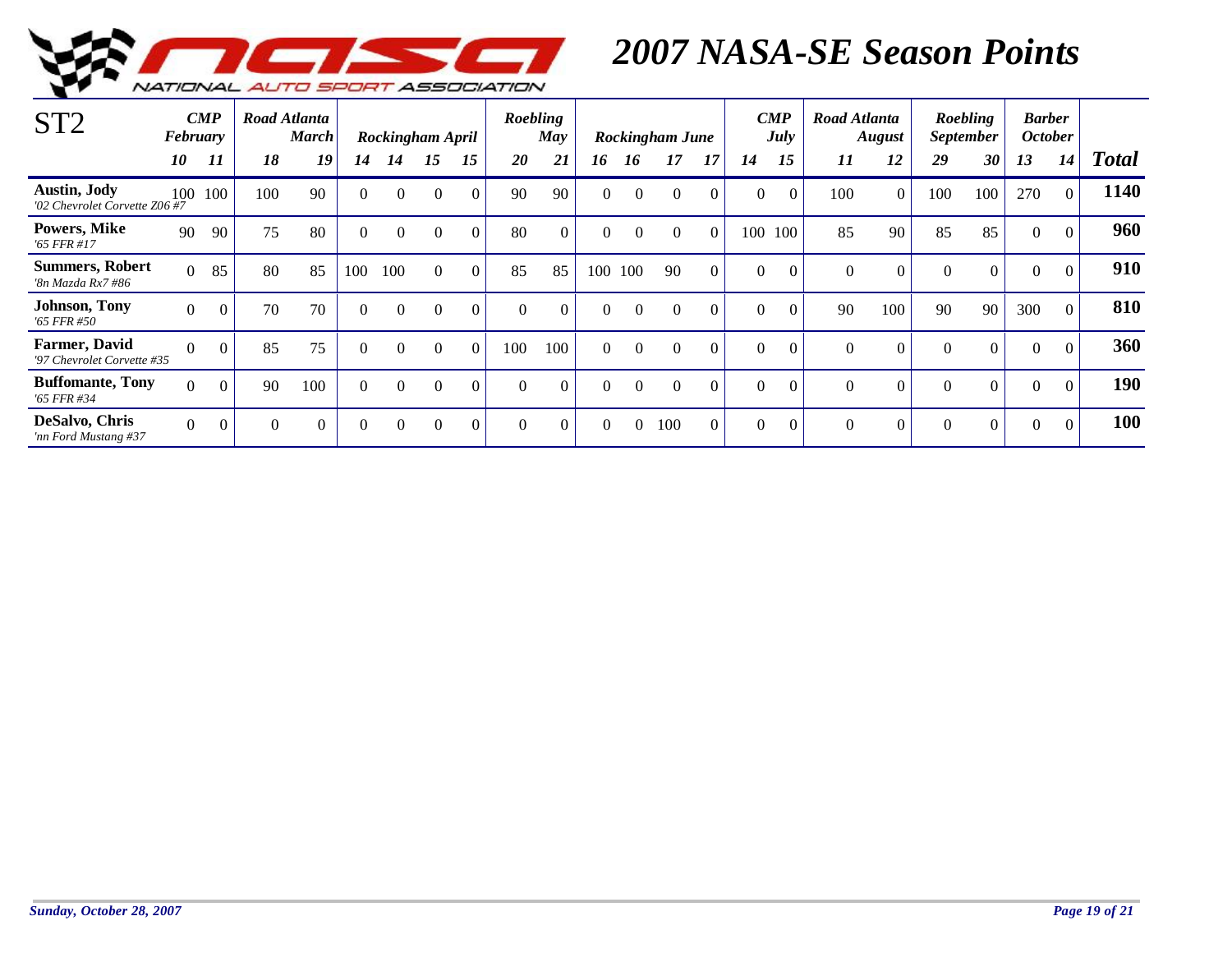

| SU                                                    | February       | $\boldsymbol{CMP}$ |                | <b>Road Atlanta</b><br><b>March</b> |                | Rockingham April |                  |                | Roebling       | May              |                  |                  | Rockingham June  |                  |                | $\boldsymbol{CMP}$<br><b>July</b> | <b>Road Atlanta</b> | <b>August</b>    |                  | <b>Roebling</b><br><b>September</b> | <b>Barber</b><br><b>October</b> |                  |              |
|-------------------------------------------------------|----------------|--------------------|----------------|-------------------------------------|----------------|------------------|------------------|----------------|----------------|------------------|------------------|------------------|------------------|------------------|----------------|-----------------------------------|---------------------|------------------|------------------|-------------------------------------|---------------------------------|------------------|--------------|
|                                                       | <i>10</i>      | -11                | 18             | 19                                  | 14             | 14               | 15               | 15             | 20             | 21               |                  | 16 16            | 17               | 17               | 14             | 15                                | 11                  | 12               | 29               | 30                                  | 13                              | 14               | <b>Total</b> |
| <b>Suddreth, Randy</b><br>'72 Chevrolet Corvette #94  |                | 100 100            | 90             | 90                                  | 100            | $\Omega$         | $\boldsymbol{0}$ | $\Omega$       | $\Omega$       | $\theta$         | $\Omega$         | $\Omega$         | $\Omega$         | $\Omega$         | 100 100        |                                   | 75                  | $\overline{0}$   | 90               | 80                                  | 300                             | $\mathbf{0}$     | 1225         |
| Cox, Reese<br>'99 Chevrolet Corvette #90              | $\Omega$       | $\Omega$           | 100            | 100                                 | $\overline{0}$ | $\Omega$         | $\boldsymbol{0}$ | $\Omega$       | 80             | $\Omega$         | $\Omega$         | $\Omega$         | $\Omega$         | $\Omega$         | $\Omega$       | $\boldsymbol{0}$                  | $\Omega$            | $\overline{0}$   | $\overline{0}$   | $\overline{0}$                      | $\boldsymbol{0}$                | $\boldsymbol{0}$ | 280          |
| <b>Thomas, Clint</b><br>'nn Chevrolet Monte Carlo #0  | $\Omega$       | $\Omega$           | $\overline{0}$ | $\Omega$                            | $\overline{0}$ | $\mathbf{0}$     | $\boldsymbol{0}$ | $\Omega$       | $\theta$       | $\Omega$         |                  | 100 100          | $\Omega$         | $\Omega$         | $\Omega$       | $\theta$                          | 68                  | $\overline{0}$   | $\overline{0}$   | $\boldsymbol{0}$                    | $\mathbf{0}$                    | $\mathbf{0}$     | 268          |
| Pantas, Jim<br>'nn Lotus 7 Replica #v87               | $\Omega$       | $\boldsymbol{0}$   | $\mathbf{0}$   | $\overline{0}$                      | $\overline{0}$ | $\boldsymbol{0}$ | $\overline{0}$   | $\overline{0}$ | $\overline{0}$ | $\boldsymbol{0}$ | $\boldsymbol{0}$ | $\mathbf{0}$     | $\boldsymbol{0}$ | $\overline{0}$   | 90             | 90                                | 69                  | $\overline{0}$   | $\overline{0}$   | $\boldsymbol{0}$                    | $\boldsymbol{0}$                | $\boldsymbol{0}$ | 249          |
| <b>Smith, Andrew</b><br>'nn Chevrolet Monte Carlo #62 | $\Omega$       | $\overline{0}$     | $\mathbf{0}$   | $\overline{0}$                      | $\overline{0}$ | $\overline{0}$   | $\boldsymbol{0}$ | $\Omega$       | $\overline{0}$ | $\theta$         | $\Omega$         | $\boldsymbol{0}$ | $\mathbf{0}$     | $\Omega$         | $\overline{0}$ | $\boldsymbol{0}$                  | $\theta$            | $\overline{0}$   | 100              | 100                                 | $\mathbf{0}$                    | $\boldsymbol{0}$ | 200          |
| Koehler, Richard<br>'nn Chevrolet Monte Carlo #33     | $\Omega$       | $\overline{0}$     | $\mathbf{0}$   | $\overline{0}$                      | $\overline{0}$ | $\boldsymbol{0}$ | $\boldsymbol{0}$ | $\overline{0}$ | $\mathbf{0}$   | $\overline{0}$   | $\mathbf{0}$     | $\boldsymbol{0}$ | $\overline{0}$   | $\overline{0}$   | $\overline{0}$ | $\mathbf{0}$                      | 100                 | 100              | $\boldsymbol{0}$ | $\overline{0}$                      | $\mathbf{0}$                    | $\mathbf{0}$     | 200          |
| Fredrick, John<br>'nn Porsche 930 #385                | $\Omega$       | $\mathbf{0}$       | $\mathbf{0}$   | $\Omega$                            | $\overline{0}$ | $\Omega$         | $\boldsymbol{0}$ | $\overline{0}$ | 100            | 100              | $\mathbf{0}$     | $\boldsymbol{0}$ | $\overline{0}$   | $\Omega$         | $\overline{0}$ | $\mathbf{0}$                      | $\theta$            | $\overline{0}$   | $\overline{0}$   | $\mathbf{0}$                        | $\mathbf{0}$                    | $\mathbf{0}$     | 200          |
| Baker, J<br>'nn BMW M3 #73                            | $\Omega$       | $\Omega$           | 85             | 85                                  | $\overline{0}$ | $\overline{0}$   | $\overline{0}$   | $\overline{0}$ | $\mathbf{0}$   | $\Omega$         | $\mathbf{0}$     | $\Omega$         | $\Omega$         | $\Omega$         | $\Omega$       | $\mathbf{0}$                      | $\Omega$            | $\overline{0}$   | $\overline{0}$   | $\overline{0}$                      | $\mathbf{0}$                    | $\overline{0}$   | 170          |
| Leadbetter, Grant<br>'nn Chevrolet Monte Carlo #50    | $\Omega$       | $\Omega$           | $\overline{0}$ | $\Omega$                            | $\overline{0}$ | $\mathbf{0}$     | $\overline{0}$   | $\overline{0}$ | $\overline{0}$ | $\theta$         | $\Omega$         | $\mathbf{0}$     | $\overline{0}$   | $\Omega$         | $\Omega$       | $\overline{0}$                    | 85                  | 85               | $\overline{0}$   | $\overline{0}$                      | $\overline{0}$                  | $\mathbf{0}$     | 170          |
| <b>Bordner, Red</b><br>'nn Chevrolet Monte Carlo #03  | $\Omega$       | $\Omega$           | $\Omega$       | $\Omega$                            | $\overline{0}$ | $\Omega$         | $\Omega$         | $\Omega$       | $\Omega$       | $\overline{0}$   | $\Omega$         | $\Omega$         | $\Omega$         | $\Omega$         | $\Omega$       | $\Omega$                          | 80                  | 90               | $\Omega$         | $\overline{0}$                      | $\overline{0}$                  | $\Omega$         | 170          |
| Harrison, Michael<br>'nn Chevrolet Corvette #111      | $\theta$       | $\overline{0}$     | $\overline{0}$ | $\Omega$                            | $\overline{0}$ | $\overline{0}$   | $\boldsymbol{0}$ | $\overline{0}$ | $\mathbf{0}$   | $\theta$         | $\mathbf{0}$     | $\boldsymbol{0}$ | $\overline{0}$   | $\Omega$         | $\Omega$       | $\overline{0}$                    | $\theta$            | $\overline{0}$   | 80               | 90                                  | $\mathbf{0}$                    | $\overline{0}$   | 170          |
| Lehmann, David<br>'nn BMW 325i                        | $\Omega$       | $\Omega$           | $\Omega$       | $\Omega$                            | $\Omega$       | $\theta$         | $\Omega$         | $\Omega$       | 75             | 90               | $\Omega$         | $\Omega$         | $\Omega$         | $\theta$         | $\Omega$       | $\theta$                          | $\Omega$            | $\boldsymbol{0}$ | $\Omega$         | $\overline{0}$                      | $\Omega$                        | $\theta$         | 165          |
| Denton, K<br>'nn BMW M3 #3.14                         | $\overline{0}$ | $\boldsymbol{0}$   | 80             | 80                                  | $\overline{0}$ | $\boldsymbol{0}$ | $\boldsymbol{0}$ | $\overline{0}$ | $\mathbf{0}$   | $\theta$         | $\mathbf{0}$     | $\boldsymbol{0}$ | $\mathbf{0}$     | $\boldsymbol{0}$ | $\overline{0}$ | $\mathbf{0}$                      | $\mathbf{0}$        | $\overline{0}$   | $\boldsymbol{0}$ | $\mathbf{0}$                        | $\boldsymbol{0}$                | $\mathbf{0}$     | 160          |
| Jarvis, Robert<br>'nn Porsche 911                     | $\overline{0}$ | $\mathbf{0}$       | $\overline{0}$ | $\Omega$                            | $\overline{0}$ | $\mathbf{0}$     | $\overline{0}$   | $\overline{0}$ | $\overline{0}$ | $\overline{0}$   | $\mathbf{0}$     | $\mathbf{0}$     | $\overline{0}$   | $\overline{0}$   | $\overline{0}$ | $\overline{0}$                    | 70                  | 80               | $\overline{0}$   | $\mathbf{0}$                        | $\overline{0}$                  | $\overline{0}$   | 150          |
| <b>Hanley</b> , Pat<br>'87 BMW 325is #555             | $\Omega$       | $\boldsymbol{0}$   | 75             | 75                                  | $\overline{0}$ | $\Omega$         | $\boldsymbol{0}$ | $\overline{0}$ | $\overline{0}$ | $\overline{0}$   | $\Omega$         | $\Omega$         | $\overline{0}$   | $\Omega$         | $\Omega$       | $\mathbf{0}$                      | $\overline{0}$      | $\overline{0}$   | $\overline{0}$   | $\mathbf{0}$                        | $\mathbf{0}$                    | $\overline{0}$   | 150          |
| <b>Rushon, Larry</b><br>'nn Chevrolet Corvette #06    | $\Omega$       | $\Omega$           | $\overline{0}$ | $\Omega$                            | $\overline{0}$ | $\Omega$         | $\Omega$         | $\Omega$       | 90             | $\Omega$         | $\Omega$         | $\mathbf{0}$     | $\Omega$         | $\Omega$         | $\Omega$       | $\Omega$                          | $\Omega$            | $\overline{0}$   | $\overline{0}$   | $\overline{0}$                      | $\mathbf{0}$                    | $\Omega$         | 90           |
| <b>Wahab, Ramez</b><br>'nn Ligier #126                | $\Omega$       | $\Omega$           | $\overline{0}$ | $\Omega$                            | $\Omega$       | $\Omega$         | $\overline{0}$   | $\Omega$       | $\Omega$       | $\theta$         | $\Omega$         | $\Omega$         | $\overline{0}$   | $\Omega$         | $\Omega$       | $\Omega$                          | 90                  | $\overline{0}$   | $\overline{0}$   | $\overline{0}$                      | $\mathbf{0}$                    | $\mathbf{0}$     | 90           |
| Goldfarb, William<br>'nn BMW M3 #771                  | $\Omega$       | $\Omega$           | $\Omega$       | $\Omega$                            | $\Omega$       | $\Omega$         | $\Omega$         | $\overline{0}$ | 85             | $\overline{0}$   | $\Omega$         | $\Omega$         | $\Omega$         | $\overline{0}$   | $\Omega$       | $\overline{0}$                    | $\Omega$            | $\overline{0}$   | $\overline{0}$   | $\overline{0}$                      | $\Omega$                        | $\overline{0}$   | 85           |